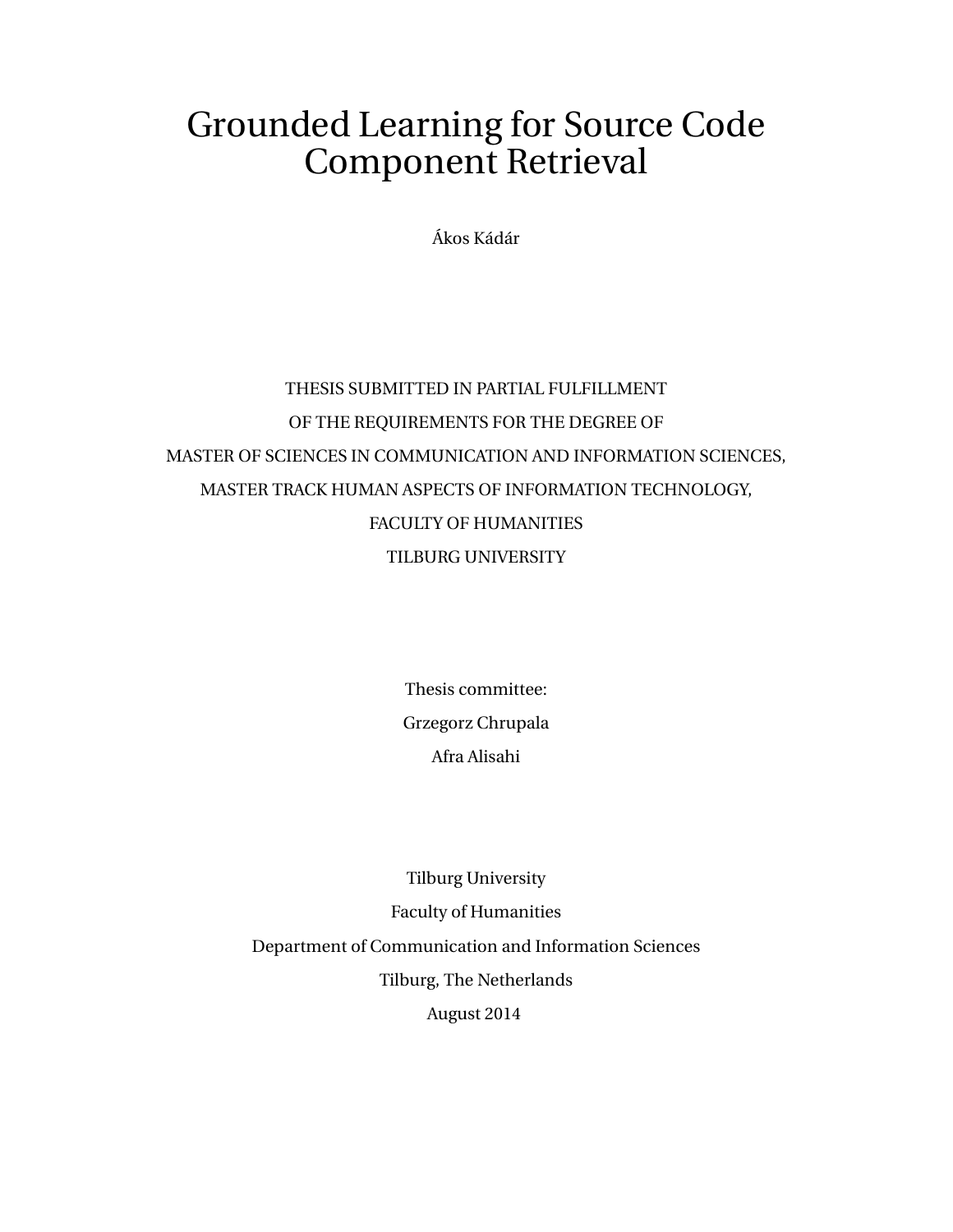## **Acknowledgment**

I would like to thank my supervisor Grzegorz Chrupala for giving me freedom to explore the topic and bringing me to TiCC to present my thesis, which gave me a great opportunity to get valuable feedback. I would also like to thank him for providing an exciting topic, a good data set, numerous references and helping with the implementation. Furthermore, I am grateful for his attention to detail and unforgiving commitment to sound methodology. Writing the thesis under Grzegorz's supervision and working for him as a research assistant had a great impact on my attitude towards science. I would also like to thank Leif Johnson for his personal support with the theano-nets module and for implementing my feature requests. Zoltán Varjú helped a lot during this year and I cannot thank him enough for his inexhaustible support and good friendship. He was the one who recommended Tilburg University to me and taught me a lot about NLP and made me excited about the field. I would also like to thank my parents for the financial support, my mum for providing emotional support during the harder phases of my project and my dad for making me excited about moving to other countries to learn and for his active role in planning my education and my life in general. I owe a great deal to the Nyelvtudományit Intézet and in particular to the Elméleti Nyelvészet Tanszék for teaching me almost everything I know and care about and for surviving the conditions they've been facing for a long time. I would like to thank the extended family of 397, Gabriele, Talin, Dene, Bilal and Mirsim who made the grey, rainy days in Tilburg much brighter and shiner with good food, couple of beers and interesting conversations. They say "True friendships continue to grow even over longest distances". We will keep and feed our family-friendship until our next reunion. Finally, thank You Piszi for being the greatest person I've ever known and for being intelligent, caring, tolerant and honest and making life worth living!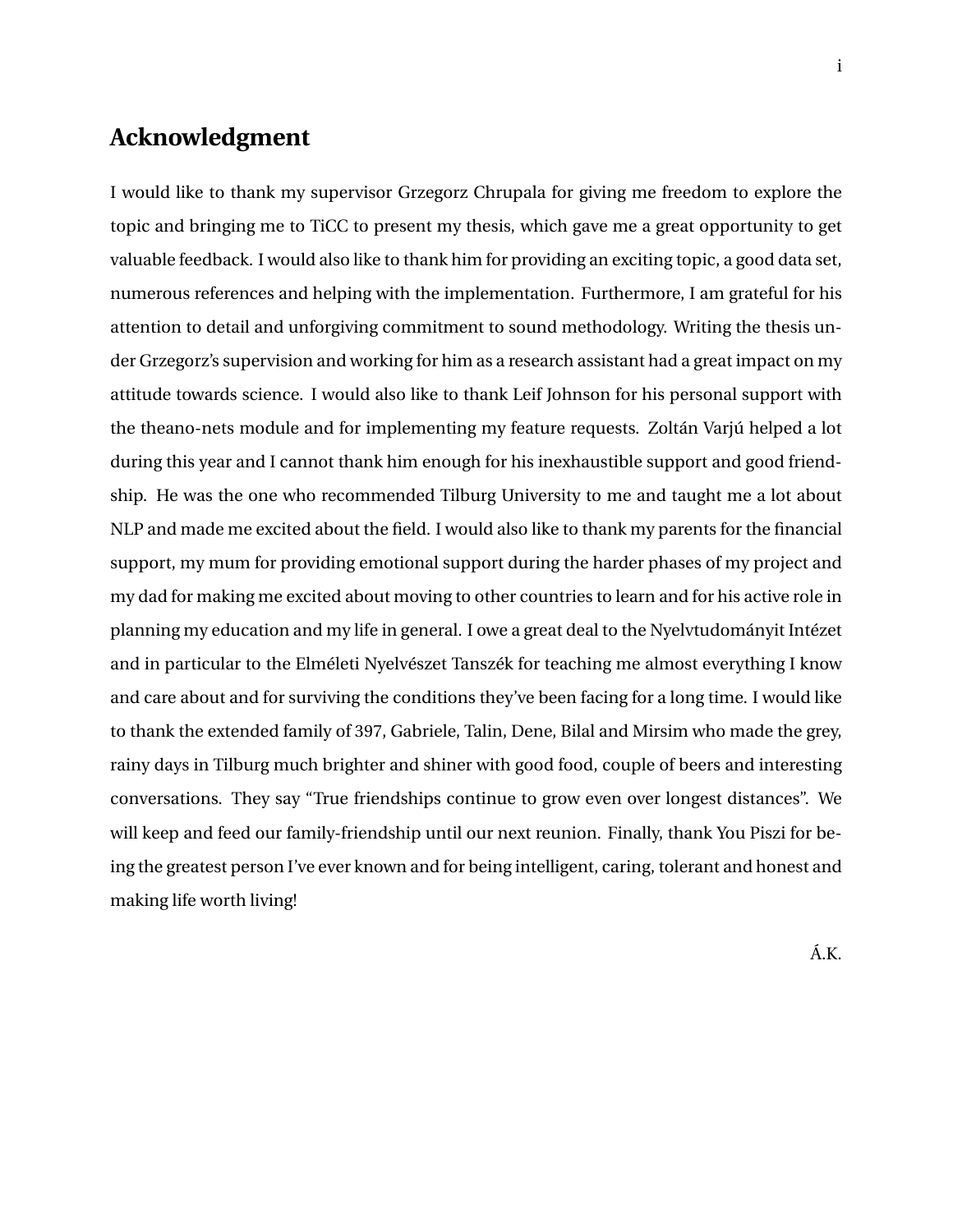# **Contents**

|              |     |                             | $\mathbf{i}$     |
|--------------|-----|-----------------------------|------------------|
| 1            |     | <b>Introduction</b>         | 1                |
| $\mathbf{2}$ |     | <b>Background</b>           | $\boldsymbol{4}$ |
|              | 2.1 |                             | $\overline{4}$   |
|              | 2.2 |                             | $\overline{4}$   |
|              | 2.3 |                             | 5                |
|              |     | 2.3.1                       | 5                |
|              |     | 2.3.2                       | $\overline{7}$   |
|              |     | 2.3.2.1                     | 8                |
|              |     | 2.3.2.2                     | 8                |
|              |     | 2.3.3                       | 10               |
|              | 2.4 |                             | 11               |
| 3            |     | <b>Previous Work</b>        | 13               |
|              | 3.1 |                             | 13               |
|              | 3.2 |                             | 15               |
|              |     | 3.2.1                       | 17               |
|              |     | 3.2.2                       | 18               |
|              | 3.3 |                             | 20               |
|              |     | 3.3.1                       | 21               |
| 4            |     | <b>Methods and Data set</b> | 23               |
|              | 4.1 |                             | 23               |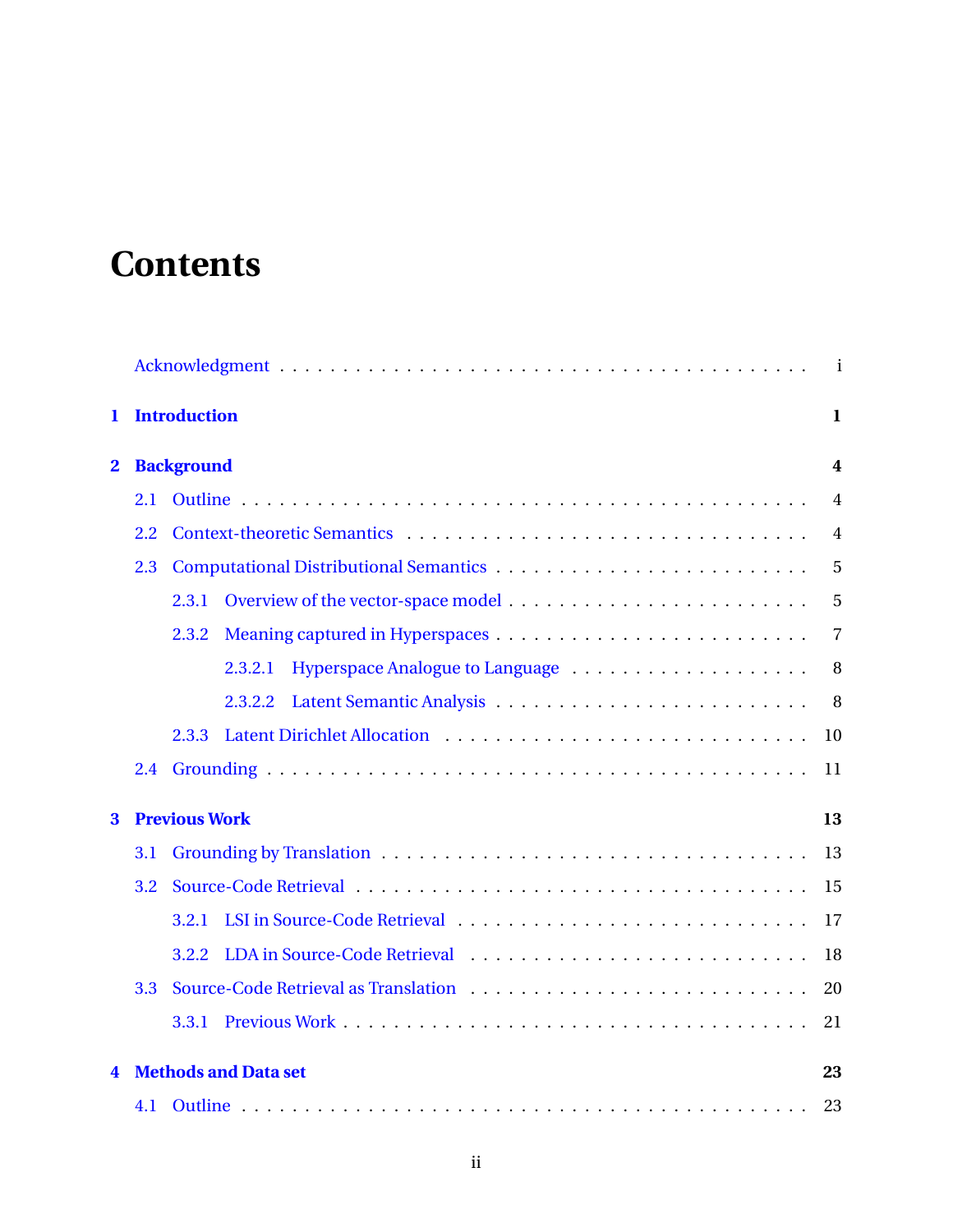|                         | 4.2            |                                   | 23 |
|-------------------------|----------------|-----------------------------------|----|
|                         | 4.3            |                                   | 24 |
|                         | 4.4            |                                   | 26 |
|                         |                | 4.4.1                             | 27 |
|                         |                | 4.4.2                             | 28 |
|                         |                | 4.4.3                             | 28 |
|                         | 4.5            |                                   | 32 |
| $\overline{\mathbf{5}}$ |                | <b>Experiments</b>                | 33 |
|                         | 5.1            |                                   | 33 |
|                         |                | 5.1.1                             | 33 |
|                         |                |                                   | 33 |
|                         | 5.2            |                                   | 34 |
|                         | 5.3            |                                   | 34 |
|                         | 5.4            |                                   | 36 |
|                         | 5.5            |                                   | 36 |
|                         |                | 5.5.1                             | 36 |
|                         |                | 5.5.2                             | 36 |
|                         |                | 5.5.2.1                           | 36 |
|                         |                | 5.5.2.2                           | 38 |
|                         |                | 5.5.2.3                           | 39 |
| 6                       | <b>Results</b> |                                   | 42 |
|                         | 6.1            |                                   | 42 |
|                         | 6.2            |                                   | 43 |
|                         | 6.3            |                                   | 44 |
| 7                       |                | <b>Future work and Conclusion</b> | 47 |
|                         | 7.1            |                                   | 47 |
|                         |                | 7.1.1                             | 47 |
|                         |                | 7.1.2                             | 48 |
|                         |                | 7.1.3                             | 48 |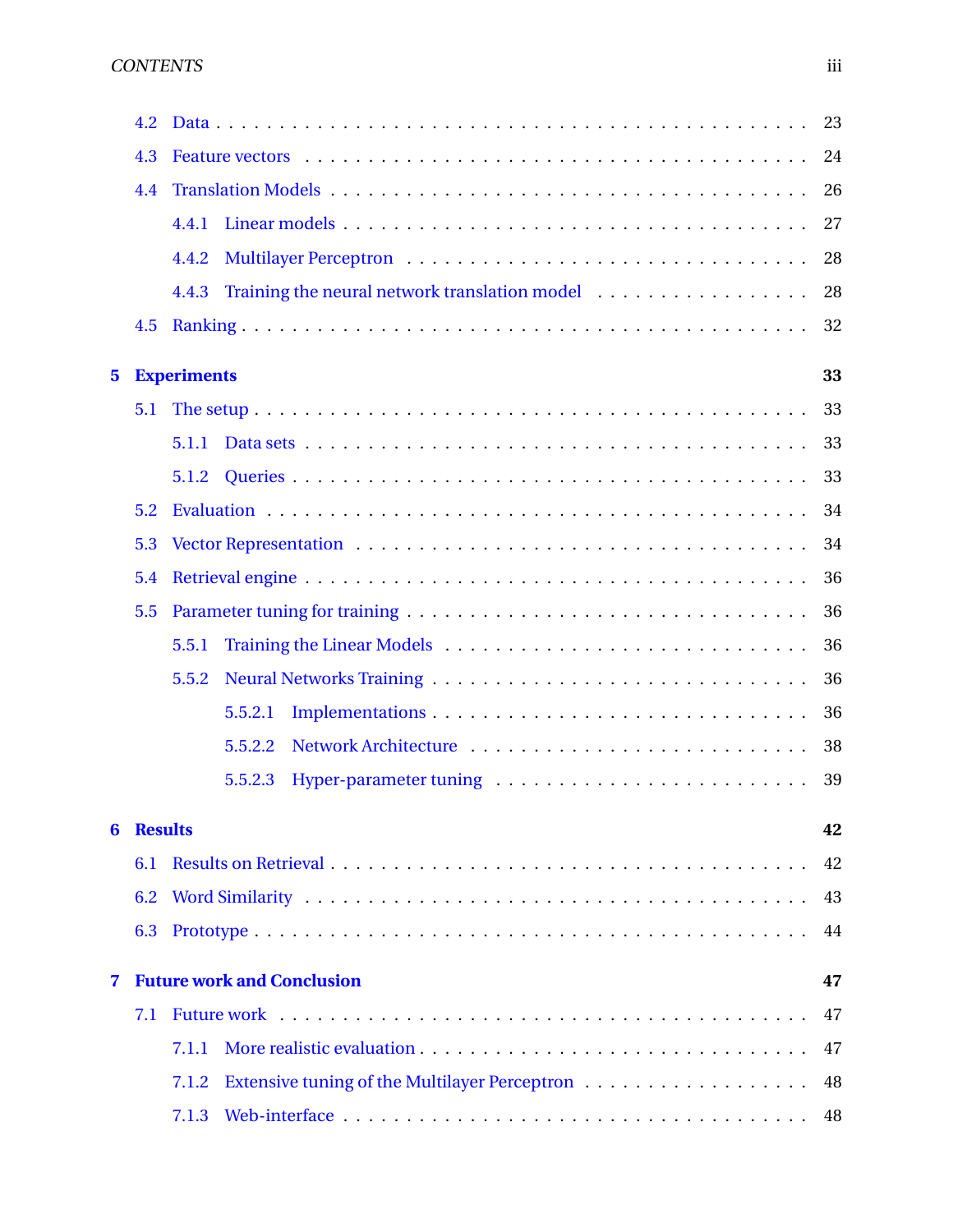| <b>References</b> | 50 |
|-------------------|----|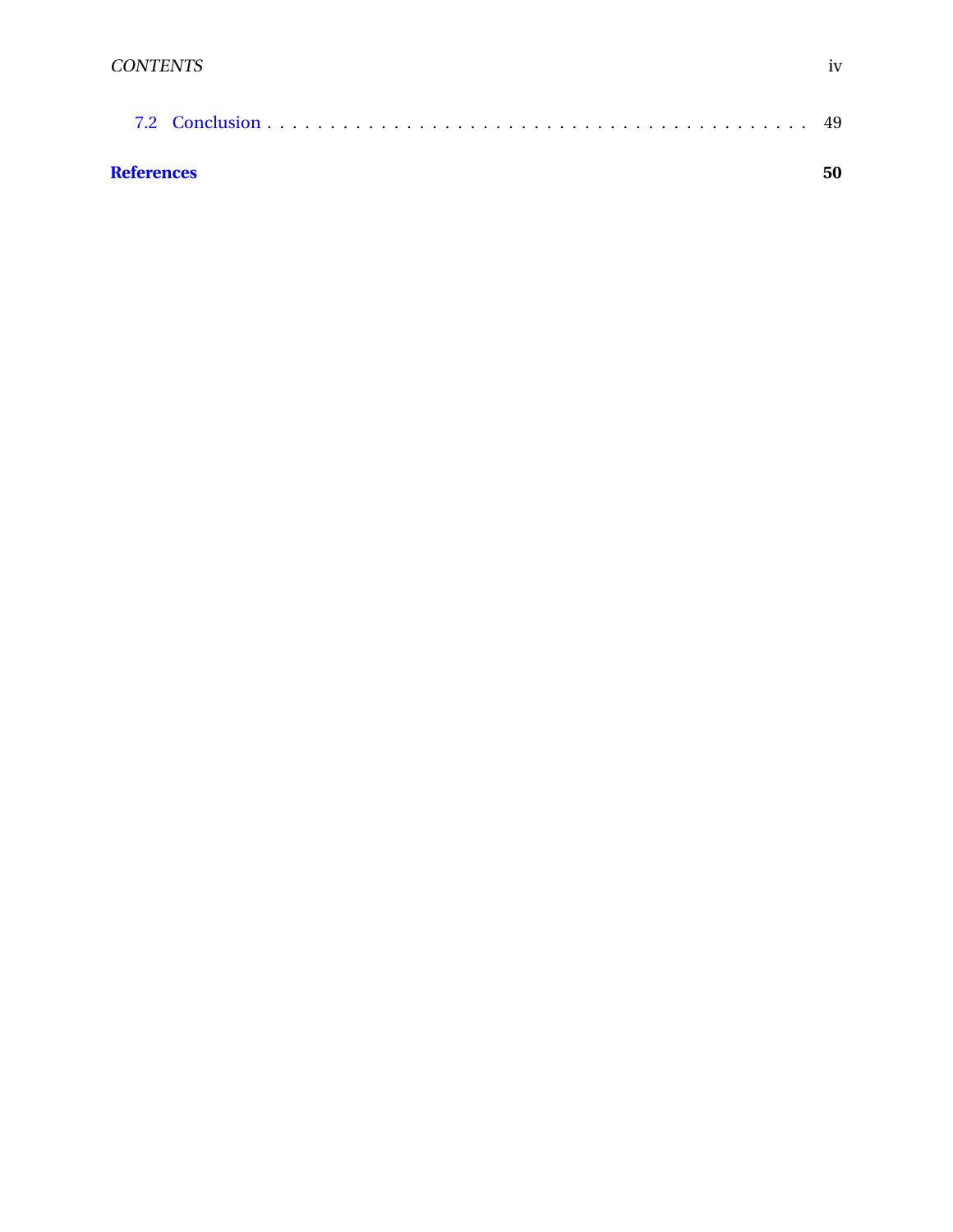# **List of Figures**

| 5.1 |                                                                                    |  |
|-----|------------------------------------------------------------------------------------|--|
| 5.2 | Effect of the number of neurons on execution time on the validation set $\dots$ 39 |  |
| 5.3 | Effect of the learning-rate on MRR on the validation set 40                        |  |
|     |                                                                                    |  |
|     |                                                                                    |  |
|     |                                                                                    |  |
|     |                                                                                    |  |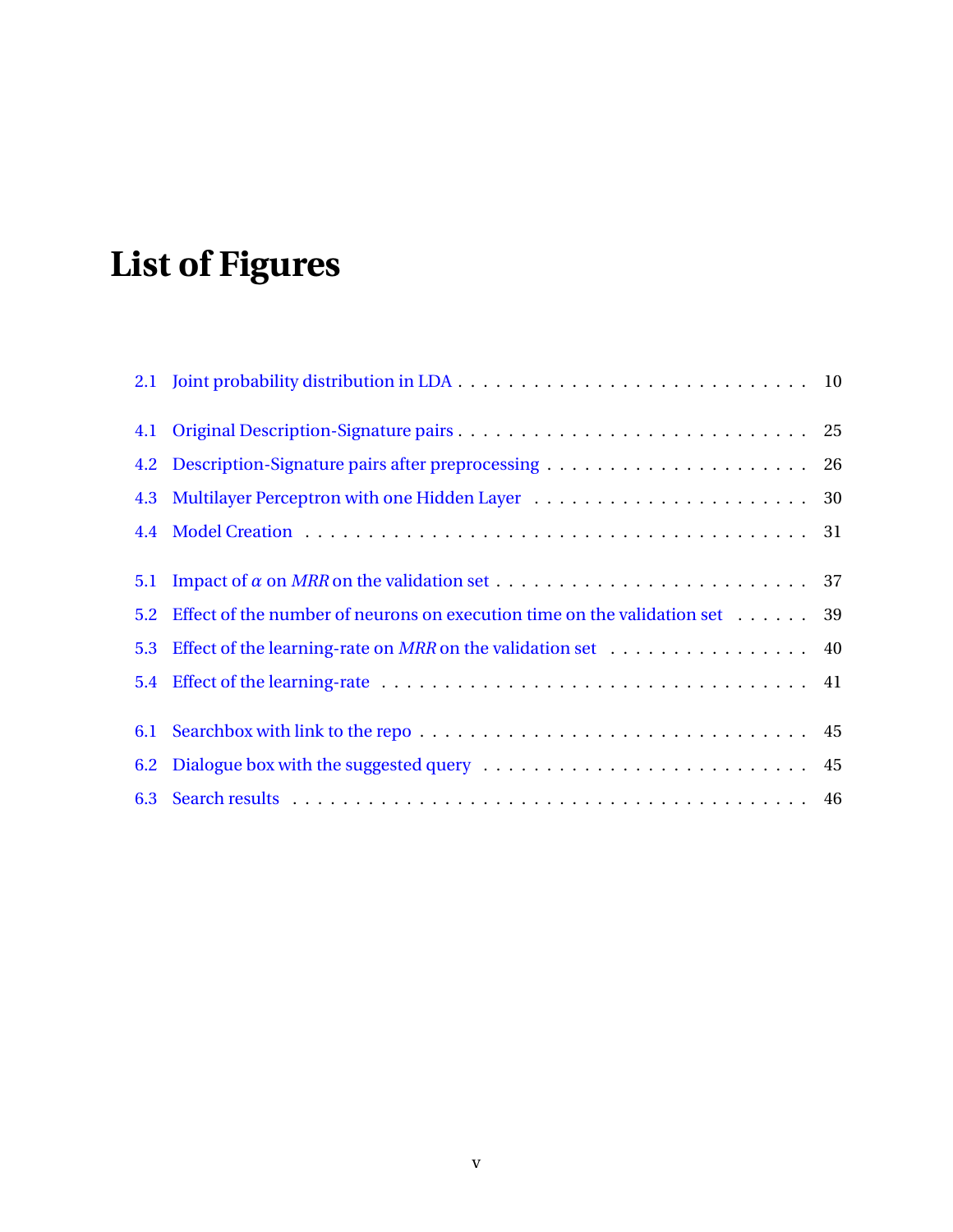# **List of Tables**

| 5.1 The effect of vector representations on the MRR on the validation set 35 |  |
|------------------------------------------------------------------------------|--|
|                                                                              |  |
|                                                                              |  |
|                                                                              |  |
|                                                                              |  |
|                                                                              |  |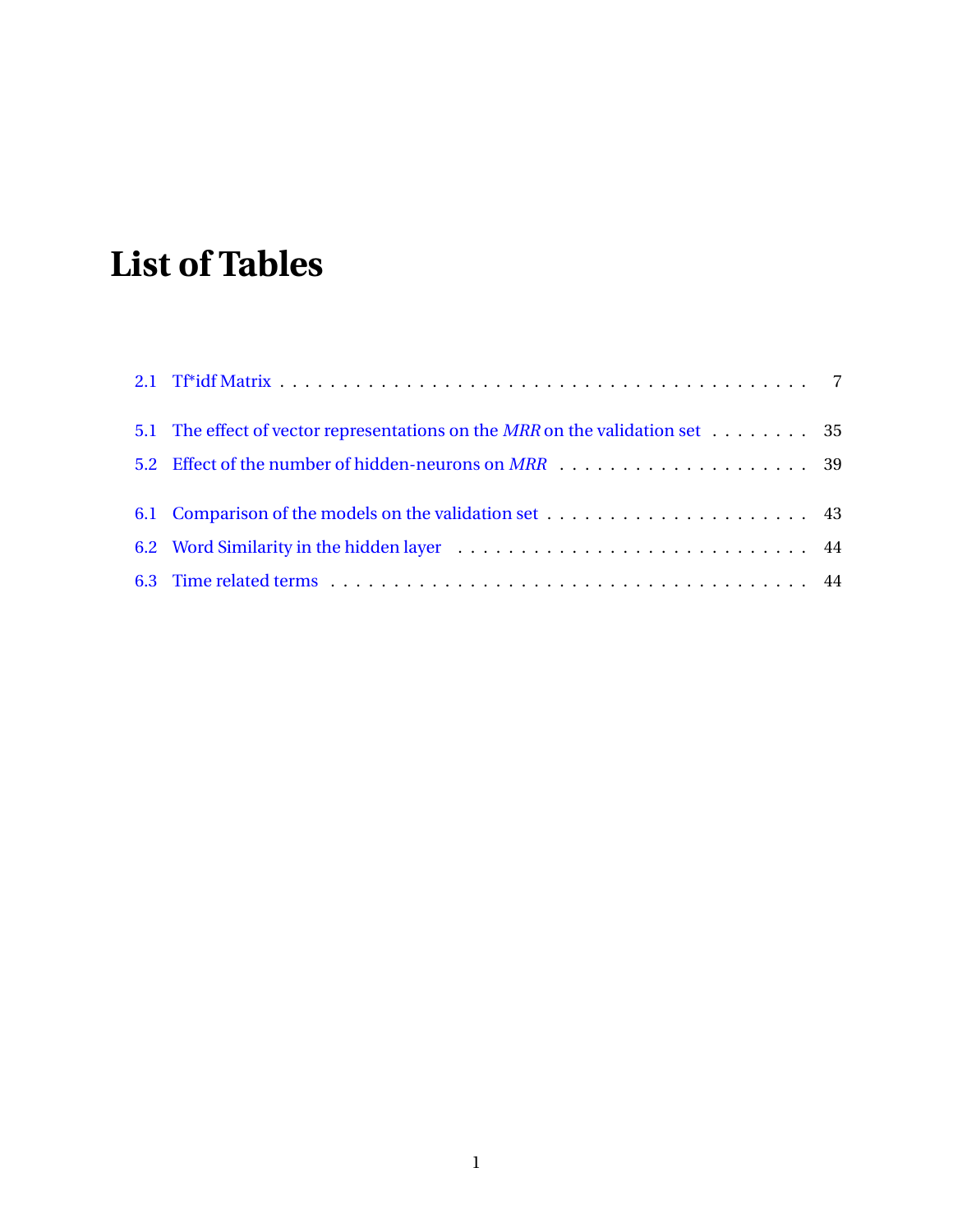#### **Abstract**

In my thesis project I show that by modelling Source Code Retrieval as a regression problem: a) comparable results can be achieved to previous work by [\(Deng & Chrupała,](#page-57-0) [2014\)](#page-57-0) b) The meaning of English words can be grounded in Java method-signatures. I evaluate these regression techniques on both retrieval and grounding tasks. In contrast to traditional static source code retrieval - where pieces of source code from a particular application are retrieved - I focus on retrieving source code components: meaningful elements of a programming language. The presented models are able to retrieve Java method-signatures given English queries. The documentation of the Java Standard Library is treated as a parallel corpus between Java methodsignatures and English as the Javadoc format includes method name, qualifier, return type, parameter type, names for each method with the addition of a description. These descriptions and method-signatures are then represented in separate vector-spaces using various vector representations and a regression model is trained to predict a method-signature-vector given a description-vector. To use the regression model for retrieval, natural language queries are converted to description-vectors and are used as an input to the regression models which predict a signature-vector. Given the predicted signature vector all other signatures from the collection are ranked according to their cosine similarity to the query. Regression models used as translation models include: Linear Regression, Ridge Regression and Multilayer Perceptron. Models were evaluated on Mean Reciprocal Rank, Accuracy at 1 and Accuracy at 10. The best performing model was the Ridge Regression with complexity parameter  $\alpha = 0.2$ ,  $MRR = 0.389$ , Acc@1 = 0.232 and Acc@10 = 0.707. To test how well the models perform on grounding a matrix constructed from all the English word-vectors is translated using the regression models. After translation lists of similar words are constructed using pairwise cosine-similarity. This leaves us with word similarity lists and qualitative analysis of the word similarity results is provided.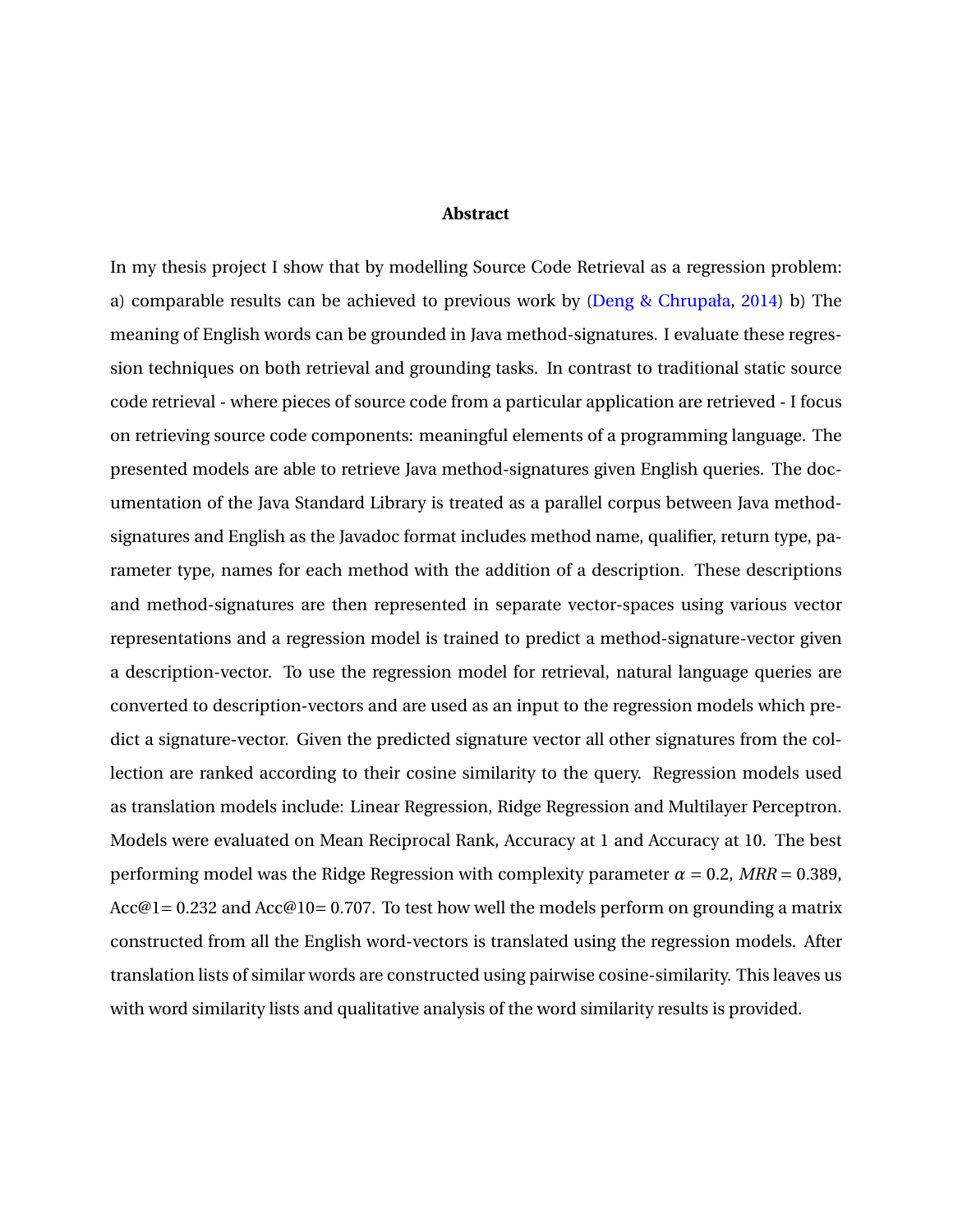## <span id="page-8-0"></span>**1 | Introduction**

Language traditionally is described on various linguistic levels. Phonology and phonetics explore the regularities and properties of the sounds of linguistic expressions, morphology analyzes larger meaningful units such as words and syntax describes the structure of multi-word constructions such as sentences. Semantics on the other hand deals with *meaning*. Meaning is one of the oldest and most daunting problems of linguistics and there have been countless proposals to describe how the meaning of linguistic expressions are a) related to the external world, b) related to inner mental states and c) related to each other. Distributional Semantics is a framework that is concerned with problem c and its main aim is to automatically extract relations between words from large corpora. The underlying intuition of this approach is best described by the famous quote from Firth (1957): "You shall know a word by the company it keeps". Distributional Semantics tackles the problem of meaning in a data-driven computational fashion:

- 1. It takes large quantities of texts as input
- 2. Models the semantics using mathematical models such as linear-algebra and probability theory
- 3. Implements these models in software systems
- 4. Analyzes the data computationally
- 5. Outputs a representation modelling the relationships between words or larger units

This approach to tackle semantics proved to be of unprecedented power in that it provided a useful representation for both Natural Language Processing applications and for Cognitive Linguistics research, while relying on very general and widely applicable and flexible formalisms.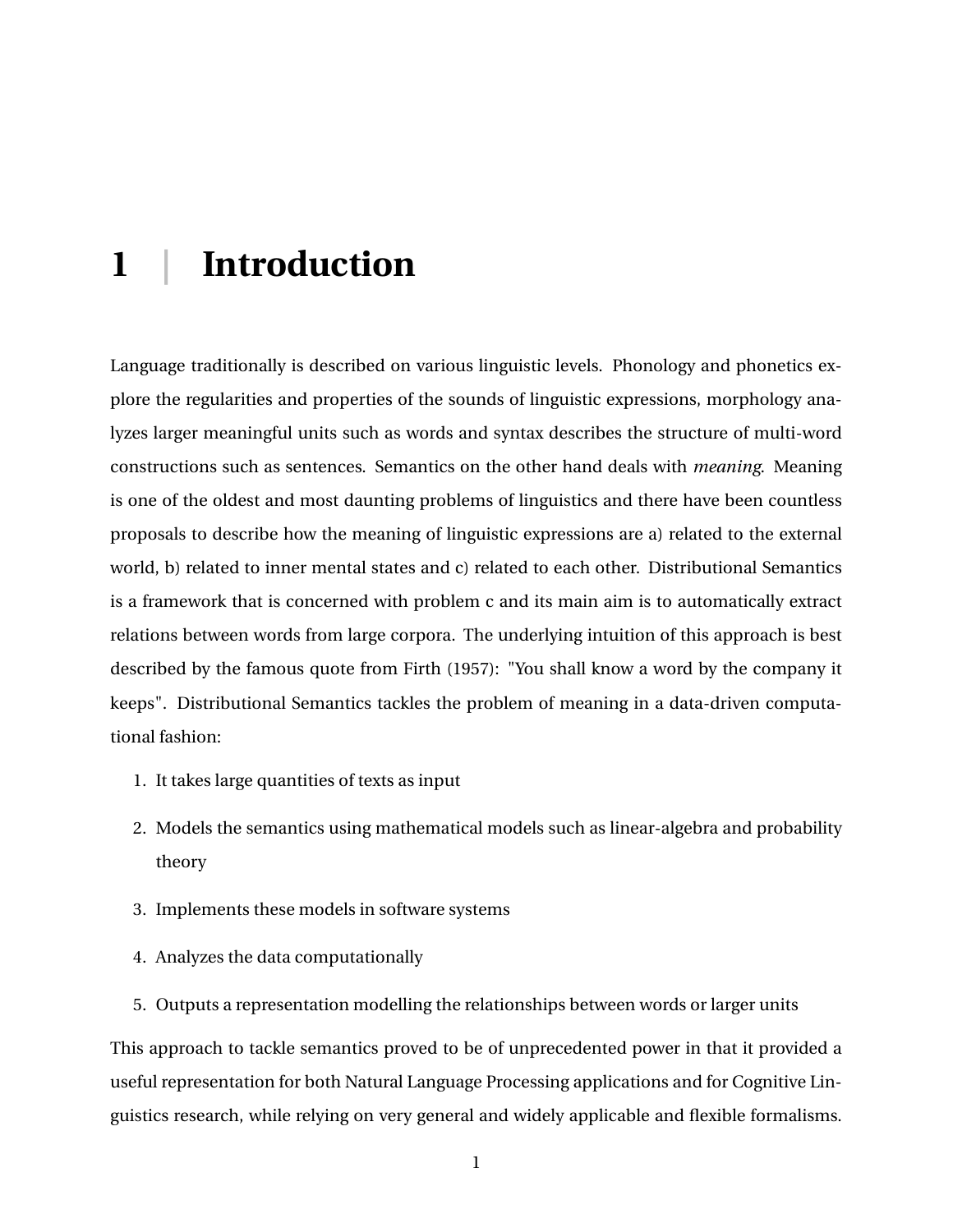However, a major limitation of traditional Distributional Semantics is that it only deals with the relationships between linguistic expression and does not relate them to any sort of external reality. The fundamental question that is explored in the present thesis is how to exploit the methods of Distributional Semantics to ground the meaning of linguistic expressions in extra-linguistic reality. Traditionally semantics deals with the issue of grounding by representing natural language utterances with logical forms and mapping these logical forms to mathematical models such as set theory or category theory. The theoretical vision behind the thesis is to swap-out logical forms with a programming language which already has an underlying model based on computational constructs. As the underlying model for programming languages is given the grounding problem is reduced to finding a mapping between natural languages and programming languages. Taking inspiration from Distributional Semantics this problem can be tackled by exploiting the co-occurrences between natural language words and programming language terms. The aim of the work of [Deng and Chrupała](#page-57-0) [\(2014\)](#page-57-0) is to explore the possibility of grounding the meaning of natural language expressions in programming language components as well as to create an Information Retrieval model for retrieving programming language components. Again, this is in line with the traditional Distributional Semantics idea in that the goal is to provide a meaning representation which is both theoretically plausible and practically useful. More precisely the system in [Deng and Chrupała](#page-57-0) [\(2014\)](#page-57-0) is able to retrieve Java methods from the Java Standard Library given English queries and to associate English expressions with Java methods. I base my work on [Deng and Chrupała](#page-57-0) [\(2014\)](#page-57-0) and provide a novel approach to handle the same problem. Furthermore, I test how well the model captures the meaning of English expression by performing word-similariy experiments. During the project I made the following contributions:

- Regression models were applied to Source Code Component retrieval.
- The baseline in [Deng and Chrupała](#page-57-0) [\(2014\)](#page-57-0) was met and one of the two models were outperformed.
- The models' performance on both retrieval and grounding tasks were evaluated.
- A simple graphical user-interface was created for the retrieval engine.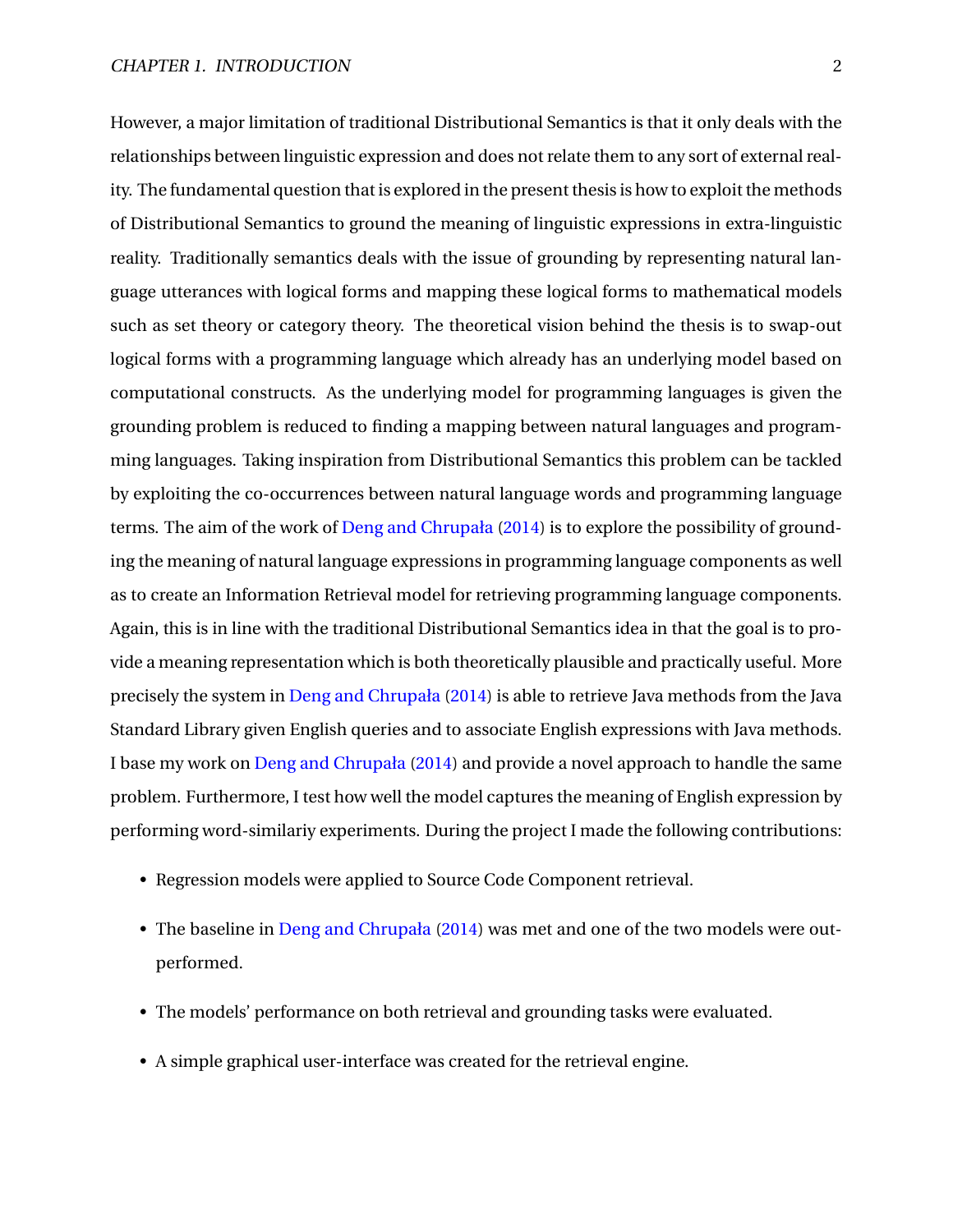The goal is to provide a system where developers can query in natural language and receive appropriately ranked methods in the results, but also to provide an effective framework to ground the meaning of linguistic expressions. More and more problems that humans face are expressed in both natural language and programming language e.g. the documentation or requirements of an application describes the formulation of the problem and the programming language describes a candidate solution. Taking these texts as a natural-formal language parallel corpora would provide a great opportunity to ground the meaning of natural language in some languageexternal reality using proven and effective methods.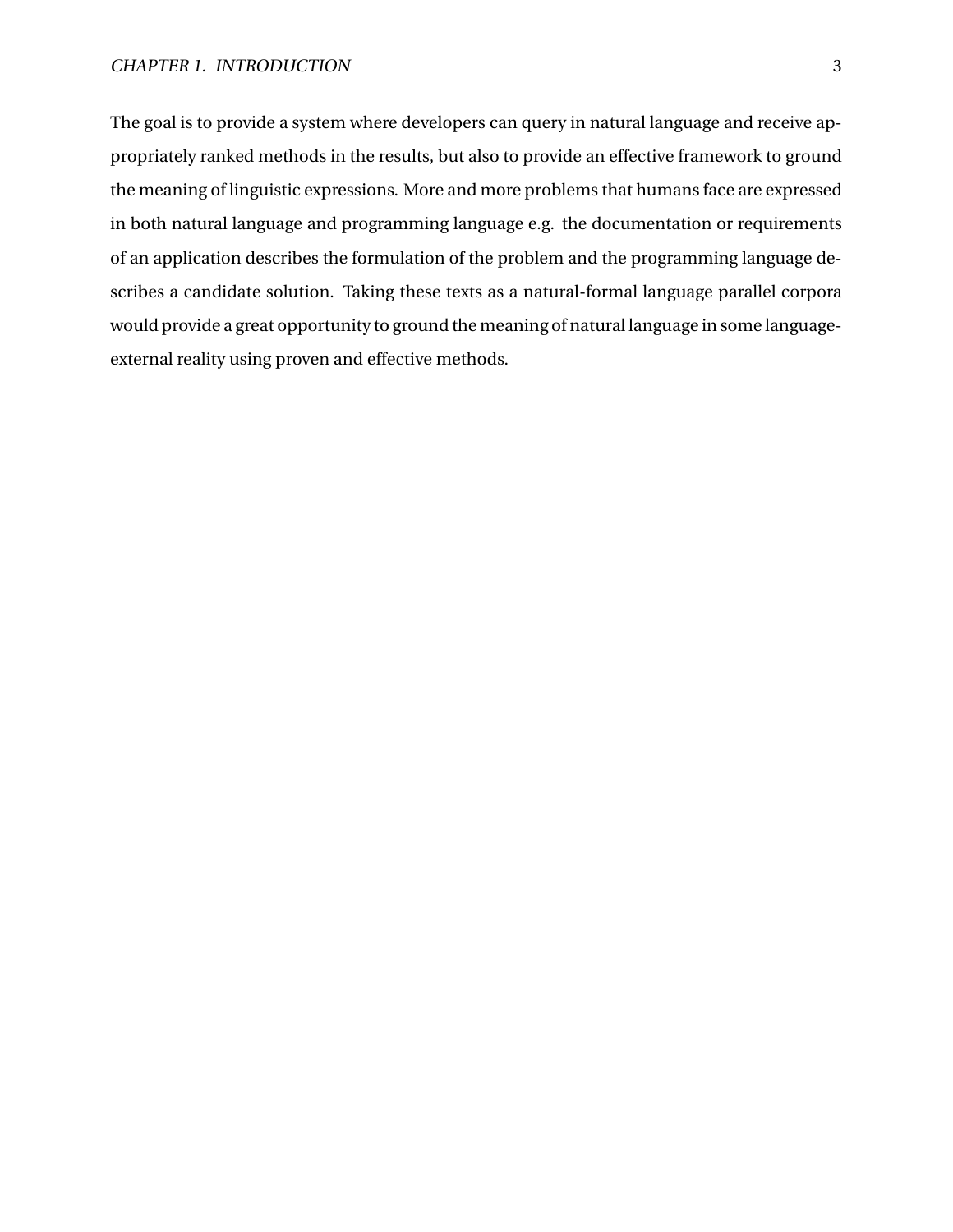## <span id="page-11-0"></span>**2 | Background**

## <span id="page-11-1"></span>**2.1 Outline**

This chapter introduces the reader to the theoretical background of the project. Section [2.2](#page-11-2) introduces the context-theoretical approach to meaning - one of the main theoretical backbones of the project - while Section [2.3](#page-12-0) describes its various implementations. These sections relate their main contents to Information Retrieval as one of the products of my Thesis project is a Source Code Component Retrieval model for Java methods. Section [2.4](#page-18-0) introduces the other important theoretical foundation of the Thesis namely the problem of grounding linguistic expressions in extra-linguistic reality.

### <span id="page-11-2"></span>**2.2 Context-theoretic Semantics**

The terms Distributional-, Corpus-based-, Context-theoretic-, or Statistics-based semantics refer to the approaches that share a usage-based or empirical view of semantics research and meaning in general. The underlying assumption is that the distribution and general statistical properties of words - or groups of words - play an important role in their meaning. This notion is based on the Distributional Hypothesis (DH): "The degree of semantic similarity between two linguistic expressions A and B is a function of the similarity of the linguistic contexts in which A and B can appear." [\(Lenci,](#page-58-0) [2008\)](#page-58-0). In principle it follows from the DH that if it is true that the context does encode certain aspects of word meaning, and that meaning is actually dependent on the context, than the larger, more representative corpus we have, the more information we can potentially uncover about word meaning.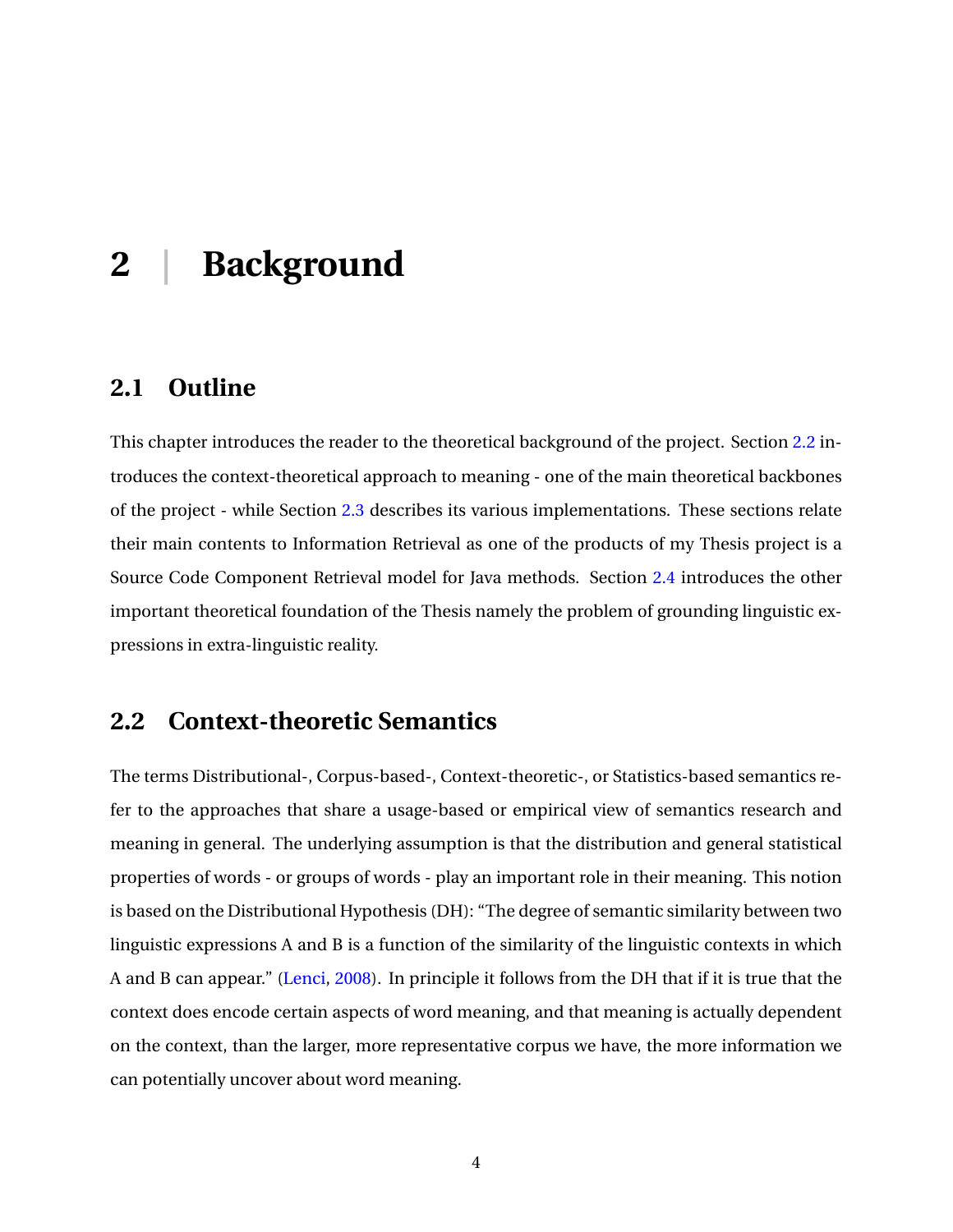The DH might seem to be a modern approach of computational linguistics, but distributional analysis as a methodology for linguistics was proposed by Harris in the earlier days of American structuralism [\(Nevin,](#page-59-0) [2002\)](#page-59-0). His distributional methodology was first applied to phonemic analysis and later has been generalized to multiple levels of linguistic analysis. It was Harris' theory that the degree of similarity between words is the function of the similarity of the context they appear in [Harris](#page-58-1) [\(1954\)](#page-58-1). He also claimed that distribution should be taken as explanation for meaning and that similarity classes can be constructed based on co-occurrence statistics. One of the most typical aspects of context-theoretic semantics is that distributional models are driven by empirical observations. This data-driven approach to linguistic theory is what this thesis adopts in its methodology. A shortcoming of distributional approaches, however, is that they do not link linguistic expressions to extra-linguistic objects.

Indeed most of the work in related fields such as vector space semantics, only take into account the frequencies of words in some kind of texts e.g. documents, reviews. This is largely due to the fact that the technology for extracting features from texts is far more advanced than the technology for extracting features from images or videos [\(Lenci,](#page-58-0) [2008\)](#page-58-0). Recently, however, there has been research in using techniques from text based distributional semantics for extracting word co-occurrences with image features [\(Mathe, Fazly, Dickinson, & Stevenson,](#page-59-1) [2008\)](#page-59-1). In the present thesis this approach to co-occurence based semantics is adopted and English descriptions of methods provide the linguistic expressions while the co-occuring Java methods are taken as extra-linguistic objects. A closely related approach to the present thesis involves grounding natural language in formal languages and is generally referred to as Semantic Parsing. Some of the most relevant work in this field is described in Section [3.1.](#page-20-1) The work that I closely follow in my thesis and which is the most relevant is by [Deng and Chrupała](#page-57-0) [\(2014\)](#page-57-0).

## <span id="page-12-0"></span>**2.3 Computational Distributional Semantics**

#### <span id="page-12-1"></span>**2.3.1 Overview of the vector-space model**

A family of techniques in Natural Language Processing which rely on the distributional hypothesis are often called vector semantics or vector-space semantics. This section concentrates on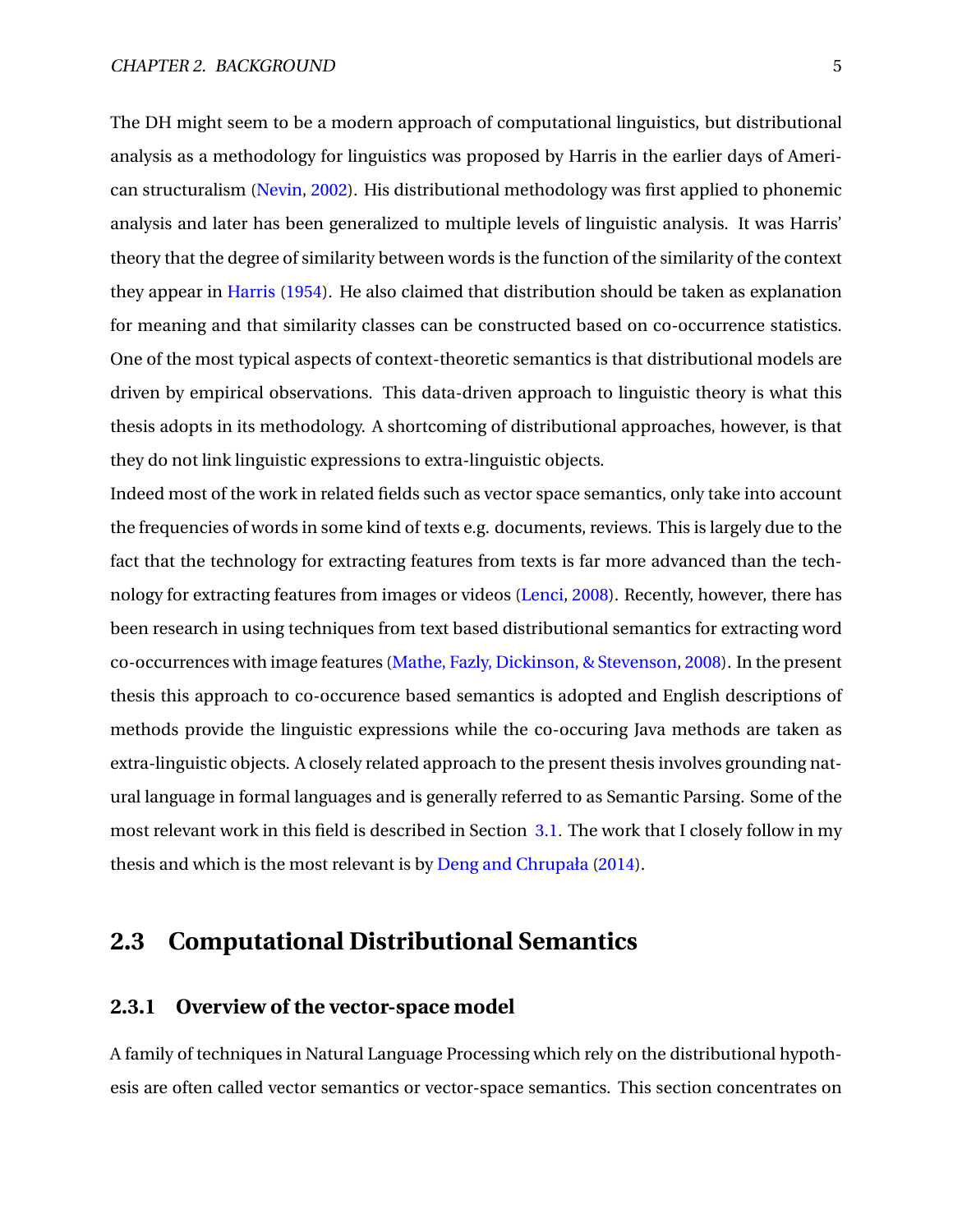the description of these techniques in the context of Information Retrieval. The type of IR techniques that are relevant to the thesis aim at retrieving information given some information need from a corpus of unstructured data. To be able to find relevant information first the sources of information must be gathered and indexed. One of the most important concepts in IR is similarity and in the vector-space model (VSM) of IR the similarity between the query and the document is measured and the documents are ranked according to their similarity to the query. The document collections needs to be indexed and represented in a way that it enables the system to compute similarity between queries and documents. Arguably the most popular way is to store the t<sup>\*</sup>idf score for every term *t* in the high dimensional term-frequency matrix. T<sup>\*\*</sup>idf stands for term-frequency multiplied by inverse document frequency. Term frequency is the number of times the term *t* occurs in the document *D*, but usually instead of the raw score the  $log(1+t f)$ is stored - it can be also normalized by the number of words in the document as follows:

$$
\frac{\log(t f)}{N_{term}}
$$

Inverse document frequency is the total number of documents divided by the number of documents the term occurs in.

$$
log(\frac{N_{doc}}{1+|d \in D : t \in d|})
$$

Table [2.1](#page-14-1) shows the t<sup>\*</sup>idf weighted term-document matrix for a document collection consisting of two documents  $d_1 = \{i, am, a, document, and, i, am, short\}$  and  $d_2 = \{being, short, is, not, a, bad, thing\}$ . Based on the tf\*idf vectors the similarity between query *q* and document *d* is computed as the cosine between two vectors[\(Singhal,](#page-60-0) [2001\)](#page-60-0) calculated as:

$$
cos(\theta) = \frac{d \cdot q}{||d|| ||q||}
$$

 $d \cdot q$  is the dot product of the document-vector and the query-vector and  $||q||$  is the norm of the query vector.

$$
||q|| = \sqrt{\sum_{i=1}^{n} q_i^2}
$$

The notion of term and similarity are not inherent in the vector-space model [\(Singhal,](#page-60-0) [2001\)](#page-60-0). Terms can be stemmed or tokenized words, phrases or any other features. Furthermore, instead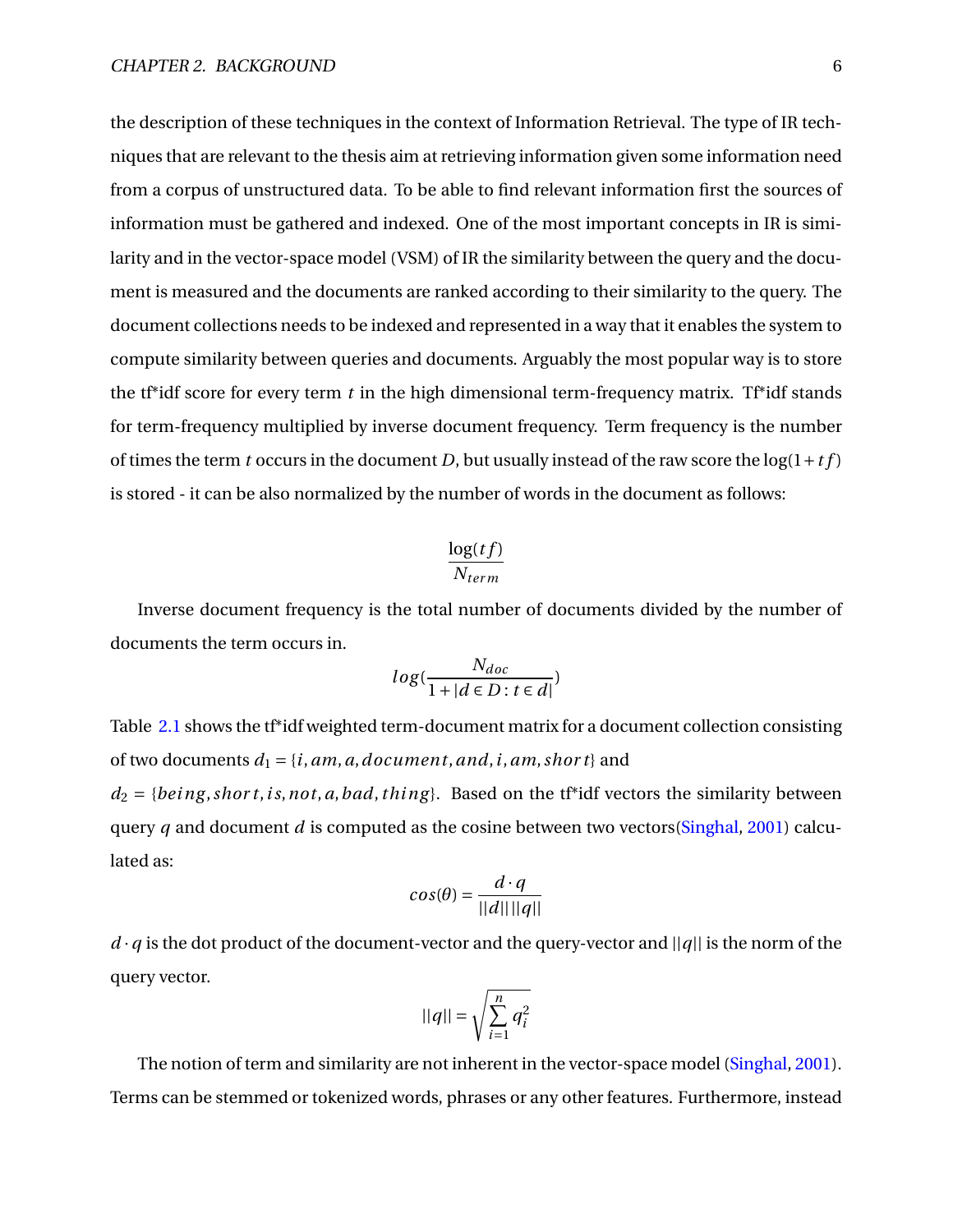<span id="page-14-1"></span>

|          | $D_1$ | $D_2$ |
|----------|-------|-------|
| Ī        | 0.227 | 0     |
| am       | 0.227 | 0     |
| a        | 0.09  | 0.09  |
| document | 0.143 | 0     |
| and      | 0.143 | 0     |
| short    | 0.09  | 0.09  |
| being    | 0     | 0.143 |
| is       | 0     | 0.143 |
| not      | 0     | 0.143 |
| bad      | 0     | 0.143 |
| thing    | 0     | 0.143 |

#### Table 2.1: Tf\*idf Matrix

of using the cosine similarity different similarity measures could be used as well e.g. euclidean distance. The described vector-space model of Information Retrieval relies on term matching and assumes that words are semantically independent and therefore do not provide a model of meaning. Semantic relatedness is out of the picture in this framework, which is contra-intuitive since we know that documents with similar terms contain similar information. The following sections introduce models which extract latent semantic features from the described vectorspaces.

#### <span id="page-14-0"></span>**2.3.2 Meaning captured in Hyperspaces**

Although, in relation to IR vector-space semantics models described in Section [2.3.2.1,](#page-15-0) [2.3.2.2](#page-15-1) and [2.3.3](#page-16-0) are usually treated as useful tools to handle synonymy and polysemy and in general to improve search performance by introducing the notion of semantic relatedness, they form a family of full-fledged approaches to study the meaning of linguistic expressions. These highdimensional theories of meaning model the meaning of the elements of a language as relations between abstract, amodal and arbitrary symbols [\(Glenberg & Kaschak,](#page-58-2) [2002\)](#page-58-2), implying that the meaning of utterances is a function of the meaning of the elements and some sort of syntactic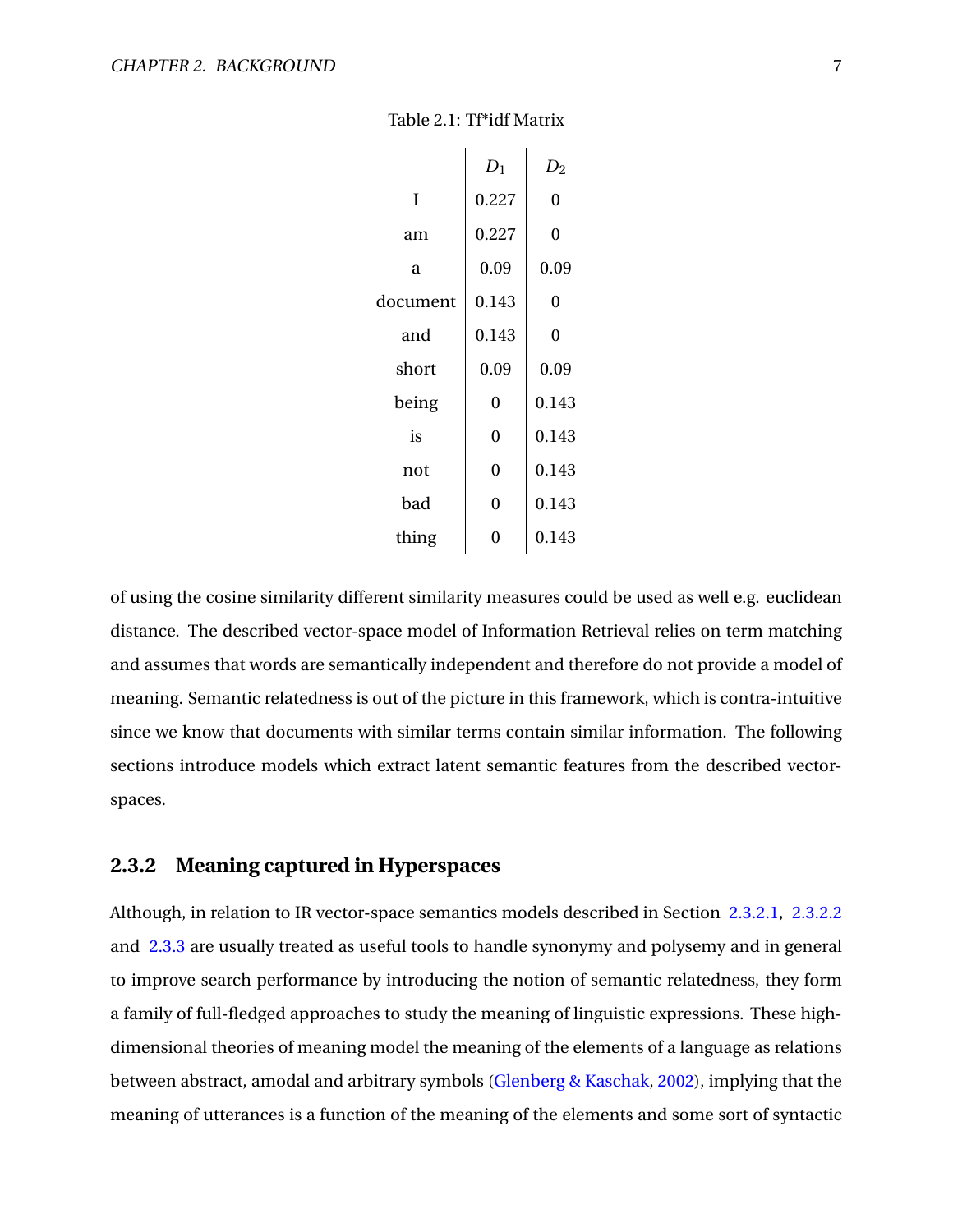combination of these arbitrary symbols. Symbols are abstract in the sense that the term "table" is used for a large variety of referents, amodal in that "table" means the same written or spoken and arbitrary in that the form if "table" bears no relationship to its meaning. Section [2.3.2.1](#page-15-0) and Section [2.3.2.2](#page-15-1) describes two major vector-space semantics models. In both models the meaning of a term is defined by its relation to all other terms in the constructed matrices.

#### <span id="page-15-0"></span>**2.3.2.1 Hyperspace Analogue to Language**

In the HAL framework a word co-occurence matrix is extracted from a large collection of texts using a sliding window of some *n* words [\(Lund & Kevin,](#page-58-3) [1997\)](#page-58-3). Each row and column in the  $n \times n$  matrix is labeled by a word and the cells contain information about how close these words are together - words adjacent to each other receive a score equal to the size of the sliding window *n*, words with the distance of 1 receive *n* − 1 and so on. The rows of the matrix give the co-occurrence values for terms preceding the row-labels and columns gives the co-occurrence values for terms following the column-labels. As mentioned in the tf\*idf example, the similarity between terms can be computed by the cosine-similarity measure. Under this framework words are similar because they share similar contexts, which makes HAL a straightforward implementation of context-theoretic semantics. It was also a great breakthrough as it offers a completely data-driven lexical semantic theory and excludes any bias from humans provided that the corpus is large enough and unbiased. Lund, Burgess, and Atchley (1995) also demonstrated that the rate of similarity among word vectors correlated with degree of priming in a lexical decision task.

#### <span id="page-15-1"></span>**2.3.2.2 Latent Semantic Analysis**

Latent Semantic Analysis or Latent Semantic Indexing is also based on the fundamental notion of DH that words with similar contexts have similar meanings and is widely used in IR literature. The fundamental notion of LSI is that documents with numerous common words are conceptually similar. Rather than constructing word co-occurence vectors as in the HAL framework, under this approach, a collection of documents is taken as an observation from which we should infer which terms belong to the same concepts, which terms are conceptually similar. The input for the LSI system is the term-document matrix augmented by some global weighting factor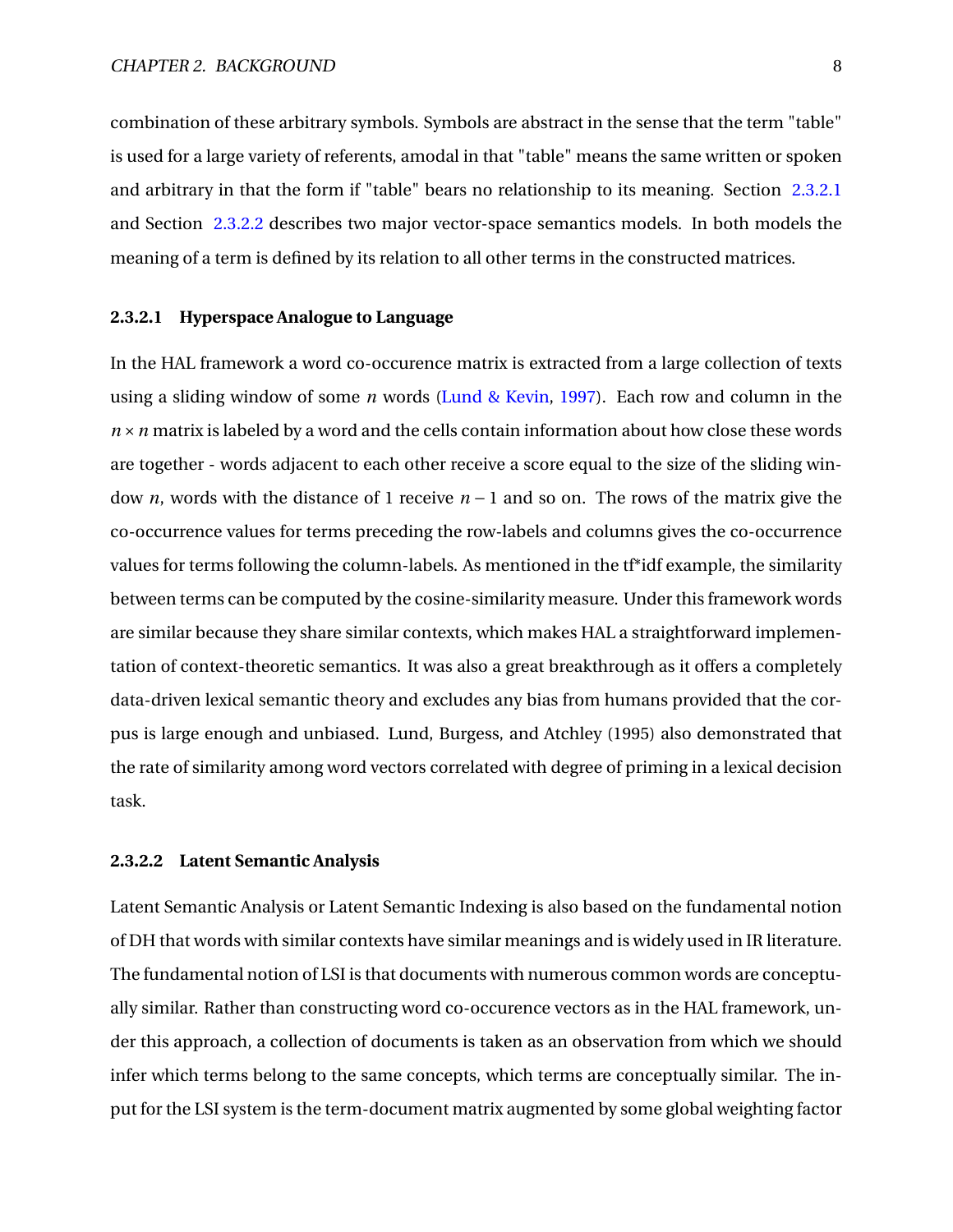such as the tf\*idf weighting<sup>[1](#page-16-1)</sup> [\(Berry & Browne,](#page-57-1) [1999\)](#page-57-1). After creating the matrix, column vectors contain the information about the words in the documents and row vectors indicate which word occurs in which document. Since rows and columns represent relations between terms and documents, the term-document matrix is also a term co-occurrence matrix. When LSI is employed the co-occurrence matrix is mapped to a space with a smaller number dimensions - while trying to keep as much information as possible - using a linear dimensionality reduction technique called Singular Value Decomposition to discover associations. The resulting matrix is less sparse and the original weighted term counts are replaced by semantic similarity scores - representing similarities between terms - which encode the implicit latent structure of the associations between terms and documents. These similarity values can be positive or negative: the negativity means semantic distance while positivity means semantic similarity. In essence the LSI matrix encodes a concept of documents where the similarity between documents is based on their distance in the vector-space which represents their semantic/conceptual distance. When LSI is used for retrieving documents given a query the query is transformed into a vector in the low dimensional concept space and the documents are ranked based on their similarity to the query [\(Deerwester, Dumais, Landauer, Furnas, & Harshman,](#page-57-2) [1990\)](#page-57-2). The fundamental advantage of using LSI over the regular tf\*idf counts is that it allows to extract concepts and semantic structure from an unstructured corpus of texts and in principle an LSI based system can return not only documents which contain the words of the query, but documents which are conceptually similar to the query [\(Dumais, Furnas, Landauer, Deerwester, & Harshman,](#page-58-4) [1988\)](#page-58-4). As a theory of meaning it is similar to HAL in essence in that it also claims that the matrices created by LSI encode the meanings of the terms in a particular language: the actual meaning of a term is represented in an *n* dimensional space. In their article [Landauer and Dumais](#page-58-5) [\(1997\)](#page-58-5) the authors make claims such as LSA is "a possible theory about all human knowledge acquisition, as a homologue of an important underlying mechanism of human cognition in general" and also "a unified representation of knowledge". In their study they also showed that LSA can come close to perform in certain tasks just as a non-native English speaker e.g. in choosing synonyms for a variety of terms and they also showed that averaging sentence vectors can predict coherence judgements [\(Landauer & Dumais,](#page-58-5) [1997\)](#page-58-5).

<span id="page-16-1"></span><span id="page-16-0"></span><sup>&</sup>lt;sup>1</sup>As explained in section [2.3](#page-12-0)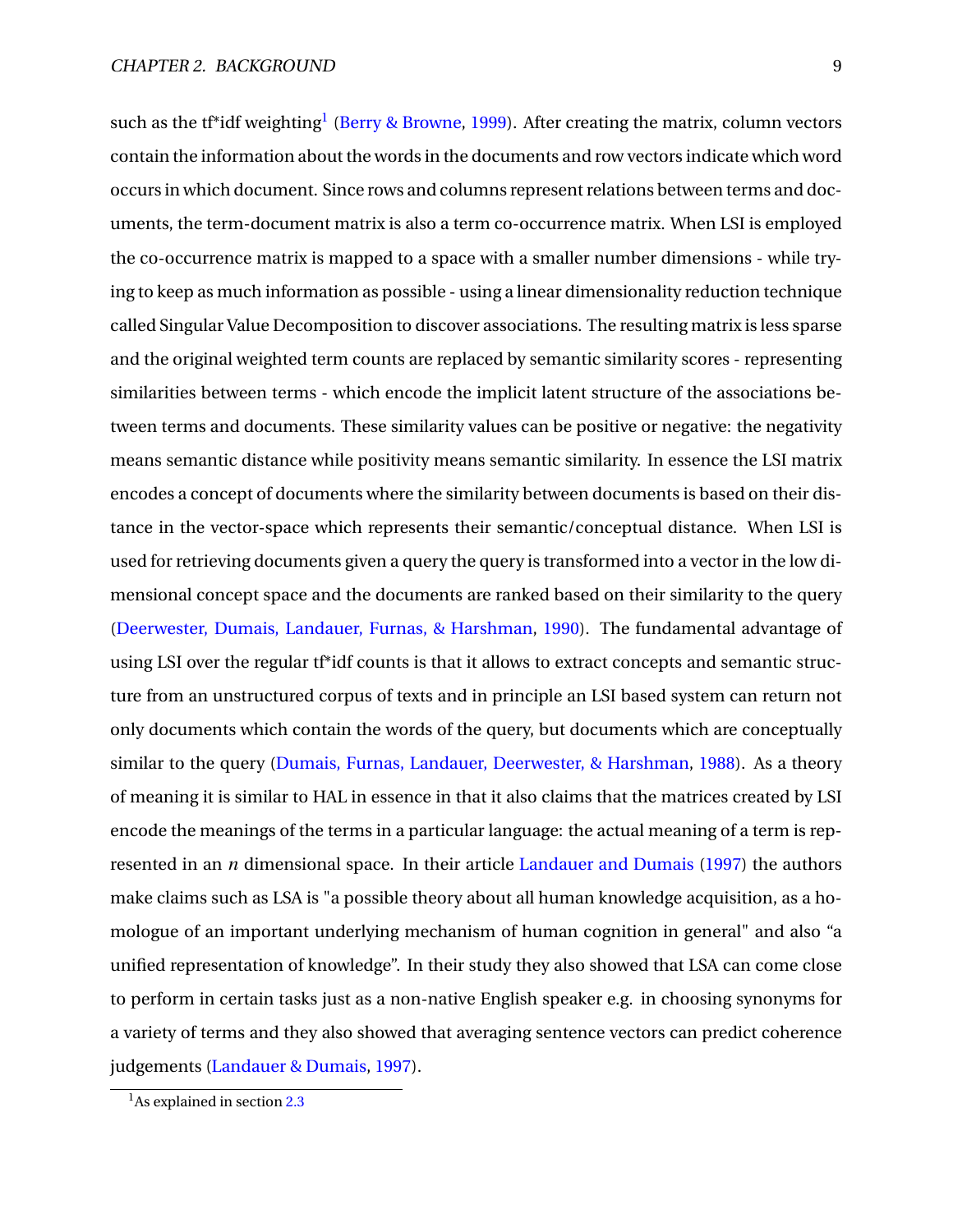<span id="page-17-0"></span>

Figure 2.1: Joint probability distribution in LDA

#### **2.3.3 Latent Dirichlet Allocation**

LSA and HAL have in common that they both rely on linear-algebraic representations of words and their contexts; hence the term vector-space semantics. The model described in this section is also a framework for context-theoretic semantics, however, rather then relying on linearalgebra it is a probabilistic model of word-meaning. More specifically it is a probabilistic generative model meaning that the data is treated as if it was generated by a probabilistic process. The goal is to infer the probability distribution that the data was generated by and uncover latent variables that correspond to the thematic structure of the document collection [\(Blei, Ng, &](#page-57-3) [Jordan,](#page-57-3) [2003\)](#page-57-3). In other words we need to compute the conditional probabilities of the hidden variables given the observation which is the document collection in our case. The assumption is that every document is comprised of multiple topics. Each topic is a distribution over all terms in the vocabulary. Different topics have different words with different probabilities. Documents are generated by choosing a distribution over topics and than picking words according to their probabilities given the topics. Similarly to HAL and LSI, LDA is a bag-of-words model meaning that the order of words is not taken into account. The goal of the inference procedure in LDA is to infer the underlying topic structure, their distribution over terms, and what topics individual documents are generated by. The *K* number of topics  $\phi_k$  of the whole document collection are drawn from a Dirichlet distribution with parameters *β* and are independent from all other random variables of the model. Similarly for each document from a number of *D* documents a set of topic proportions  $\theta_d$  is drawn from a Dirichlet distribution with parameters  $\alpha$ . Each document consists of N words and it is assigned a topic by the topic assignment  $Z_{d,n}$  drawn from *θ* and so each word  $w_d$  in the document is dependent on the topic assignment  $Z_{d,n}$  as well as  $\beta_{1,k}$ . The plate diagram on Figure [2.1](#page-17-0) provides a compact representation of the model.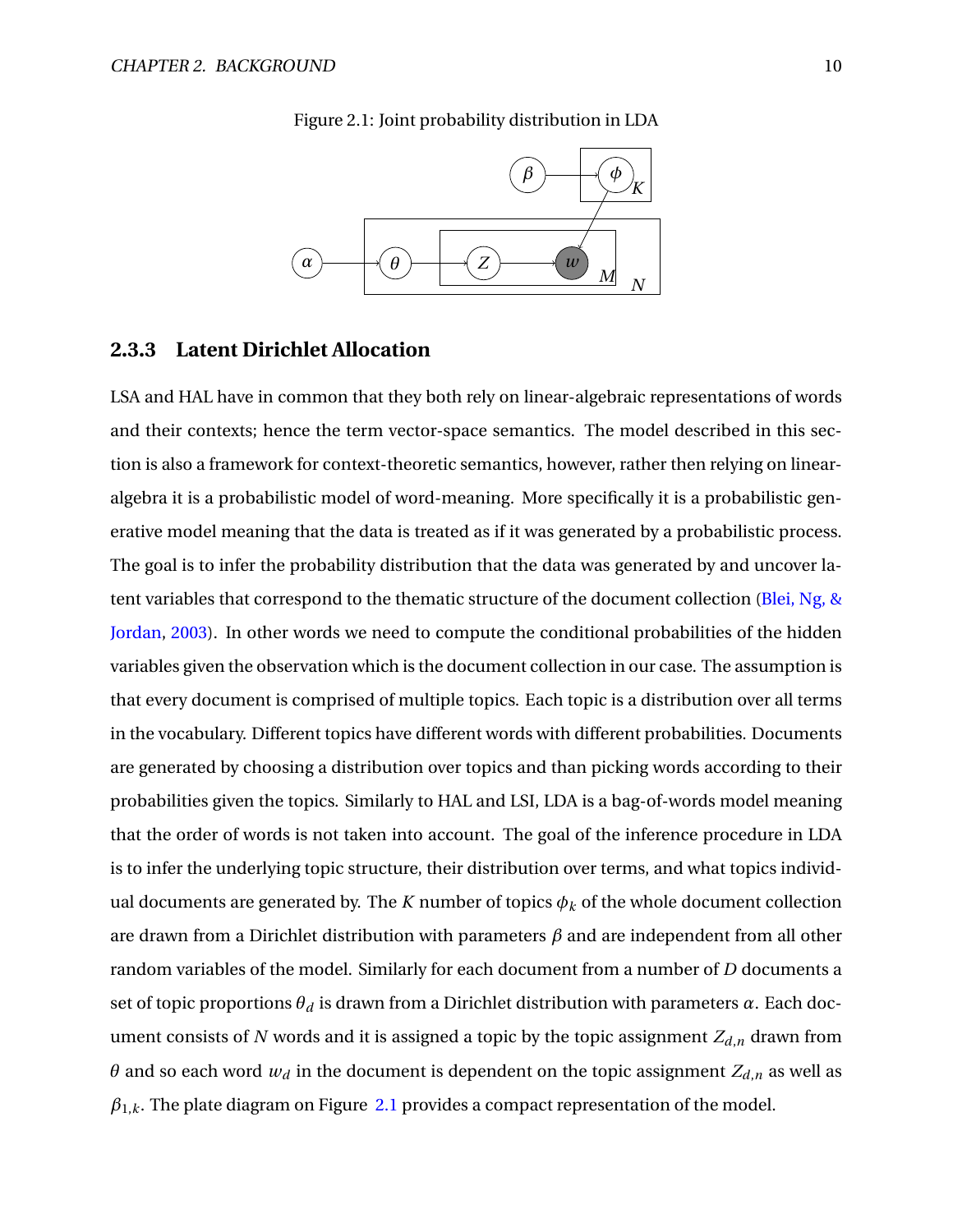As LDA is a highly flexible hierarchical Bayesian model it has been applied for a wide variety of tasks and has been further developed including several task-specific versions. Although, it was originally intended as a topic modelling framework it also became popular in other computational semantics applications. The word-topic distributions inferred by LDA are proposed by [Cai, Lee, and Teh](#page-57-4) [\(2007\)](#page-57-4) to be used as features for training a supervised word-sense disambiguation models. LDA has been employed by [Materna](#page-59-2) [\(2012\)](#page-59-2) to induce semantic frames (LDAframes) which capture semantic information of triplets of subject-verb-object.

### <span id="page-18-0"></span>**2.4 Grounding**

The meanings of words are largely a function of their contexts<sup>[2](#page-18-1)</sup>. Computational implementations exploiting the Distributional Hypothesis offer large improvements for information search problems and provide evidence and insight to cognitive linguistics research<sup>[3](#page-18-2)</sup>. I would like to argue, however, that defining the relationships between symbols without mapping those to a model or "the reality" is limited in its utility. According to [Roy](#page-60-1) [\(2005\)](#page-60-1) creating models and systems that take language as a symbol manipulations system and do not connect these symbols to extra-linguistic reality suffer from limitations and that any theory of meaning that does not provide a non-linguistic foundation to meaning is "fundamentally limited". Symbols are primitive and undefined, only by the rules and by the way rules combine them they are systematically interpretable as having meaning. An arithmetic system is a good example of a symbol system. Numerals ("1","2","3") might be part of such a system and formal rules define ways to combine them into legal formulas. Making true statements based on the symbols and formal rules such as " $1 + 2 = 3$ " render the symbols systematically interpretable. Although, it might seem that the symbols outside of the symbol system actually have meaning, but that is only the case for the human reader as she is used to their everyday interpretation. For a calculator the symbols only have meaning within the system [\(Harnad,](#page-58-6) [2003\)](#page-58-6). Natural language under the Distributional Semantics approach is such a symbol system with rules manipulating those symbols, therefore words do not refer to any entity in the "outside world". They are only interpretable within the natural language itself. For a symbol system to be grounded "It would have to be able to pick

<span id="page-18-1"></span><sup>2</sup>Section [2.2](#page-11-2)

<span id="page-18-2"></span><sup>&</sup>lt;sup>3</sup>Sections [2.3.2.1,](#page-15-0) [2.3.2.2](#page-15-1) and [2.3.3](#page-16-0)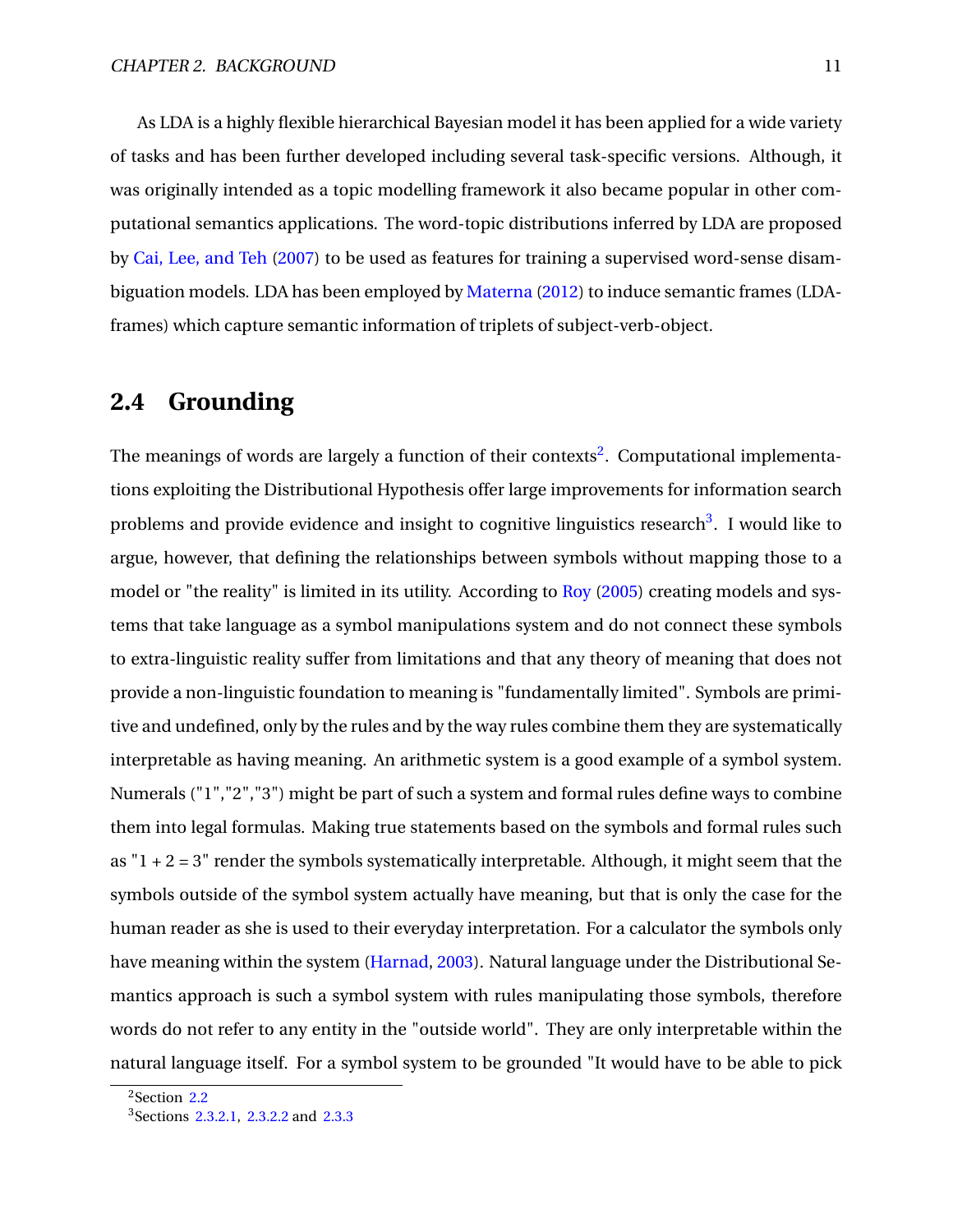out the referents of its symbols, and its sensorimotor interactions with the world would have to fit coherently with the symbols."[\(Harnad,](#page-58-7) [1990\)](#page-58-7)

Trivially for any sort of artificially intelligent agent - e.g. robots - that interacts with humans in the physical - or some virtual - world, having knowledge about the language internal relationships of linguistic elements in not enough. They must be able to map linguistic expressions to the world they exist in e.g. consider the task of following directions or executing commands related to an office environment.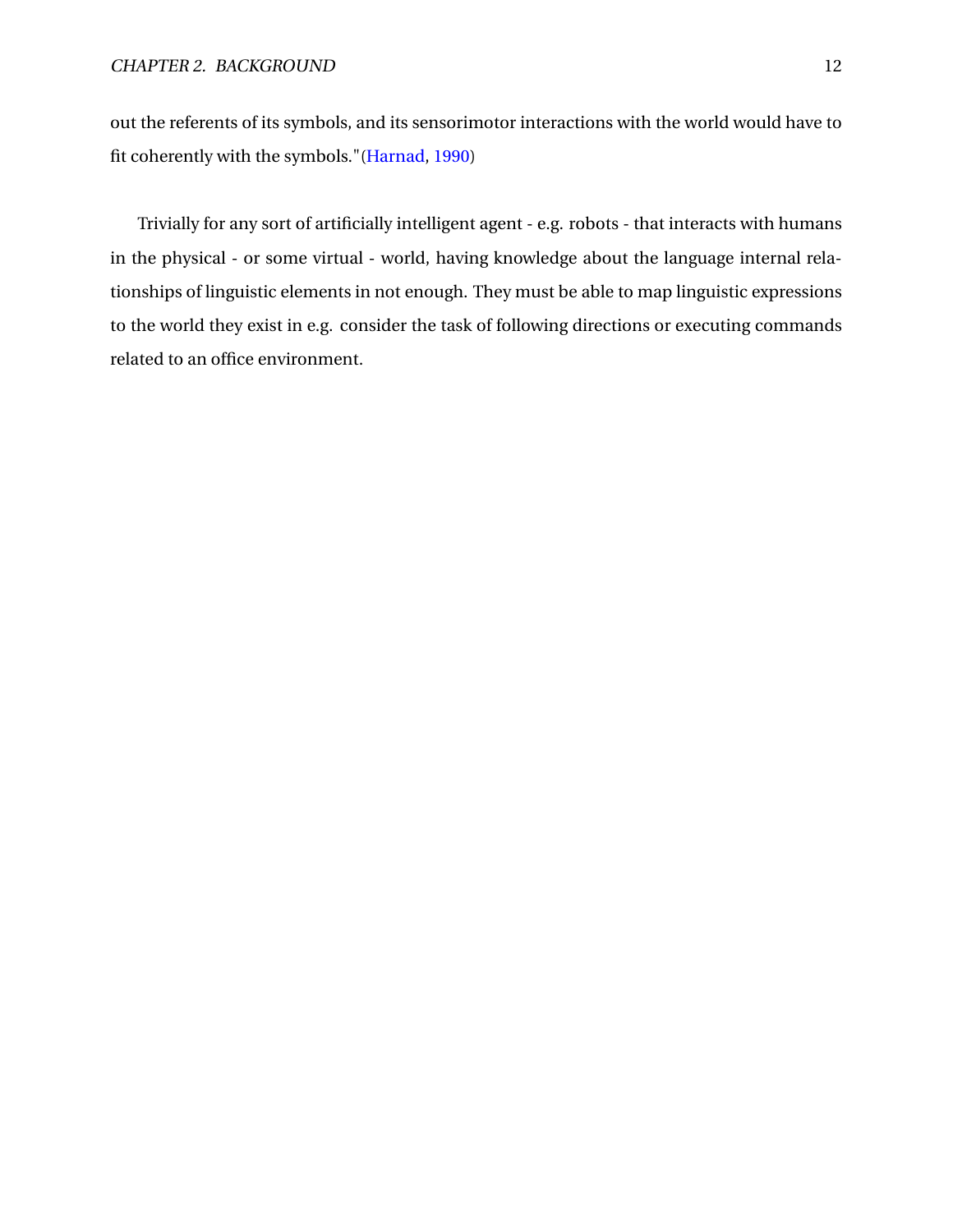## <span id="page-20-0"></span>**3 | Previous Work**

## <span id="page-20-1"></span>**3.1 Grounding by Translation**

The most closely related work to the present thesis comes from Semantic Parsing. It concentrates on learning a mapping from natural languages to some sort of formal representations using statistical methods and innovative supervision techniques<sup>[1](#page-20-2)</sup> [\(Richardson & Kuhn,](#page-60-2) [2014\)](#page-60-2). The ultimate goal is to translate natural language to an unambiguous executable formal language that can be interpreted by a program to perform certain tasks. A typical direction taken by researchers in the field is to use some form of weak supervision where the formal meaning representation is an already existing domain specific formal language grounded in the concepts of the particular domain it describes and it is somehow already aligned with natural language expressions. Typical practical uses of such systems are natural language interfaces to structured databases and command languages [\(Mooney,](#page-59-3) [2007\)](#page-59-3). Given the target application domain of such systems they are typically evaluated extrinsically.

There are several different corpora developed that were constructed from parallel natural language sentences and formal language expressions in domains such as geography and navigation instructions [\(Mooney,](#page-59-3) [2007\)](#page-59-3). A couple of general frameworks for Semantic Parsing have been developed to learn statistical semantic parsers that are robust against noise and can potentially scale up to large data sets. Probably the most notable one is WASP, which is based on statisticalmachine translation methods [\(Wong & Mooney,](#page-60-3) [2006\)](#page-60-3). WASP does not need any knowledge about the natural language it only assumes that the target formal language is unambiguous and it requires a CFG that describes it. It builds a bilingual lexicon using GIZA++ to align natural

<span id="page-20-2"></span><sup>&</sup>lt;sup>1</sup>Such as ambiguous supervision in [Mooney](#page-59-4) [\(2008\)](#page-59-4)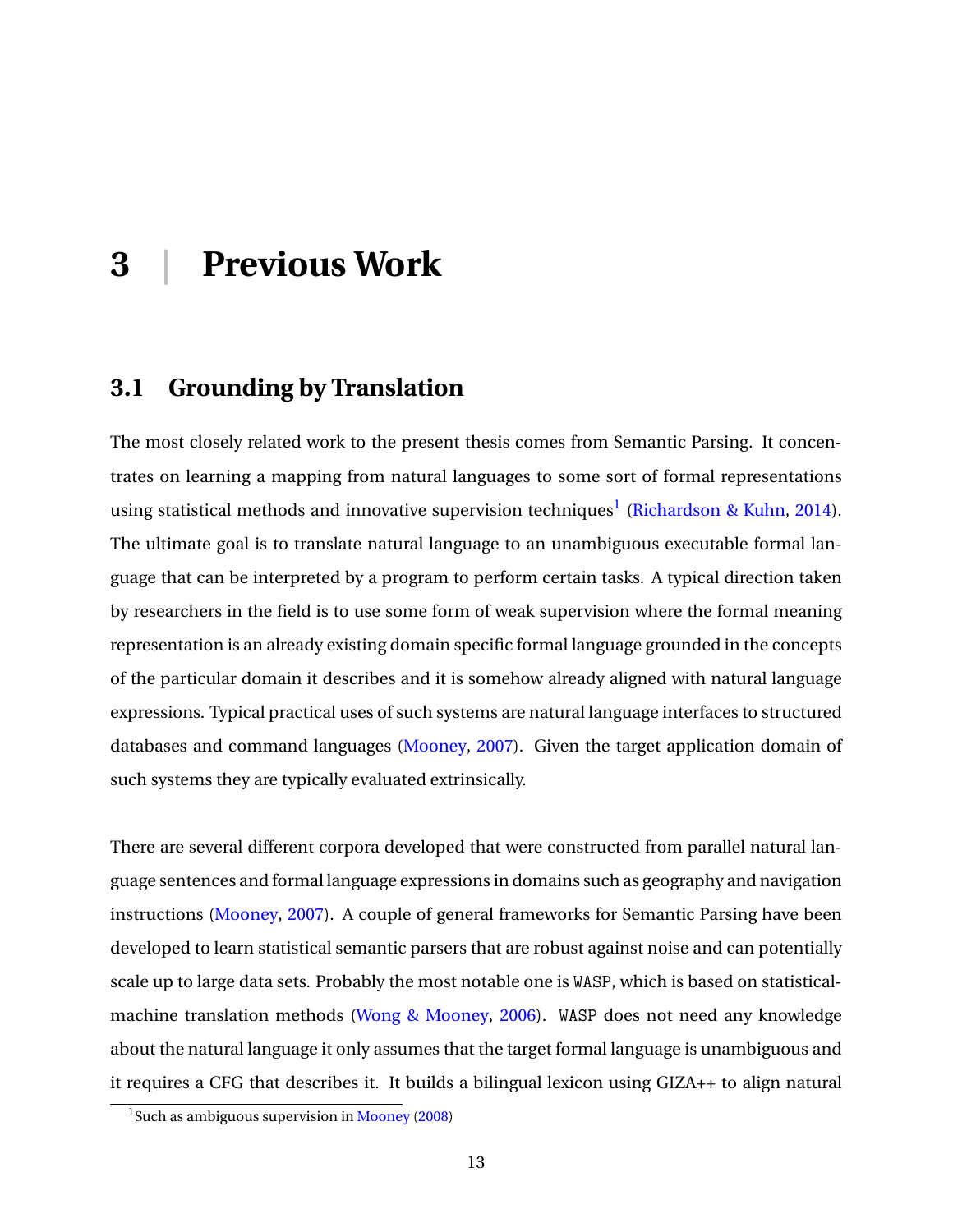language words to formal language productions, which is then used to formulate production rules within a synchronous context-free grammar (SCFG) framework. These production rules re-write non-terminals to two strings - natural language and formal language - and therefore simultaneously produce both natural language sentences and their formal counterparts. The parameters for the probabilistic parser are learned by training a maximum-entropy model by expectation maximization. If the model is fully learned, given a natural language utterance, its most probable parse is found and its formal counterpart is returned. It has been applied by [Ma](#page-59-5)[tuszek, Fox, and Koscher](#page-59-5) [\(2010\)](#page-59-5) to develop a system that lets robots learn from parallel corpora of formal and English path descriptions to follow directions given natural language commands.

In more recent work [Andreas, Vlachos, and Clark](#page-57-5) [\(2013\)](#page-57-5) experiment with using off-the-shelf statistical-machine-translation tools to perform semantic parsing on the GeoQuery data set. It consists of 880 pairs of natural-language questions (English, German, Greek and Thai), and their representations in a GeoQuery's own meaning representation language, which can be used to query a Prolog database interface. The main idea is similar to WASP as it is based on the observation that Semantic Parsing is essentially a translation problem from natural language utterances to statements in some formal language. First, formulas from the GeoQuery meaning representation language are converted to a more natural-language-like form: they take the preorder traversal of the formulas and annotate the functions with the number of arguments they take, eliminating the need for bracketing, but keeping the unambiguous nature of the language, which allows to always reconstruct a tree from a given sequence. Similarly to WASP the next phase is to learn the alignments using IBM Model 4. They learn many-to-many alignments in both directions. For the translation rule induction they use both phrase-based and SCFG approaches. As for the learning phase they do not assume any knowledge about the syntax of the formal language, they learn an n-gram language model for the formal language from the training data. When predicting a sentence in the formal language they use both the translation and language model scores and filter the best candidate translations until a well-formed sequence is found. The last step is to convert the predicted formal sequence back to the original GeoQuery representation. Their results on the GeoQuery data set are comparable to other purpose built semantic-parsers and their system trains considerably faster.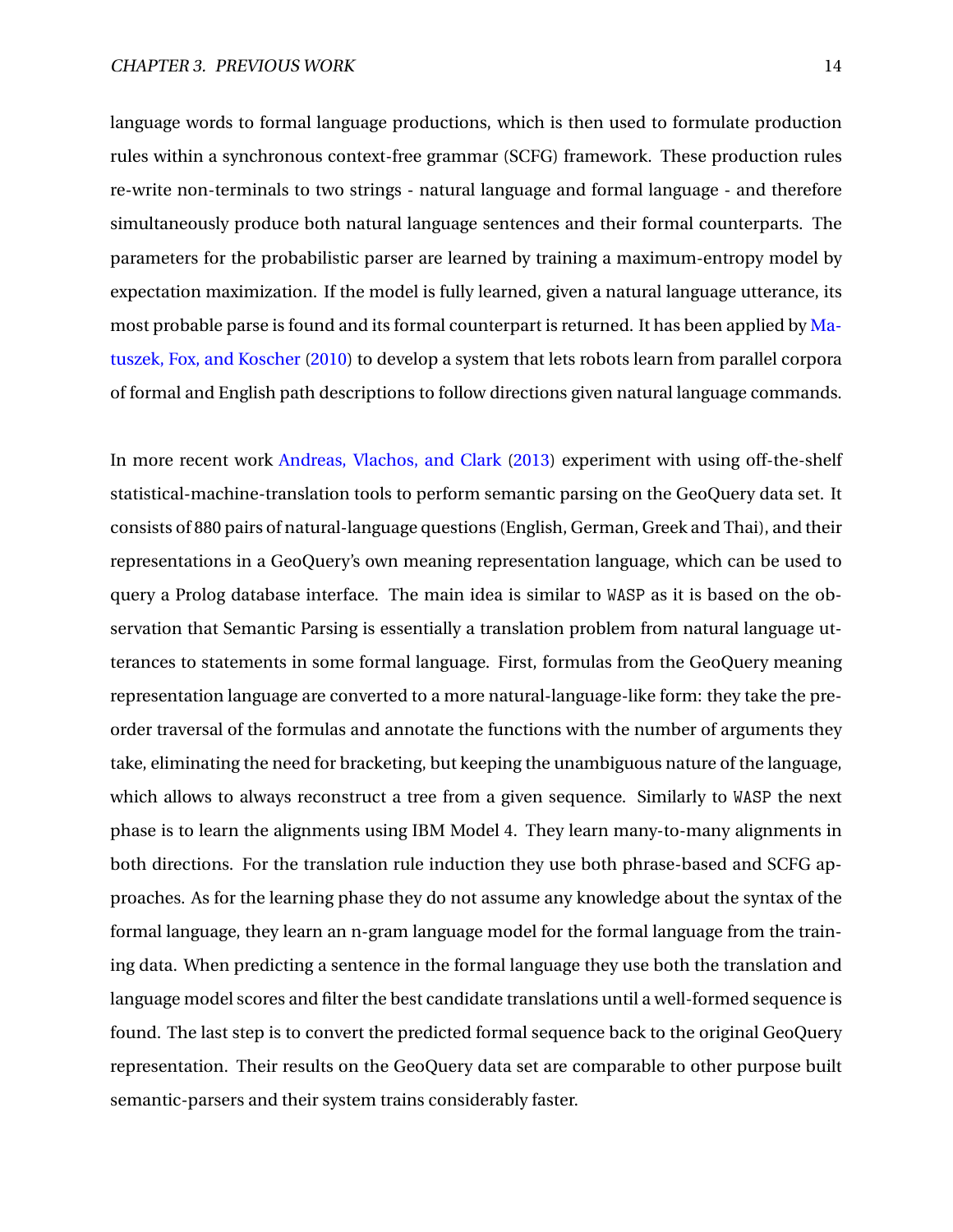So far there are only a few existing data sets for Grounded Learning [\(Richardson & Kuhn,](#page-60-2) [2014\)](#page-60-2). Some of the data sets are too restricted to learn interesting general grounded meaning representations: the GeoQuery corpus mentioned above only contains 38 predicate-types and the Sportcaster [\(Chen & Mooney,](#page-57-6) [2008\)](#page-57-6) corpus only has 9 types of relations and a few dozen types of entities. More recently there have been several attempts to create more large scale data corpora including the latest UnixMan corpus from [Richardson and Kuhn](#page-60-2) [\(2014\)](#page-60-2). This data set is very closely related to the present Thesis in that it is a resource for semantic parsing constructed from Unix man pages by taking English descriptions and command examples as a parallel corpus. Similarly, in my project the data set consists of Java method-signatures and their descriptions.[2](#page-22-1)

## <span id="page-22-0"></span>**3.2 Source-Code Retrieval**

Searching for information, concepts or problems in documentations and source-code are some of the main activities of anyone who is involved in writing software or program code in general. Source-code retrieval is concerned with retrieving code fragments which are functionally or conceptually similar to each other or to a query. This can be done statically and dynamically. Whereas in case of dynamical code retrieval the information content of the program code is assessed during runtime, static analysis concentrates on directly analyzing the source-code itself. My discussion about source-code retrieval concentrates on static techniques as it is more closely related to my thesis project. The most traditional techniques used in static source-code retrieval include regular expression matching tools like Unix grep [\(Poshyvanyk & Marcus,](#page-60-4) [2007\)](#page-60-4). However, to enable more elaborate search techniques semantic information can be extracted from the source-code in form of identifiers, comments, string literals or pieces of the code itself. The fundamental idea is that the knowledge of the developers is encoded in the comments, indentifier names etc. and better software analysis can be achieved by mining this knowledge. For different source-code retrieval applications the code can be parsed on different levels of granularity - classes, methods - depending on the users' needs. After parsing the source-code it is

<span id="page-22-1"></span><sup>&</sup>lt;sup>2</sup> Sections [4.2](#page-30-2) and [5.1.1](#page-40-2) explain the data set in detail.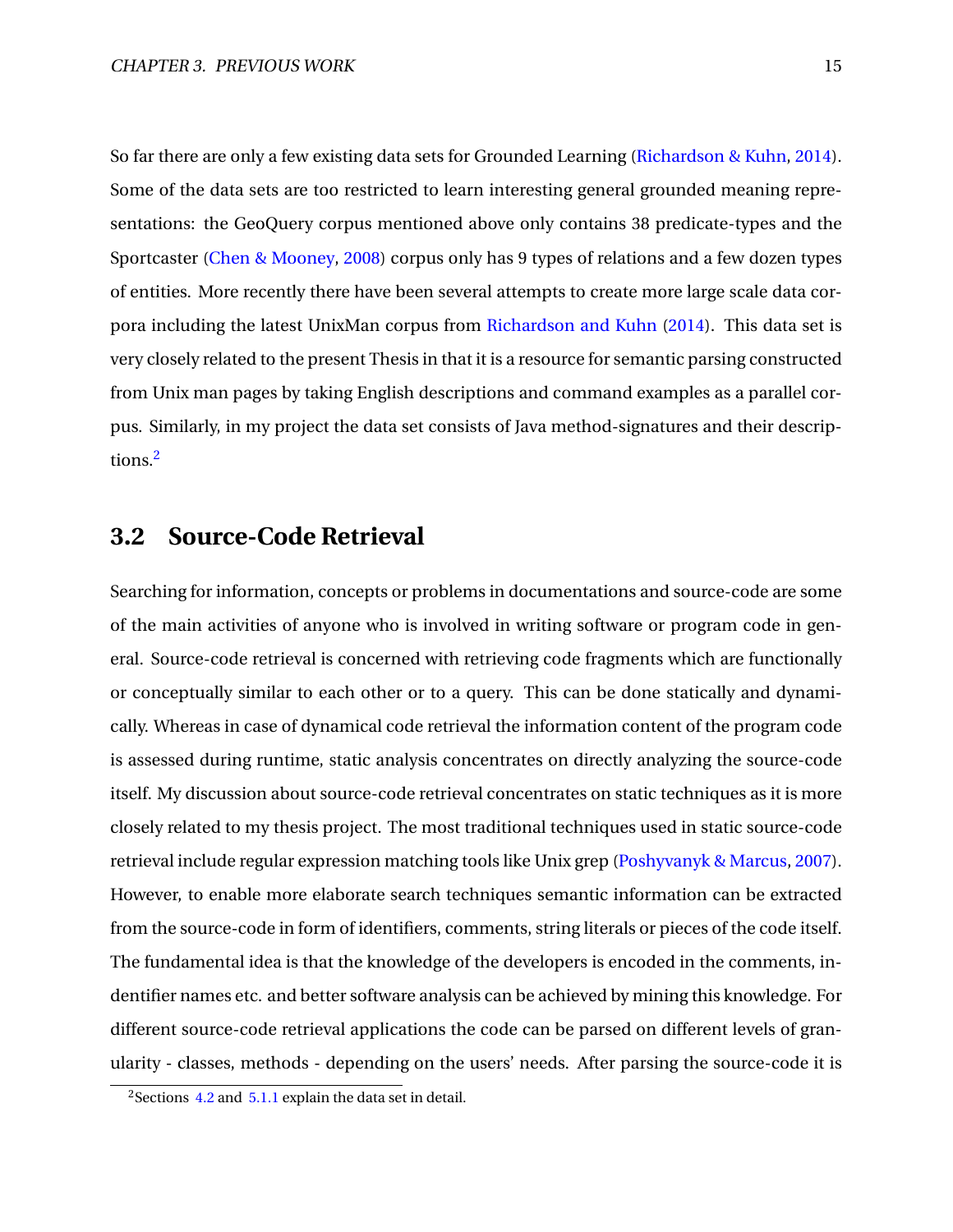broken down into source-code documents, where the code snippets are the documents and the code-internal documentation in natural language serves as the features for these documents. Various pre-processing steps are used on the natural language sentences before representing the resulting document collections using t<sup>\*\*</sup>idf matrices<sup>[3](#page-23-0)</sup>. These pre-processing steps include stemming, lower-casing, stop-word-filtering and splitting up identifiers and other expressions on hyphens, underscores or use camel-case-splitting e.g "FooBar" or "FOO\_bar" or "foo-Bar" to "foo", "bar". Both the tf\*idf representation and pre-processing techniques are very typical in IR applications. However, some source-code retrieval specific techniques can also be involved in the indexing process such as classes inheriting a portion of the vocabulary of their superclasses as in [Kuhn, Ducasse, and Gírba](#page-58-8) [\(2007\)](#page-58-8). After the pre-processing and vectorization steps recent research in source-code retrieval has focused on IR models which are based on co-occurrence statistics and have the expressive power to represent the notion of meaning in terms of distribu-tional semantics and concepts. Distributional Semantics based IR techniques such as LSI<sup>[4](#page-23-1)</sup> and  $LDA<sup>5</sup>$  $LDA<sup>5</sup>$  $LDA<sup>5</sup>$  have been shown to cause major improvements in performance in many fields of sourcecode retrieval.

One of these fields is bug-localization, which is concerned with creating technology for automating maintenance tasks in software development by directly identifying the starting point in the source-code from which the code needs to be corrected. In this area a number of techniques have been explored e.g. dependency graphs, regular expressions, but models using IR techniques such Latent Semantic Indexing (LSI) as in [Liu, Yan, Fei, Han, and Midkiff](#page-58-9) [\(2005\)](#page-58-9) and Latent Dirichlet Allocation (LDA) as in [Lukins, Kraft, and Etzkorn](#page-58-10) [\(2008\)](#page-58-10) proved to yield better results and also allow users to query with the descriptions of the bugs in natural language. Section [3.2.2](#page-25-0) demonstrates a case study where the researchers used LDA for bug-localization. Concept location, feature location or concept assignment $6$  is another area that benefits from such IR techniques and it is concerned with retrieving parts of a source-code which implements a specific concept [\(Marcus, Rajlich, Buchta, Petrenko, & Sergeyev,](#page-59-6) [2005\)](#page-59-6). This can be

<span id="page-23-0"></span> $3$ The t<sup>\*</sup>idf weighting scheme and the process of indexing is explained in Section [2.3](#page-12-0)

<span id="page-23-1"></span><sup>4</sup>Described in detail in Section [2.3.2.2](#page-15-1)

<span id="page-23-3"></span><span id="page-23-2"></span><sup>5</sup>Described in detail in Section [2.3.3](#page-16-0)

 $^6$ In some literature these terms refer to same field in other papers they might refer to slightly different tasks. For a comprehensive survey I refer the reader to [Dit, Revelle, Gethers, and Poshyvanyk](#page-57-7) [\(2013\)](#page-57-7).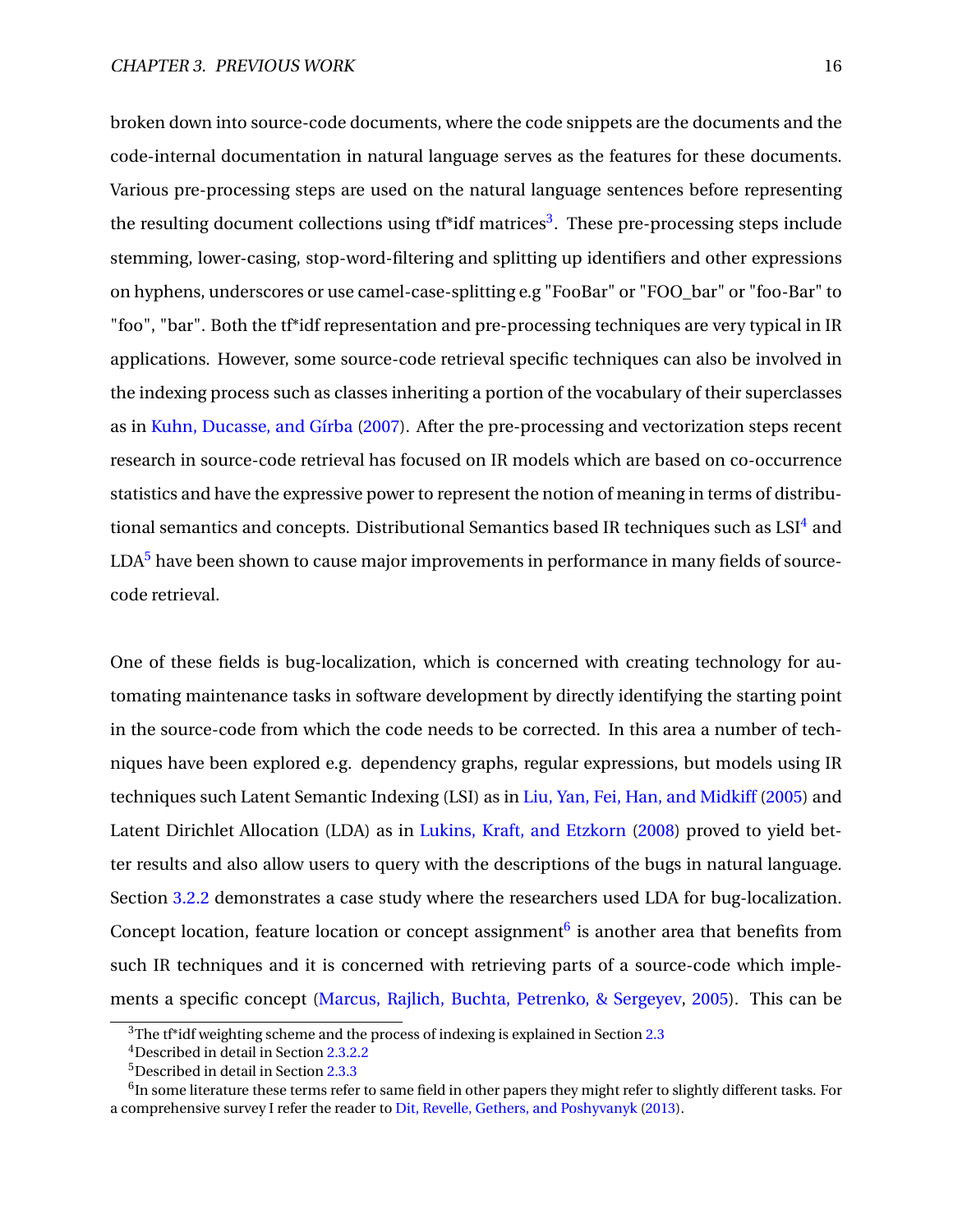useful to identify units of the source-code that implement certain feature of a given application or to facilitate code re-use over multiple projects. Some of the work in the area on top of code-internal documentation use other artifacts such as bug-reports and mailing-lists [\(Cleary](#page-57-8) [& Exton,](#page-57-8) [2006\)](#page-57-8). By using both code-internal and code-external artifacts [Cleary and Exton](#page-57-8) [\(2006\)](#page-57-8) developed the Eclipse Cognitive Assignment Plug-in, which is one of the state-of-the-art frameworks for concept location. In their work [Gay, Haiduc, Marcus, and Menzies](#page-58-11) [\(2009\)](#page-58-11) implement relevance feedback to the concept location system. In this framework after the ranked results are returned the user has the opportunity to rate the returned documents as being relevant or irrelevant. The system reformulates the query based on the feedback, returns the new results and the user can give feedback again. Related to concept location is the identification of highlevel concept clones, where the aim is to identify code duplicates which are not a copy of a given piece of code, but a re-phrasing of it. A case study for the identification of high-level code clones is presented in Section [3.2.1.](#page-24-0)

#### <span id="page-24-0"></span>**3.2.1 LSI in Source-Code Retrieval**

 $LSI<sup>7</sup>$  $LSI<sup>7</sup>$  $LSI<sup>7</sup>$  was successfully utilized in areas of source-code retrieval where identifying concepts and similarities between larger structures is essential e.g. it proved to give good accuracy when identifying duplicates of pieces of source-code in development projects as in [Marcus and Maletic](#page-58-12) [\(2001\)](#page-58-12). In their research they aimed at identifying duplicates of source-code which are not near exact copies, but are structurally different and yet solve the same or almost the same problems. To make this possible they extracted semantic features from the source-code and than broke it down into source-code documents. In their approach source-code documents are contiguous sets of source-code lines such as functions, blocks of declarations or class declarations represented by feature vectors extracted from their internal documentation e.g. from identifiers, string literals and comments. They ran LSI on these extracted semantic features and created an LSI representation of the document collection to encode the semantic similarity between the different source-code documents, therefore between the different units of source-code. Incorporating the LSI results they represented the software system as a relationship graph where

<span id="page-24-1"></span><sup>7</sup>Description of LSI is found in Section [2.3.2.2](#page-15-1)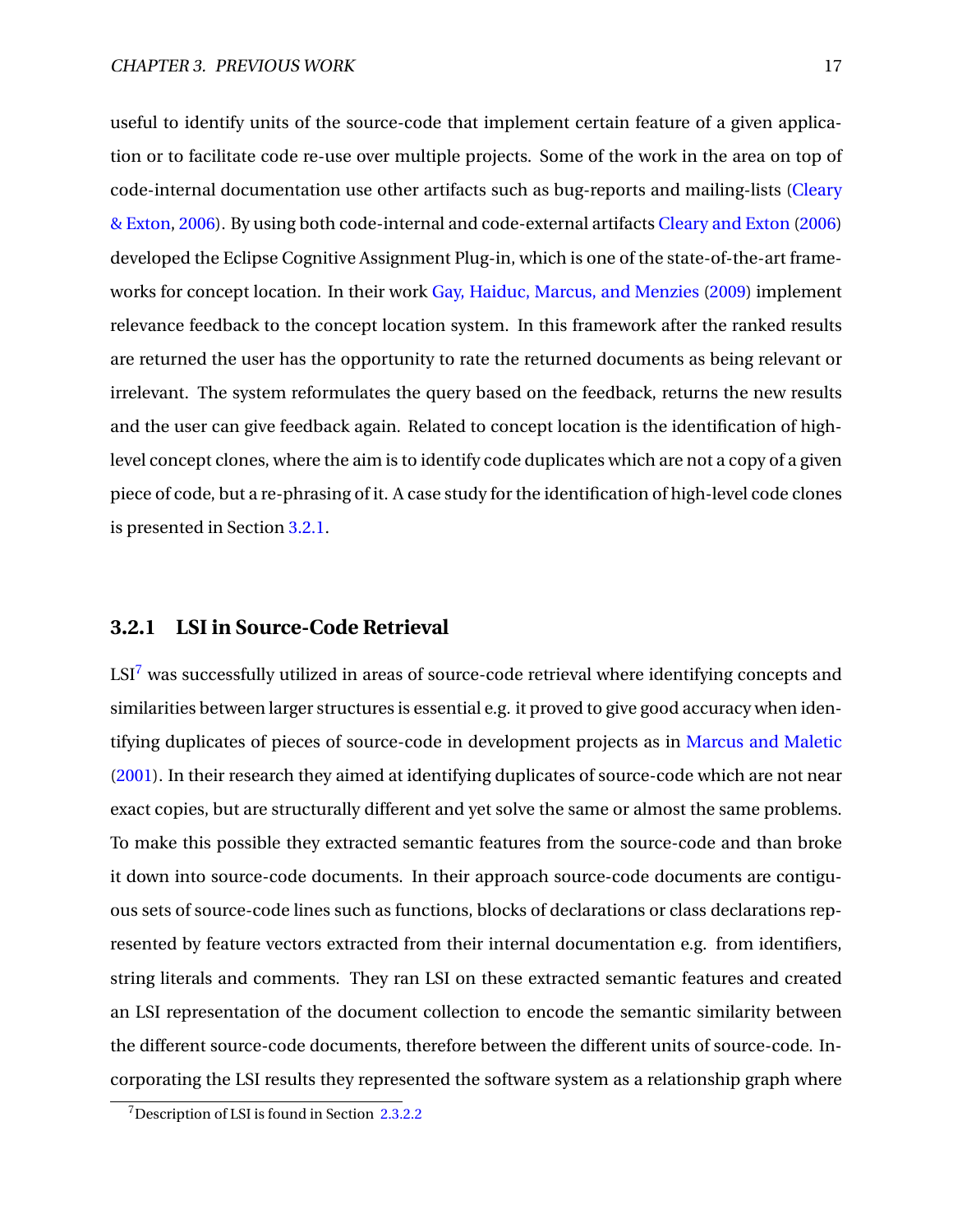the nodes are the source-code documents and weighted edges represent relationships between them. In the graph edges represent semantic and structural similarity and source-code documents were then to clustered together based on their combined semantic-structural similarity score within the software system ${}^{8}$  ${}^{8}$  ${}^{8}$ . After the source-code documents were clustered the user could query with a file or a group of source-code documents to find the related high-level clones. The system was tested on Mosaic 2.7 an application written in C consisting of 95,000 lines in 269 files. They reduced the dimensionality of the original vocabulary of 5,114 terms to 350 using LSI for the 2,347 source-code documents and they managed to find 11 high-level concept clones implementing linked lists. In comparison with their term-matching - they have searched for keywords such as 'list' - and regular expression matching baseline the technique based on LSI reduced the search by a factor of five. Using LSI has also shown to be effective for bug localization in [Marcus et al.](#page-59-6) [\(2005\)](#page-59-6); [Marcus, Sergeyev, Rajlich, and Maletic](#page-59-7) [\(2004\)](#page-59-7). They point out that a significant advantage that LSI can bring to the field is that an LSI-based source-code search engine can allow developers to use their regular search habits they got used to by using regular search engines like Google or Youtube.

#### <span id="page-25-0"></span>**3.2.2 LDA in Source-Code Retrieval**

In source-code retrieval literature Latent Semantic Indexing is one of the most popular techniques borrowed from regular information retrieval, but more recent research showed that with Latent Dirichlet Allocation(LDA) better results can be obtained. Both LSI and LDA are suited for representing synonymy, but polysemy is better expressed with LDA<sup>[9](#page-25-2)</sup>. In addition the matrix representation makes LSI a non-transparent model i.e. numeric spatial representation is used to model documents, queries and the results while LDA allows for the analysis of the document collection in terms of more human readable semantics as it describes topics as probability distributions over words [\(Blei et al.,](#page-57-3) [2003\)](#page-57-3). LDA was successfully utilized by [Lukins et al.](#page-58-10) [\(2008\)](#page-58-10) to localize bugs and they showed that LDA significantly outperforms LSI in bug-localization tasks. They extracted semantic information from the source-code including comments, identifiers and string literals on the granularity level of methods and performed stemming and stop-

<span id="page-25-1"></span> $8$ The measure used for structural similarity is not described here as it is not related to IR techniques. For more information please refer to the original article [\(Marcus & Maletic,](#page-58-12) [2001\)](#page-58-12)

<span id="page-25-2"></span><sup>&</sup>lt;sup>9</sup>For more information on LDA please consult Section [2.3.3](#page-16-0)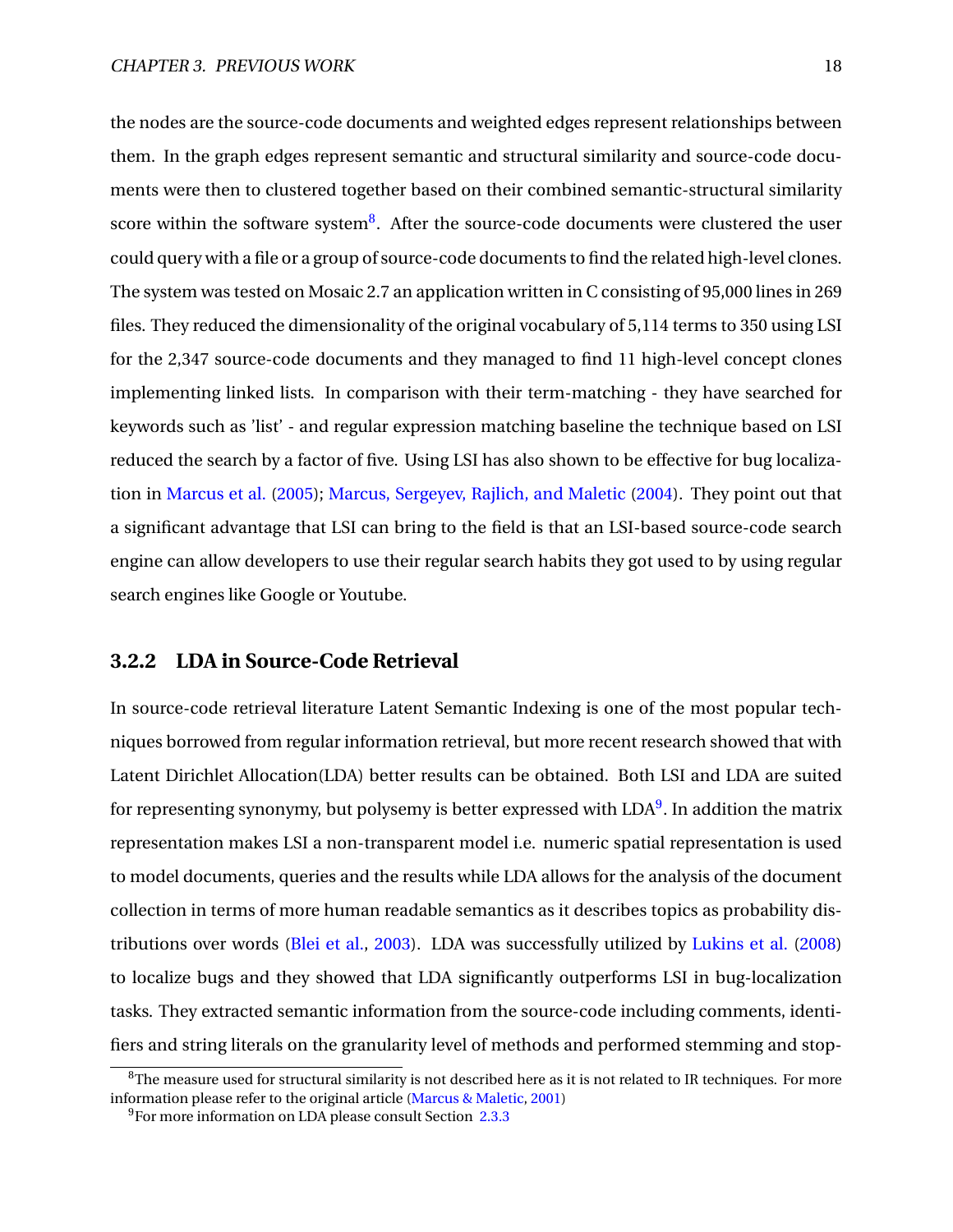word elimination. This way in their document collections each document represents a method from the source-code and each document consists of terms from the comments, identifiers and string literals. This document collection was the input to the LDA tool GibbsLDA++ and the output of the process was a LDA model consisting of a word-topic probability distribution and a topic-document probability distribution. The queries in their case studies consist of terms describing the bug in English and the methods which need bugfixes should be returned given the query. The system was tested on 1.5 release 5 (1.5R5) of the software system Rhino focusing on bugs on method-level which bugs were fixed in either version 1.5R5.1 or v1.6R1 and only valid bugs that had been fixed were returned. Using this approach the system of [Lukins et al.](#page-58-10) [\(2008\)](#page-58-10) achieved good results: the relevant method was retrieved in top ten in case of 77% of the bugs, top five for 63% of the bugs, top result for 23% of the bugs.

The work from [Maskeri, Sarkar, and Heafield](#page-59-8) [\(2008\)](#page-59-8) is another clear example of how LDA can be applied to source-code retrieval tasks. In their work they mine various business topics from the source-code of software projects. Their research is in a very typical direction of source-code retrieval, where the goal is to create a system that provides a high-level overview of large legacy software systems to programmers. They focus on identifying the underlying business topics on top of which a particular system have been implemented. The methodology employed in their research is similar to the ones described in Sections [3.2.2,](#page-25-0) [3.2.1,](#page-24-0) [3.2:](#page-22-0) they break down the large body of source-code into source-code documents, create a term-document matrix and, in this case, use the LDA model to derive business topics from the source-code document collection. Their weighting scheme is different from tf\*idf and is a good example of a domain specific weightage. In their framework the importance factor  $wd[w, f_d]$  for the word w in the file  $f_d$  is the weighted sum of the frequency of occurrences of  $w$  for each location type  $lt_i$  in the file  $f_d$ .

$$
wd[w, f_d] = \sum_{lt_i} \lambda(lt_i) \times v(w, f_d, lt_i)
$$

where  $v(w, f_d, lt_i)$  is the frequency of occurrences of  $w$  in location type  $lt_i$  of the file  $f_f.$  Location type here refers to a structural position in the code such as file name, function name, comment. Given the weighted term-document matrix they fit an LDA model on the data and given the of top−*n* words they manually label the resulting topics. From Apache they extracted 30 topics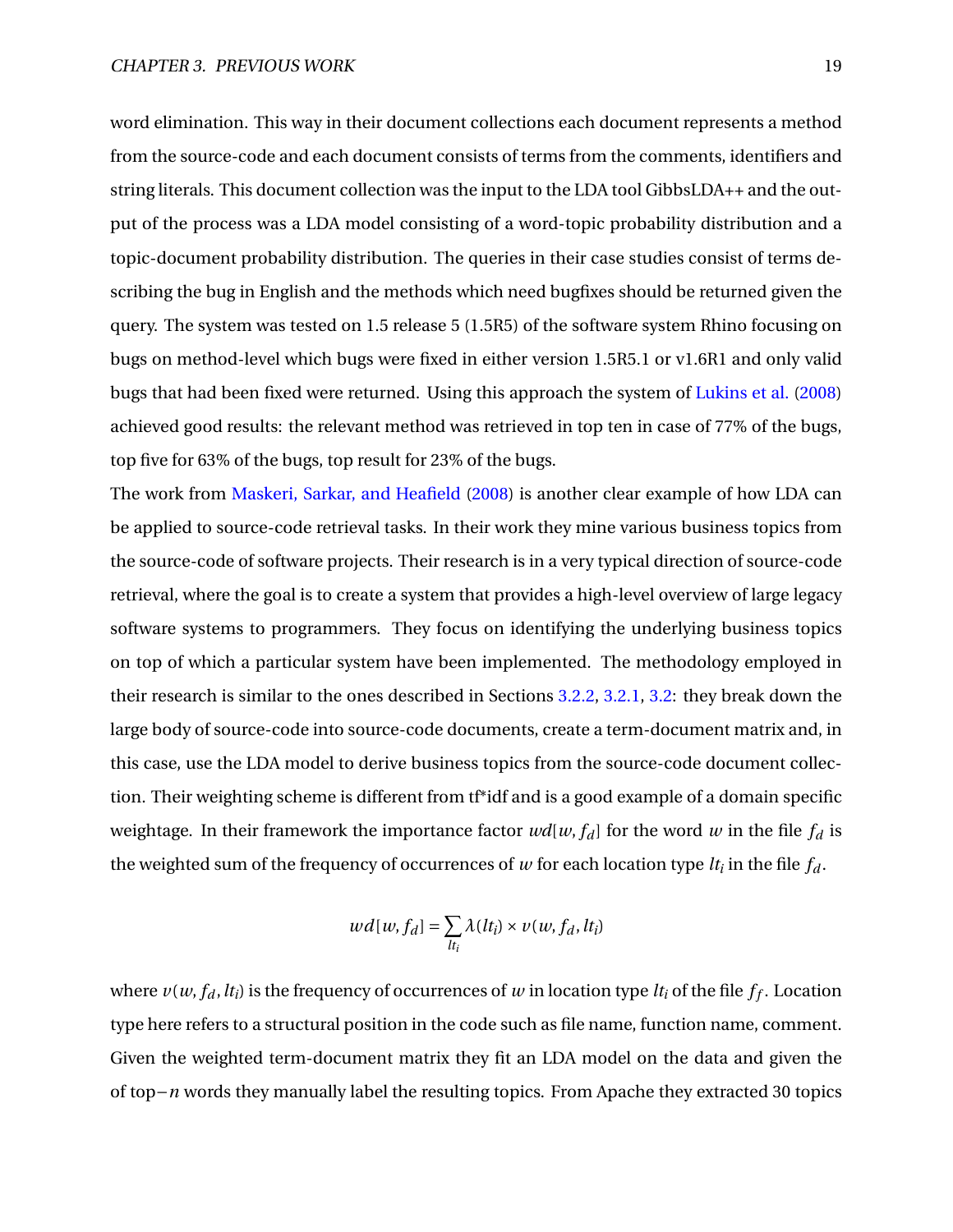and found that the system can successfully model topics spanning through various files and that synonymous words were grouped together in the same topics. They prune the resulting model by using a cutoff value for the probability of words given a topic e.g. if for any given *w* given any topic  $t P(w|t) < 0.001$  than *w* does not belong to the topic *t*. They report that by involving some human intervention - deciding the number of topics, setting the parameters for the importance of location types, validating and labeling topics - their LDA based system can, in fact, provide a good quality overview of large scale systems in terms of implemented business topics.

### <span id="page-27-0"></span>**3.3 Source-Code Retrieval as Translation**

<span id="page-27-1"></span>The method employed in my thesis project is an approach to source-code retrieval introduced by [Deng and Chrupała](#page-57-0) [\(2014\)](#page-57-0) which treats retrieval as a translation problem. This is different from the various models described in Section [3.2](#page-22-0) where the source-code of a particular application is broken down into source-code documents and these documents have their codeinternal documentation (e.g. comments) as their features. These source-code documents are than retrieved based on the semantic similarity between their internal documentation and the English query. Under this approach English sentences from the code-internal documentation are treated as pointers to a location in the source-code which is in contrast with the "retrieval as a translation problem" approach employed in my project. Whereas the described approach focuses on retrieving certain parts of a source-code in an application, in my project I focus on retrieving source-code components. A source-code component is a *meaningful* element of a programming language such as loops, conditions, classes or methods. The approach adopted in the Thesis involves learning a translation model from English descriptions to their described Java method-signatures. The translation model does not involve any syntactic analysis it is merely a bag-of-words translation model, encoding associations between terms in separate dictionaries. Learning a bag-of-words translation model aims at providing a grounded model for the meaning of English words where the individual English terms are grounded in the "methodsignature-language" space. Other than grounding the goal of the translation model is to enable users to retrieve Java methods from the Java Standard Library given English queries. .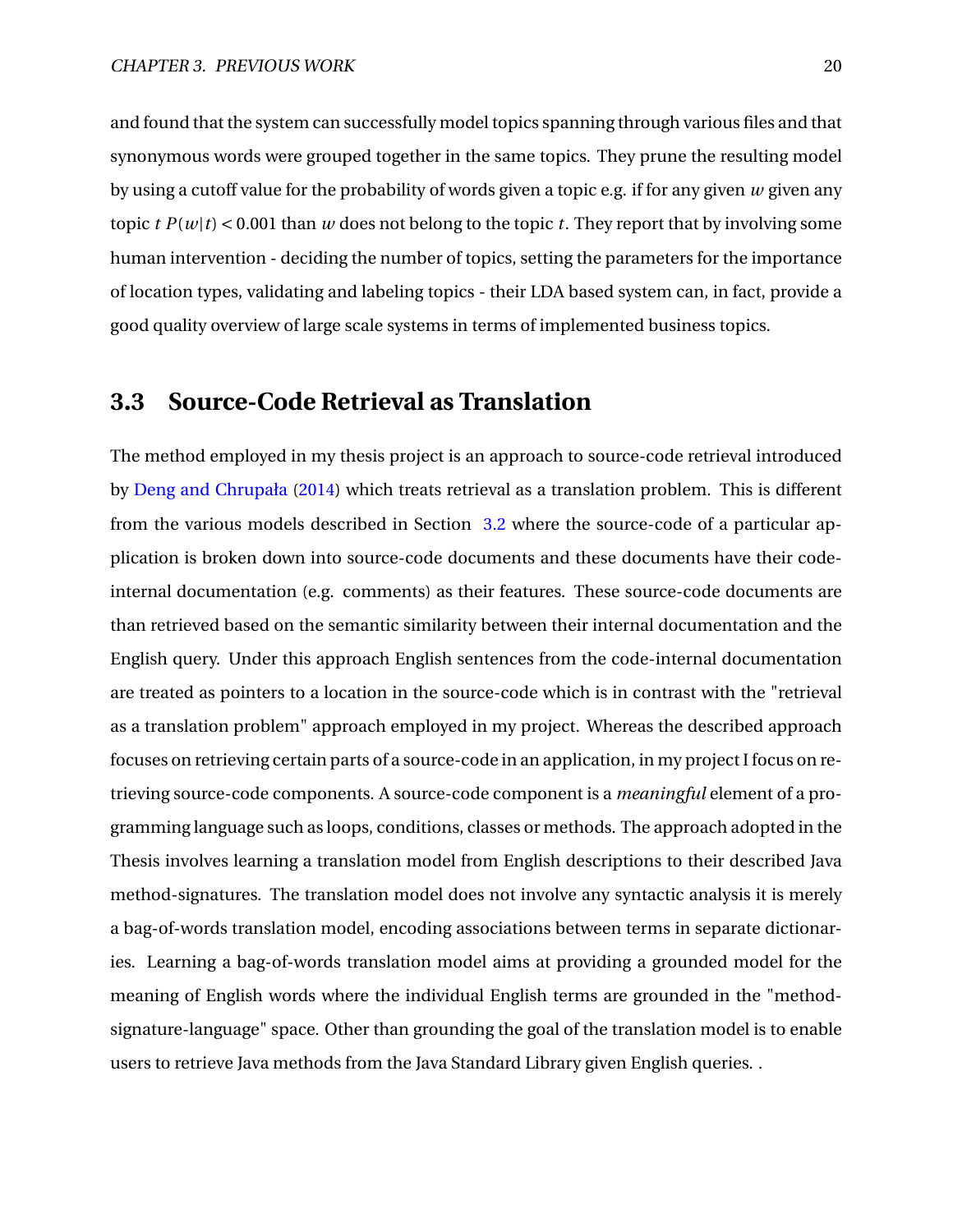#### **3.3.1 Previous Work**

I build on the previous work of [Deng and Chrupała](#page-57-0) [\(2014\)](#page-57-0) where the authors tackle the task of retrieving methods by implementing a language-modelling approach [\(Song & Croft,](#page-60-5) [1999\)](#page-60-5). In their work the rank of method *m* is estimated by its probability given the query *q*.

#### $p(m|q) \propto p(q|m)p(m)$

They assume a uniform prior for all methods *m* and so they rank methods according to *p*(*q*|*m*), which under the unigram language model means that:

$$
p(q|m) = \prod_{w \in q} p(w|m)
$$

Their term-matching baseline model assumes that the queries and method-signatures share the same vocabulary and they set  $p(w|q)$  to the maximum likelihood estimate with Jelinek-Mercer smoothing [\(Zhai & Lafferty,](#page-60-6) [2001\)](#page-60-6):

$$
p(q|m) = \prod_{w \in q} (1 - \lambda) f(w|m) + \lambda f(w|M)
$$

where  $f(w|m)$  is the relative frequency of the term *w* in the method-signature *m* and  $f(w|M)$  is the relative frequency of *w* in the whole collection of method-signatures *M*. The second model in their work is the IBM model 1 where they exploit the fact that descriptions and methodsignatures in the Java Standard Library form a parallel-corpus. IBM model 1 is an obvious choice to solve a translation problem as it is one of the simplest translation models available. In IBM model 1 the mapping from description terms to method-signature terms is realized in the form of equioperable alignments between strings; it builds a translation table containing probabilities for every description term *w* given a signature term  $u : p(w|u)$ . Furthermore, the translation probabilities are bootstrapped using expectation maximization and Jelinek-Mercer smoothing is applied to  $p(w|m)$ .

$$
p(q|m) = \prod_{w \in q} (1 - \lambda) \left[ \sum_{u \in m} f(w|u) f(u|m) \right] + \lambda f(u|M)
$$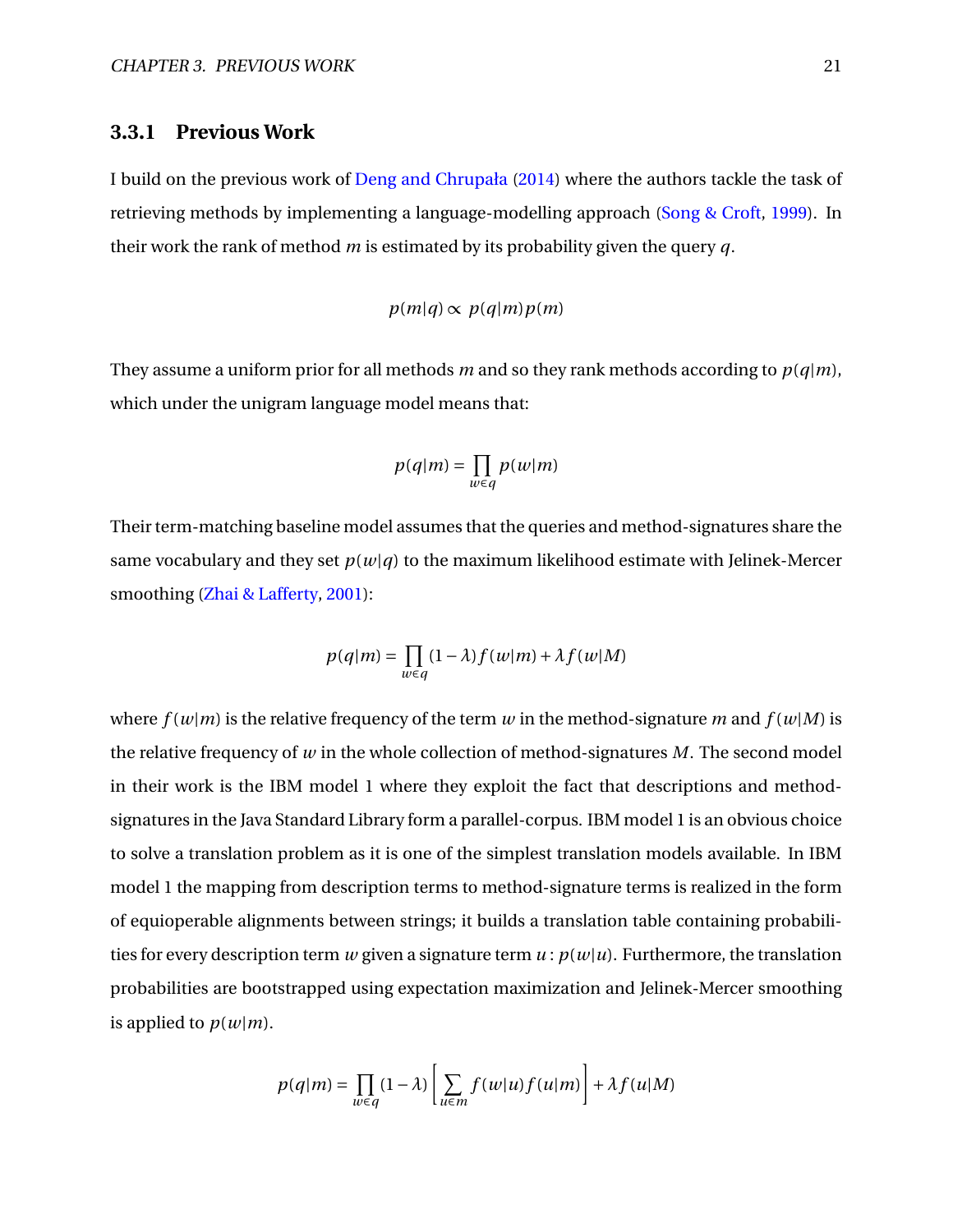The IBM model 1 is not sensitive to initialization of its parameters, which is a major advantage over other similar translation models [\(Koehn,](#page-58-13) [2009\)](#page-58-13). Therefore, it is in fact a well suited model for the problem: it is feasible to train, it is designed to find associations between languages and it does provide a translation table for further qualitative analysis. The third and last model they experimented with was the Polylingual Latent Dirichlet Allocation model [\(Mimno,](#page-59-9) [Wallach, Naradowsky, Smith, & McCallum,](#page-59-9) [2009\)](#page-59-9). PLDA is designed originally to model relationships between semantically related documents in multiple languages. It is an extension of the LDA model<sup>[10](#page-29-0)</sup>; it organizes document collections in different languages to tuples where documents are about the same - or very similar - topics, but written in different languages. The assumption of PLDA is that every document in a tuple has the same tuple-specific distribution over topics and each topic consists of a set of distributions over words for every language separately. Training the PLDA on the description and method-signature pairs provides distributions of topics over method-signatures  $p(t|m)$  and word distributions of topics  $p(w|t)$ .

$$
p(q|m) = \prod_{w \in q} \left[ \sum_{t \in T} p(w|t) p(t|m) \right]
$$

They also improve the PLDA model by interpolation using the baseline model.

$$
p(q|d) = (1 - \alpha) \times p_{PLDA} + \alpha \times p_{BASELINE}(q|d)
$$

Both PLDA and IBM model 1 provide a mapping between vocabularies using the assumption that the Java Standard Library is a parallel corpus between English and Java. Chapter [4](#page-30-0) describes my approach in which I take bag-of-words translation as a regression problem and Section  $6.1$ provides a comparison between the results of the described work and my models.

<span id="page-29-0"></span> $10$ Described in detail in Section [2.3.3](#page-16-0)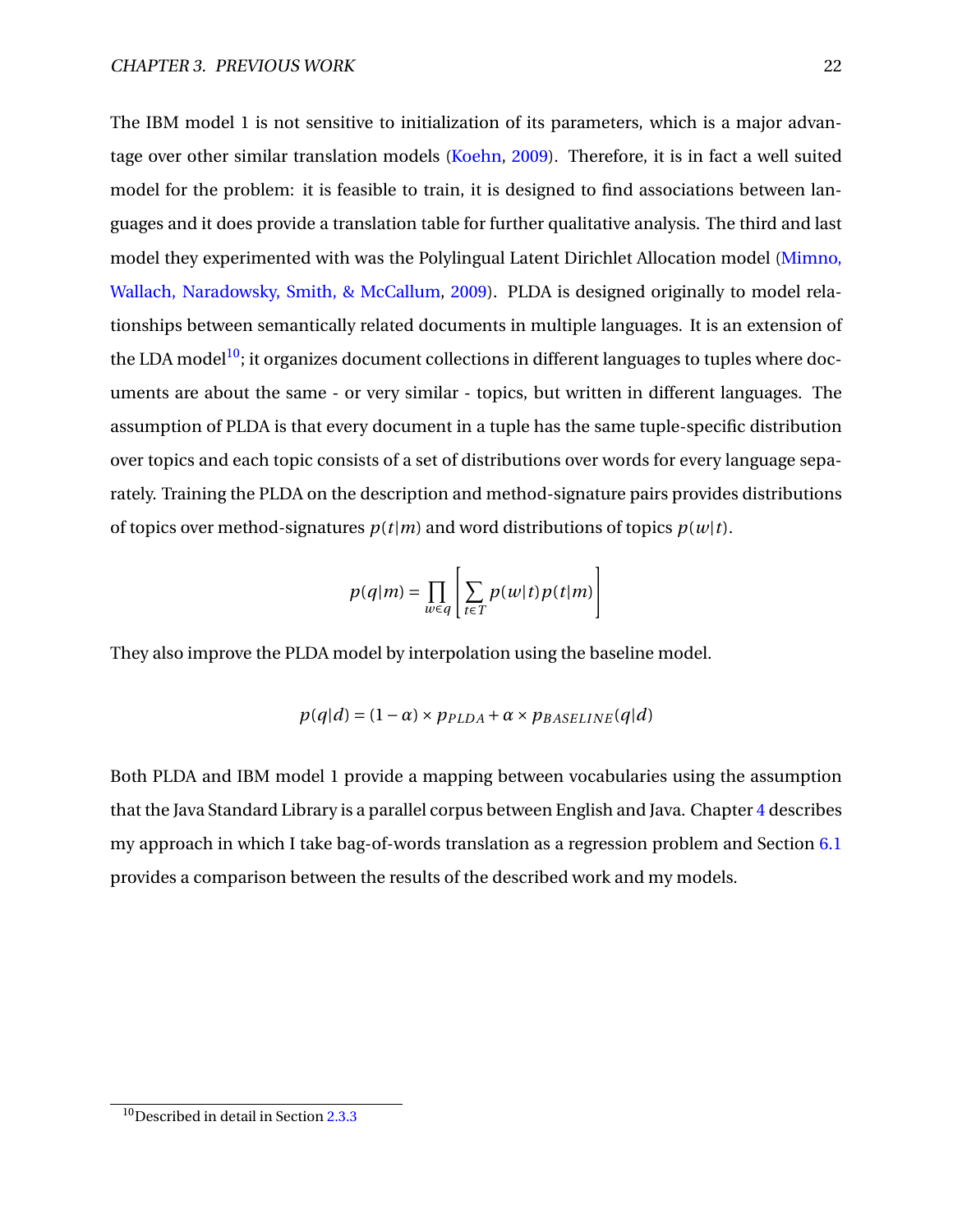## <span id="page-30-0"></span>**4 | Methods and Data set**

The "retrieval as a translation problem" idea and the data set are both borrowed from the work of [\(Deng & Chrupała,](#page-57-0) [2014\)](#page-57-0)<sup>[1](#page-30-3)</sup>. In my project I explore a different approach and attempt to improve their results. Rather then taking a language modelling approach descriptions and methodsignatures under my framework are represented in separate vector spaces and the translation model is learned between the pairs of description-signature vectors using supervised regression learning. This method allows for learning highly complex non-linear functions which can potentially result in an improvement over the IBM model 1 and PLDA models. This chapter describes my approach in more detail and I also discuss some details about the implementation of my prototype.

## <span id="page-30-1"></span>**4.1 Outline**

This section introduces the data set and the models employed in my research. Section [4.2](#page-30-2) introduces the data set and Sections [4.3,](#page-31-0) [4.4](#page-33-0) and [4.5](#page-37-0) give short descriptions to the models used for the retrieval system and give some details about their implementation. Section [4.4.3](#page-35-0) describes the learning algorithm for the neural network and its hyper-parameters that were taken into account during the project.

### <span id="page-30-2"></span>**4.2 Data**

The goal of the project is to learn a translation model from English to Java and to use this model to retrieve Java method-signatures. The data set for this project is the documentation of the Java

<span id="page-30-3"></span><sup>&</sup>lt;sup>1</sup> Lengthy description in Section  $3.3.1$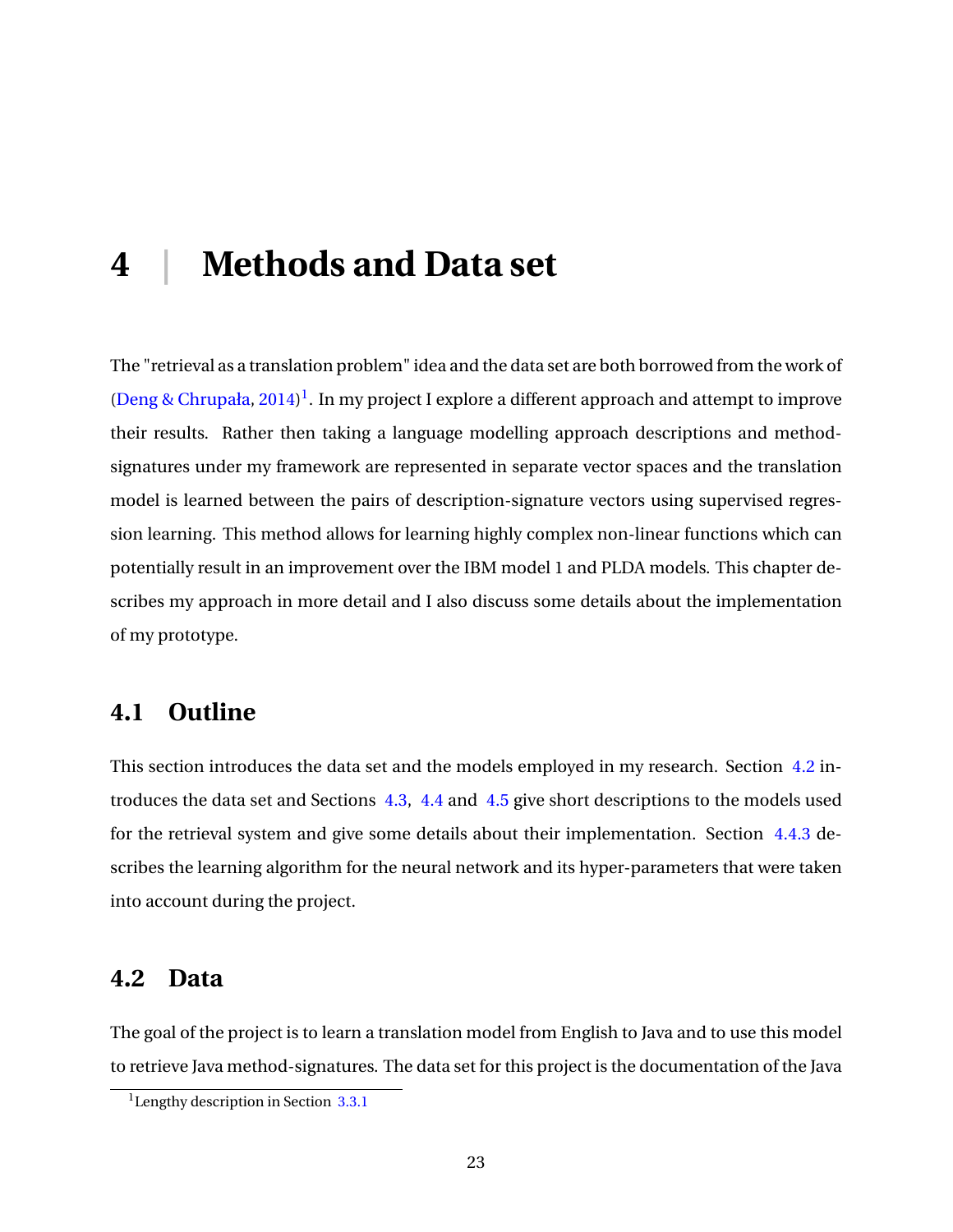Standard Library which conveniently contains method-signatures paired with their descriptions. The idea here is to take these signature-description pairs as a parallel corpus between English and Java to learn a mapping between English terms and Java method-signature terms. Such a mapping allows for a) retrieving Java methods via translation and b) grounding the meaning of English terms in a formal language, namely Java. The Java Standard Library is documented in a format called *Javadoc* and it contains the method name, qualifier, return type, parameter type, names for every method with the addition of a description. The first sentence of the description is a short definition of what the method is used for while the additional sentences might give practical or other details about the method itself. The documentation is broken down into two separate document collections one containing the descriptions and the other containing the signatures. Both document collections went through a pre-processing phase. From the descriptions stop-words and the punctuation were removed, the text was tokenized and all tokens were converted to lowercase. The method-signatures were tokenized in the following way: the method FilterInputStream was converted to three terms [filter, input, stream] by breaking up the string using upper cases as borders and then turning the terms into lower case. This process leaves us with two sets of documents each containing a sets of terms (see Figures [4.1](#page-32-0) and [4.2\)](#page-33-1). I use the preprocessed data from [\(Deng & Chrupała,](#page-57-0) [2014\)](#page-57-0) and it is found online in the public Bitbucket repository of their project: <https://bitbucket.org/gchrupala/codeine>.

### <span id="page-31-0"></span>**4.3 Feature vectors**

After creating separate document collections for the descriptions and their described methodsignatures separate vector-space representations are created from these collections. Dictionaries from both descriptions and signatures are created separately which serve as the basis for the creation of the description-vectors and signature-vectors. This technique allows for numerous options from pruning the dictionary through experimenting with various vector-space representations such as tf\*idf<sup>[2](#page-31-1)</sup> or LSI<sup>[3](#page-31-2)</sup> to various normalizations of the values in the resulting vectors. As a result of this process the two document collections are converted into two matrices: a term-document matrix whose columns represent the descriptions and a term-document

<span id="page-31-1"></span><sup>&</sup>lt;sup>2</sup>See Section [2.3](#page-12-0) for more details

<span id="page-31-2"></span><sup>&</sup>lt;sup>3</sup>See Section [2.3.2.2](#page-15-1) for more details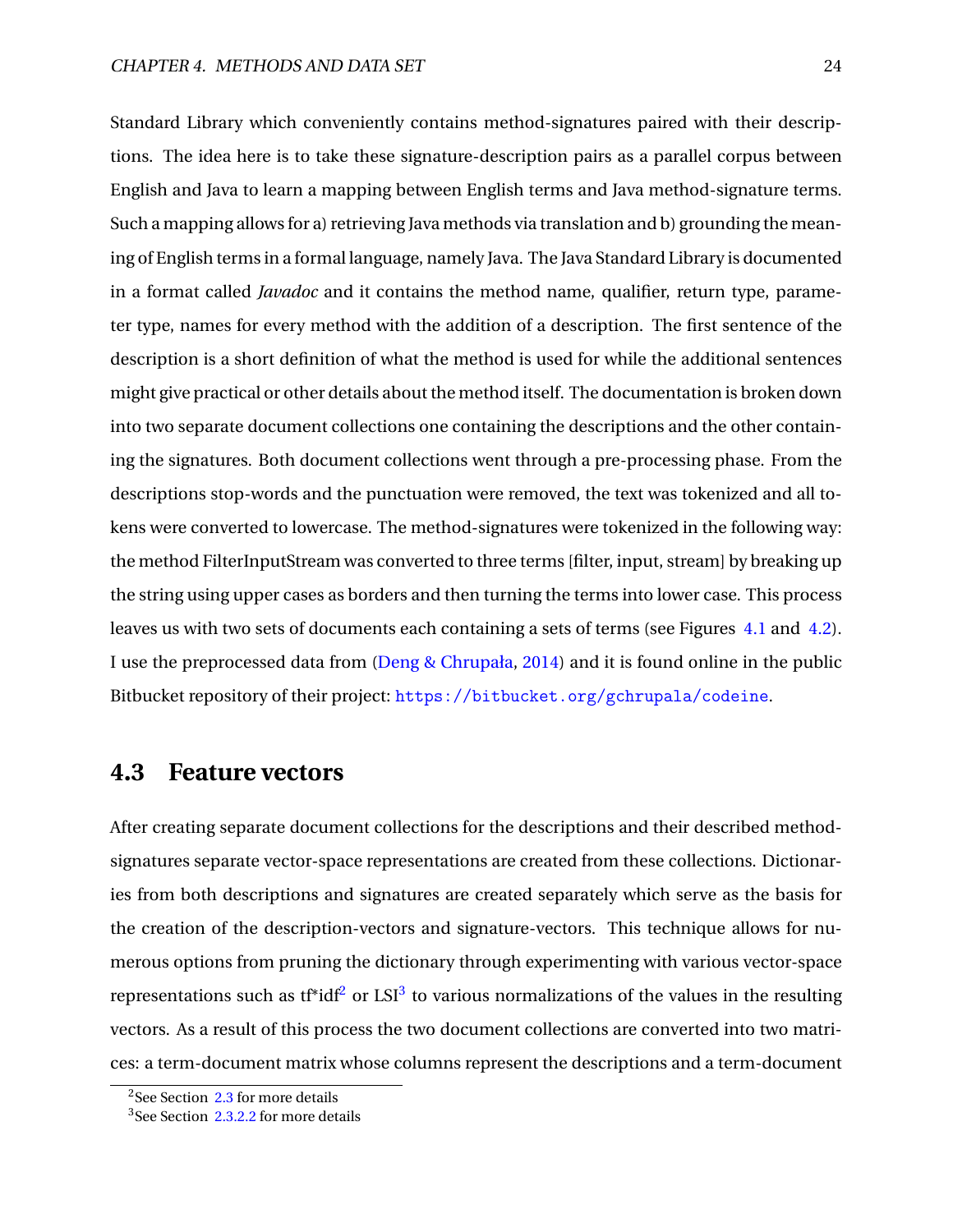<span id="page-32-0"></span>

|             | equals Compares this object against      |
|-------------|------------------------------------------|
|             | the specified object                     |
|             | The result is true if and only if        |
|             | the argument is not null                 |
| Description | and it represents                        |
|             | the same proxy as this object            |
|             | Two instances of Proxy represent the     |
|             | same address if both the                 |
|             | SocketAddresses and type are equal       |
|             |                                          |
|             | public final boolean equals (Object obj) |
|             | package: java.net visibility: public     |
|             | boolean public obj object                |
|             | superclassfulltype:java.lang.Object      |
| Signature   | fulltyne java net Proxy                  |

#### Figure 4.1: Original Description-Signature pairs

Signature

fulltype:java.net.Proxy method.fulltype:boolean method.visibility:public parameter.name:obj parameter.type:java.lang.Object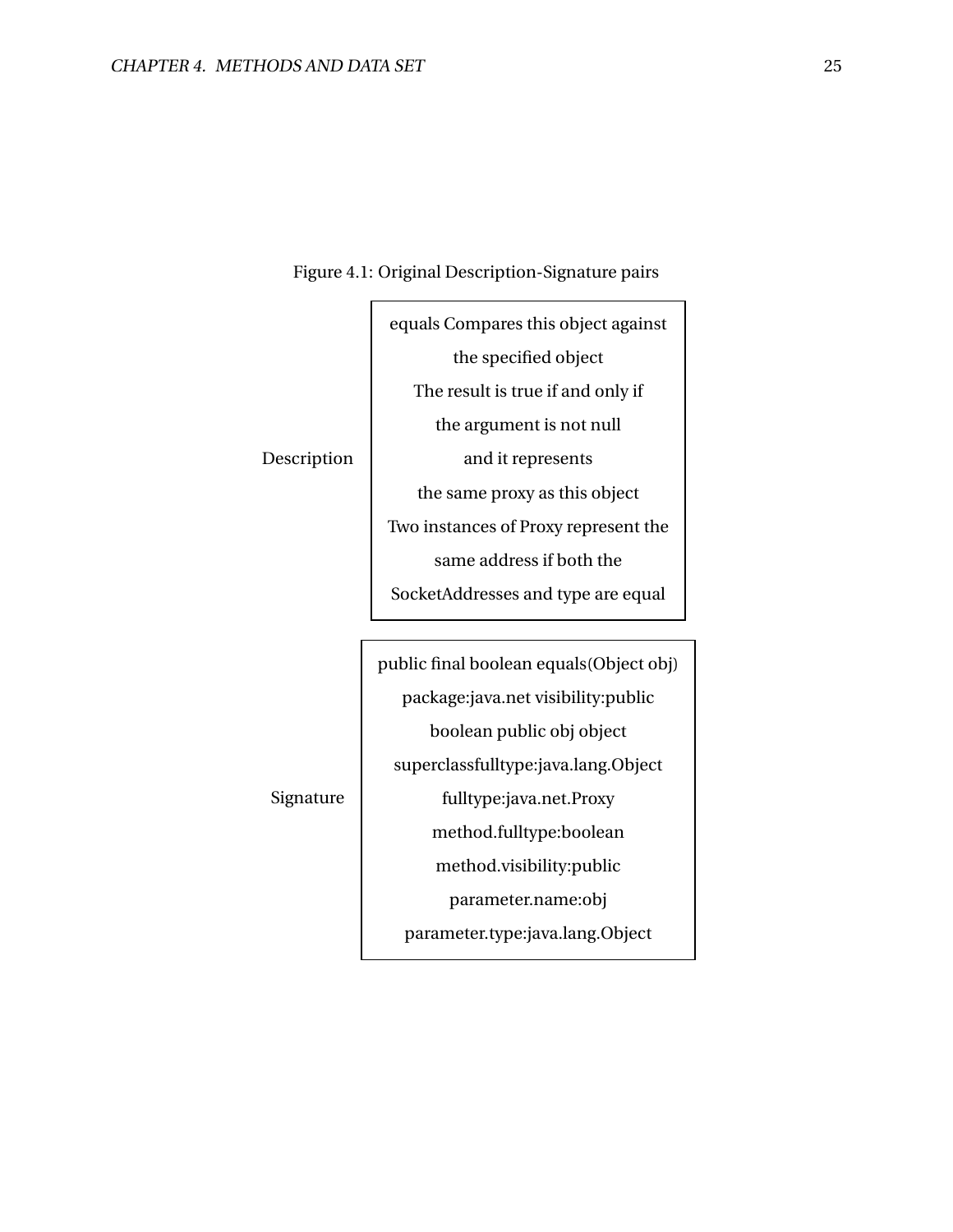

<span id="page-33-1"></span>Figure 4.2: Description-Signature pairs after preprocessing

Signature

equals net public object proxy boolean public obj object

matrix whose columns represent the method-signatures. Each vector-pair in the resulting matrices represents description-method pair from the original Javadoc. This representation makes it possible to learn a bag-of-words translation model by using a regression model which approximates a function that maps description-vectors to their corresponding signatures vector pairs. The resulting function is the bag-of-words translation model from descriptions to signatures which can be used to retrieve signatures given an English query.

## <span id="page-33-0"></span>**4.4 Translation Models**

In the training phase the above mentioned feature vector representations of the descriptions and the method-signatures are used to train three multivariate regression models. The setting is supervised regression learning where pairs of input description-vectors and target methodsignature vectors are presented to the learning algorithm. The vector-space representing descriptions serves as the input matrix and the vector-space representation of signatures serves as the target output matrix for the regression models. The ideal translation model, therefore,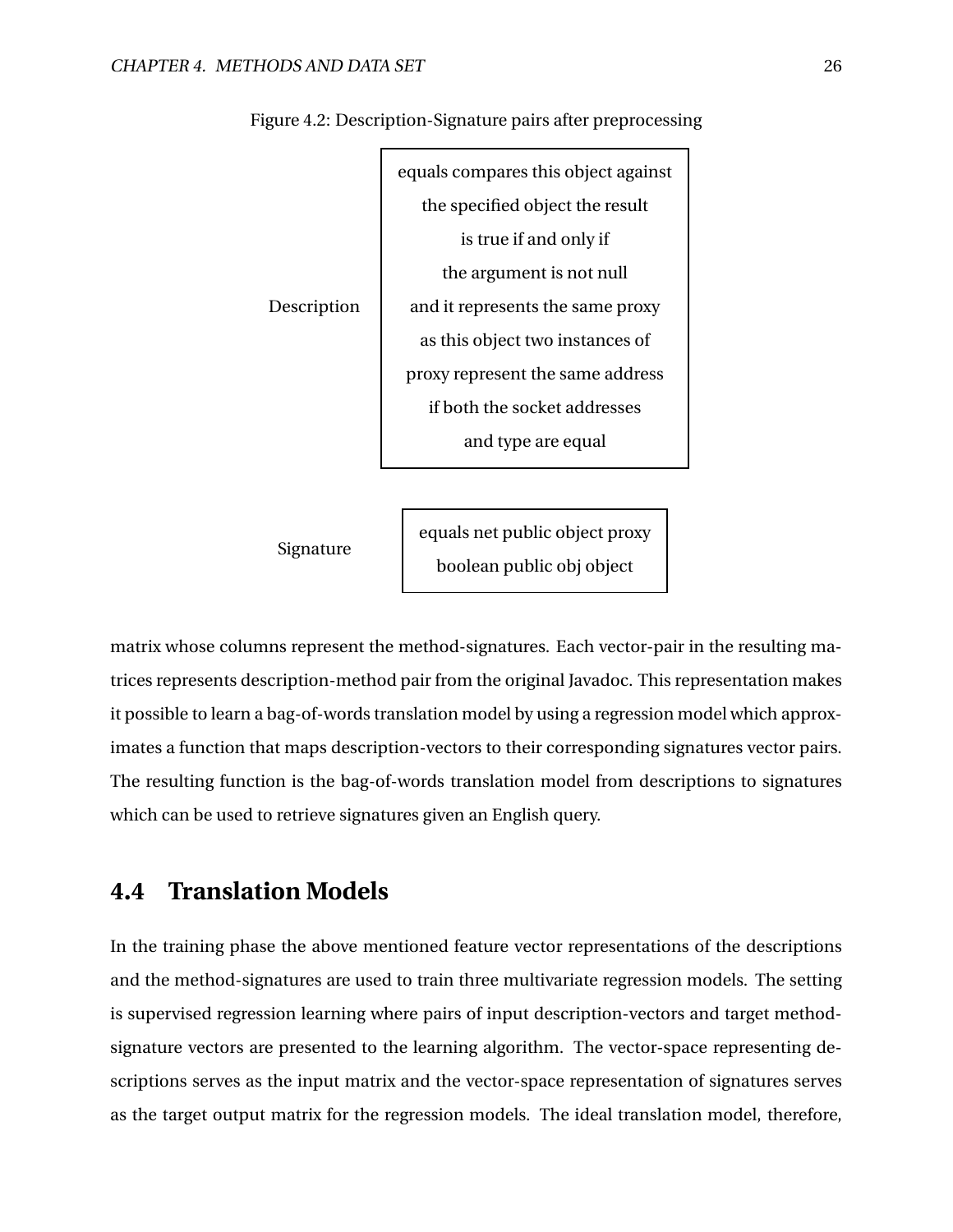is a function  $T(\mathbf{x})$  that given the description vector  $\mathbf{x}$  produces a signature vector  $\mathbf{s}'$  such that it minimizes the distance *D*,

$$
D = \sum_{i=1}^{n} (\mathbf{s_i} - \mathbf{s'_i})^2
$$

<span id="page-34-0"></span>where **s<sup>i</sup>** is the target signature vector and **s** 0  $\boldsymbol{h}^\prime_{\mathbf{i}}$  is a predicted signature vector.

#### **4.4.1 Linear models**

The simplest model to solve a multivariate regression problem is the multivariate linear regression [\(Craven & Islam,](#page-57-9) [2011\)](#page-57-9), which assumes that a signature vector is a linear combination of the variables in the description vector

$$
\mathbf{s}' = b + w_1 x_1 + w_2 x_2 + \dots + w_n x_n
$$

where  $s'$  is the predicted signature-vector  $x_1...x_n$  are values in the description-vector, *b* is the bias term and  $w_1...w_n$  are coefficients estimated by the model by minimizing the residual sum of squares

$$
\hat{\mathbf{w}} = \arg\min_{\mathbf{w}} ||X\mathbf{w} - S'||^2
$$

where *X* is the matrix of all description-vectors, **w** is the vector of coefficients and S' is the matrix of all predicted signature-vectors. The issue that can arise when using this simple regression model is over-fitting, meaning that the model perfectly fits the data, but generalizes poorly out of sample. Ridge Regression [\(Theobald,](#page-60-7) [1974\)](#page-60-7) penalizes the weights to prevent over-fitting and keeps the coeficients at a moderate size so the model is less able the closely fit the training data. It minimizes the penalized residual sum of squares

$$
\hat{\mathbf{w}} = \arg\min_{\mathbf{w}} ||X\mathbf{w} - S'||^2 + \alpha ||W||^2
$$

<span id="page-34-1"></span>where *α* >= 0 is a hyper-parameter - usually referred to as the *complexity parameter* - that controls the model's robustness against overfitting.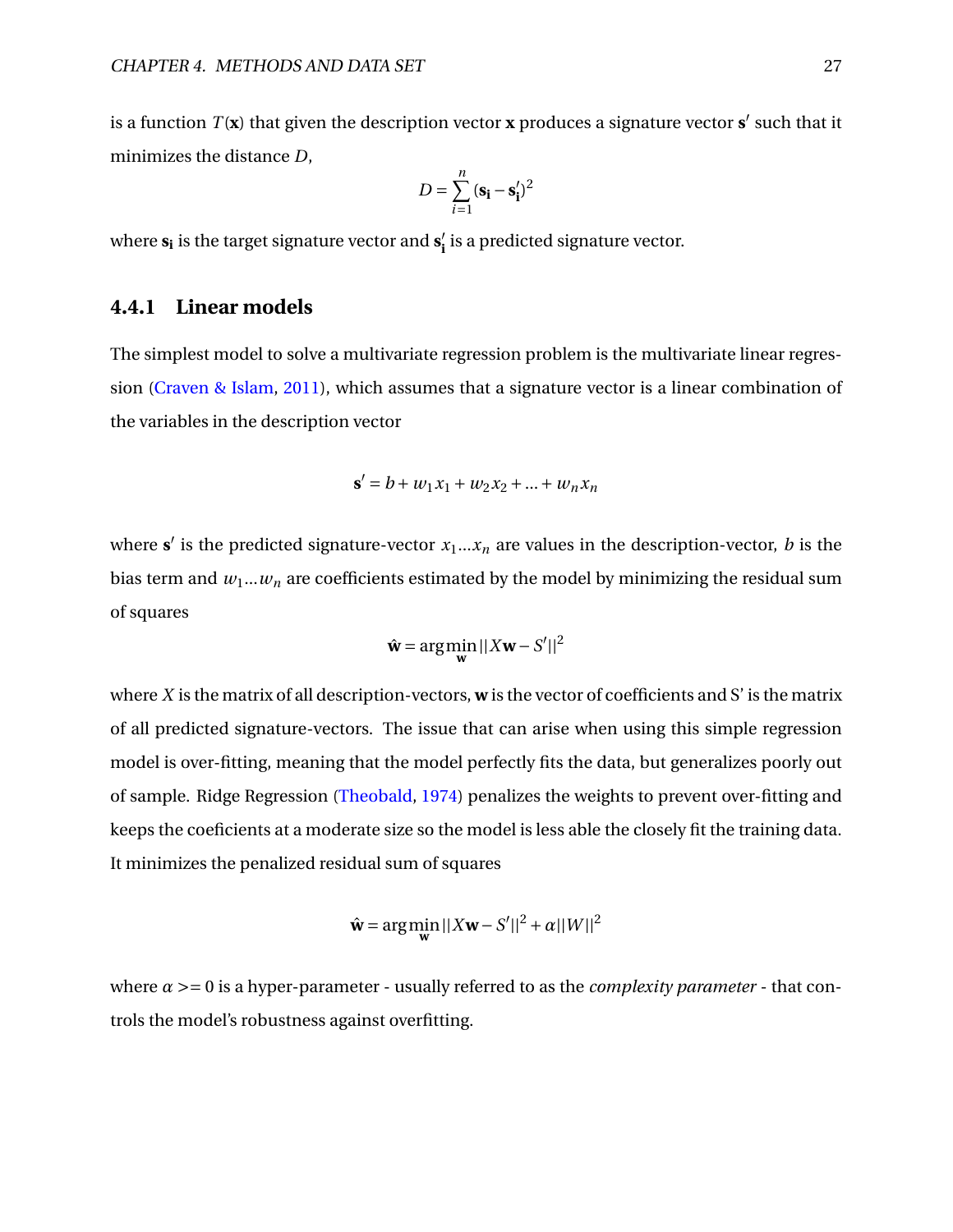#### **4.4.2 Multilayer Perceptron**

Both the standard linear regression and Ridge regression fail to model complex non-linear relationships between variables, so I decided to expand the scope of the research to other models that can represent such non-linear functions. One of the best options to solve a highly complex multivariate function approximation problem is the Multilayer Perceptron. It is a type of feedforward artificial neural network consisting of at least one input, one hidden and one output layer [\(Haykin,](#page-58-14) [1994\)](#page-58-14). Each layer consists of several neurons. Given an input vector the values are transformed by the input layer then the hidden layers and finally the output layer. From the hidden layer each hidden neuron *N* produces its output as such

$$
N_{h_n} = g\left(\sum_{i=1}^n x_i \times w_{hi}\right)
$$

where  $N_{h_n}$  is the output of the  $n^{th}$  hidden neuron  $g$  is the non-linear activation function of the neuron,  $x_i$  is the  $i^{th}$  term in the description vector and  $w_{hi}$  is the  $i^{th}$  input weight. The formula is similar to the linear models except a non-linear activation function is "wrapped around" the weighted sum making it possible to approximate sophisticated non-linear functions. The number of parameters to be optimized for a network even with only one hidden layer is significantly larger than the number of parameters of the linear models': The number of parameters of the MLP is  $I \times H + H \times O$  where *I* is the number of input neurons, *H* is the number of hidden neurons and *O* is the number of output neurons. Furthermore, whereas in case of the linear models the error function is convex this is not true for the Multilayer Perceptron. Section [4.4.3](#page-35-0) describes a widely used general purpose learning algorithm that was used in the project to train the Neural Network.

#### <span id="page-35-0"></span>**4.4.3 Training the neural network translation model**

As described in Section [4.4](#page-33-0) the Neural Translation Model is a function *f* that encodes description vector **x** into a signature vectors **s**

$$
\mathbf{s} = f(\mathbf{x}) = g(W\mathbf{x} + \mathbf{b})
$$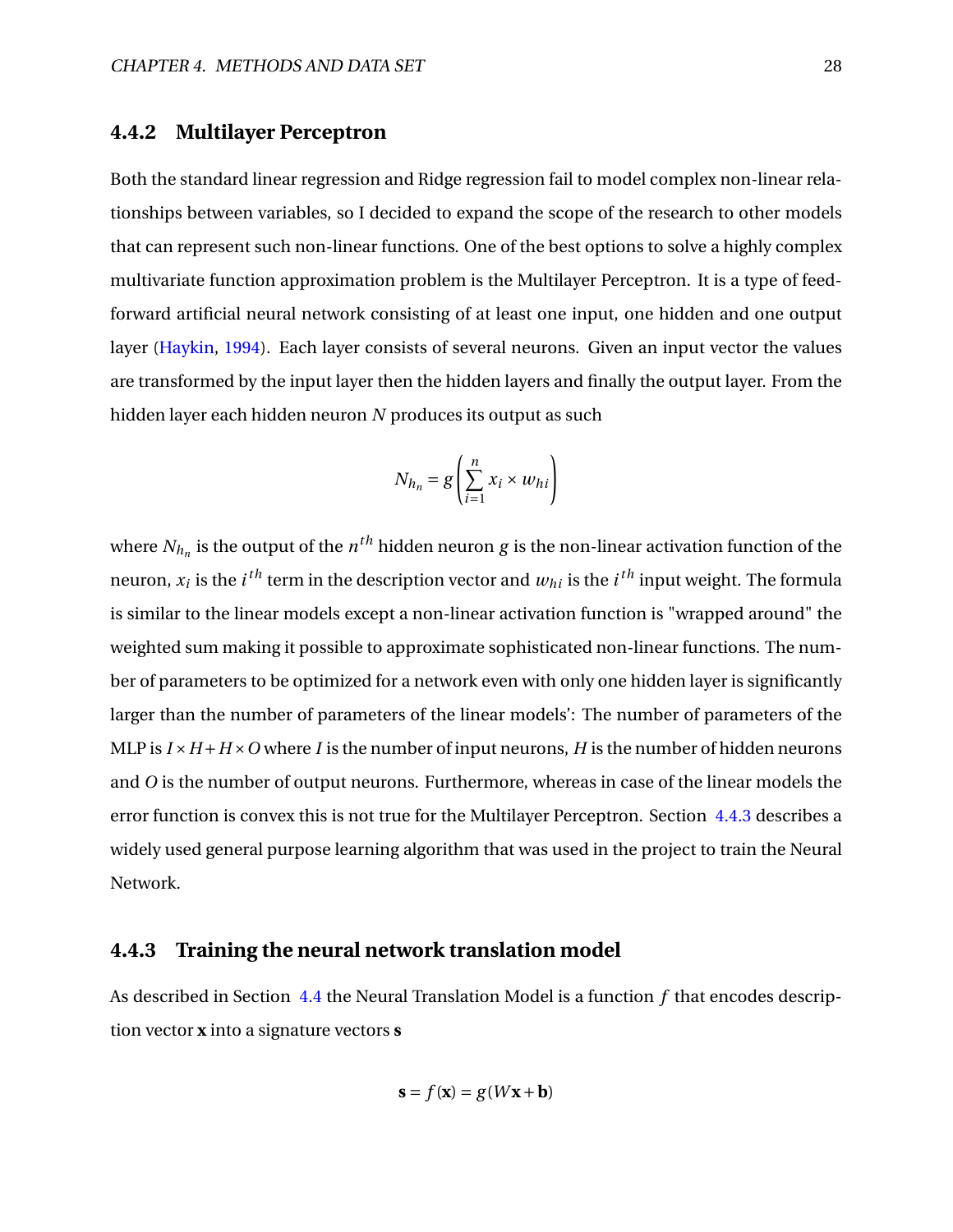where **b** is the bias and *W* is the weight-matrix. The parameters of the model need to be optimized - weights and biases  $\theta = \{W, \mathbf{b}\}$  - through minimizing some cost function  $C(\mathbf{x_i}, \theta)$  where  $\mathbf{x_i}$ is the input vector and  $\theta$  are the parameters. The training algorithm used during the project to minimize the error function is the stochastic gradient descent. The gradient vector of the cost function serves as its basis for computing the parameter updates [\(Bengio,](#page-57-10) [2012\)](#page-57-10): *<sup>∂</sup>L*(**x<sup>i</sup>** ,*θ*) *∂θ* . The most simple version of stochastic gradient descent introduces the hyper-parameter *learningrate*  $\epsilon$  and utilizes the gradient information and updates parameters  $\theta$  after each training example as

$$
\theta^{i} \leftarrow \theta^{i-1} - \epsilon_i \frac{\partial L(\mathbf{x_i}, \theta)}{\partial \theta}
$$

where **x<sup>i</sup>** is the training example at iteration *i*. Learning rate is considered one of the most important hyper-parameters and to have a large effect on the training. To make convergence easier learning-rate decay is introduced *ρ*, another hyper-parameter which decreases the learning-rate at each iteration or after some number of iterations. Although, both hyper-parameters allow for tuning the learning algorithm to the specific problem the direction of the gradient is still only known locally which might not be the true direction, furthermore by searching and moving in the parameter space the true direction of the descent is changing. The idea behind using the original or *mini-batch* version of the stochastic gradient descent is that rather than trying to estimate the gradient direction as close as possible on the whole training set, we do more updates on smaller sets which helps the parameter search to be faster and more comprehensive [\(Bengio,](#page-57-10) [2012\)](#page-57-10). Using mini-batches the algorithm averages over the gradients inside each batch *B*. In practice using the original stochastic gradient descent (update on one example at a time) or the mini-batch version is much faster than training on the whole training set at once, plus the training does not depend on the size of the data set. The batch-size can be optimized separately from the  $\epsilon$  and  $\rho$  as it only affects the computation time and not the performance of the model on the data sets. However, a slight interaction between *B* and  $\rho$  is reported in [\(Bengio,](#page-57-10) [2012\)](#page-57-10). To remove oscillations and hesitations of the gradient descent it is common to use a momentum term  $\beta$  - yet another hyper-parameter. To smooth out the stochastic gradient descent samples during the descent a moving average of previous gradients  $\bar{g}$  is computed and  $\beta$  of the importance of the past samples:

$$
\overline{g} \leftarrow (1 - \beta)\overline{g} + \beta g
$$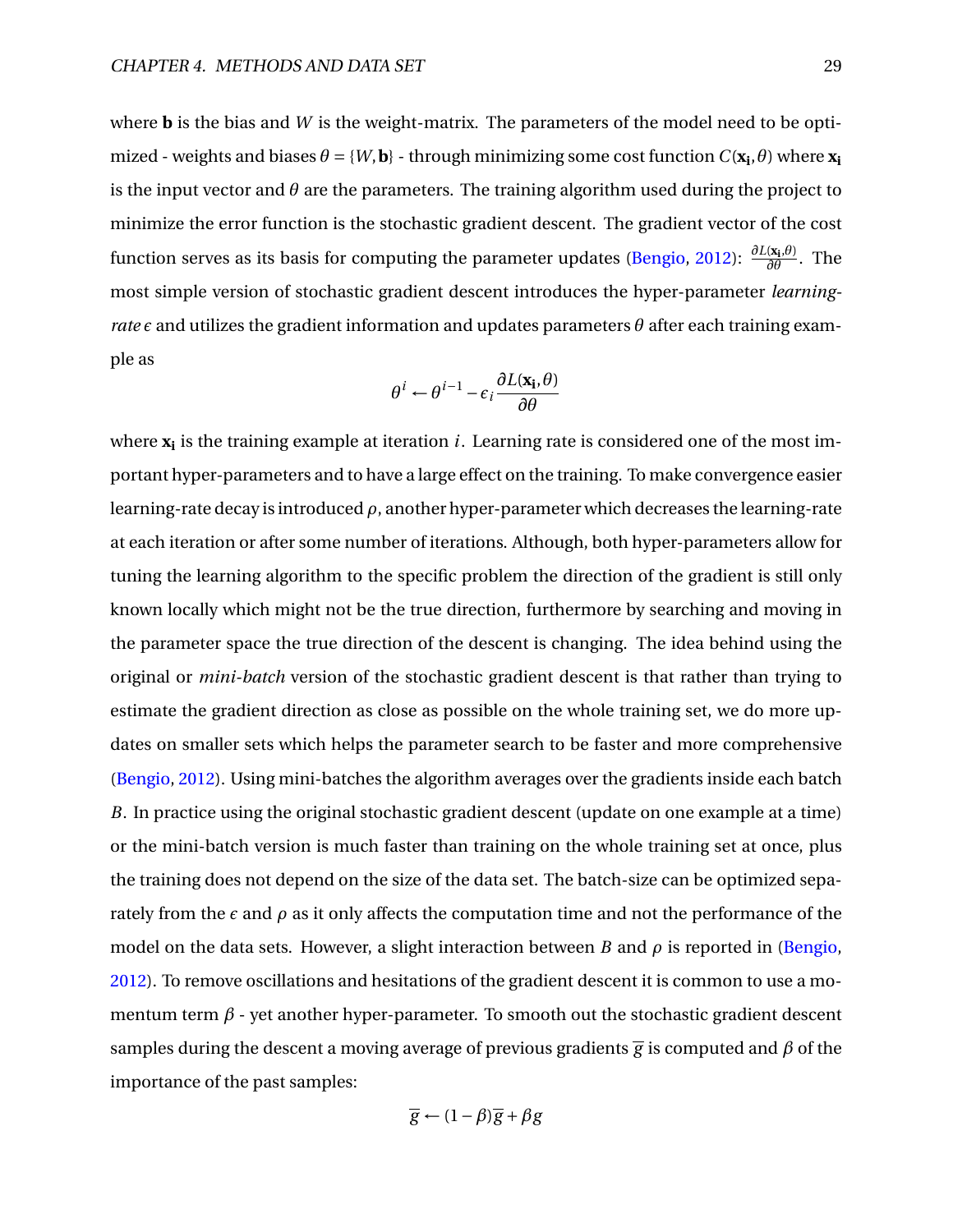<span id="page-37-1"></span>

Figure 4.3: Multilayer Perceptron with one Hidden Layer

<span id="page-37-0"></span>Similarly to the learning-rate the momentum can be augmented by momentum-decay term *α*, leaving us with hyper-parameters  $Θ = \{\varepsilon, B, \rho, \beta, \alpha\}$  which need to be optimized. Optimizing hyper-parameters through exhaustive parameters search was shown to given significant improvements in performance [\(Pinto, Doukhan, DiCarlo, & Cox,](#page-60-8) [2009\)](#page-60-8). Hyper-parameters Θ are different from parameters  $\theta$  in that they are not learned by the training algorithm, but need to optimized using some other method. Rather than optimizing hyper-parameters on the whole data set, to get the best values for Θ a validation set is used to estimate the impact of the hyperparameter tuning on the out-of-sample generalization of the model. In consequence the final results need to be reported on yet another data set; the test set.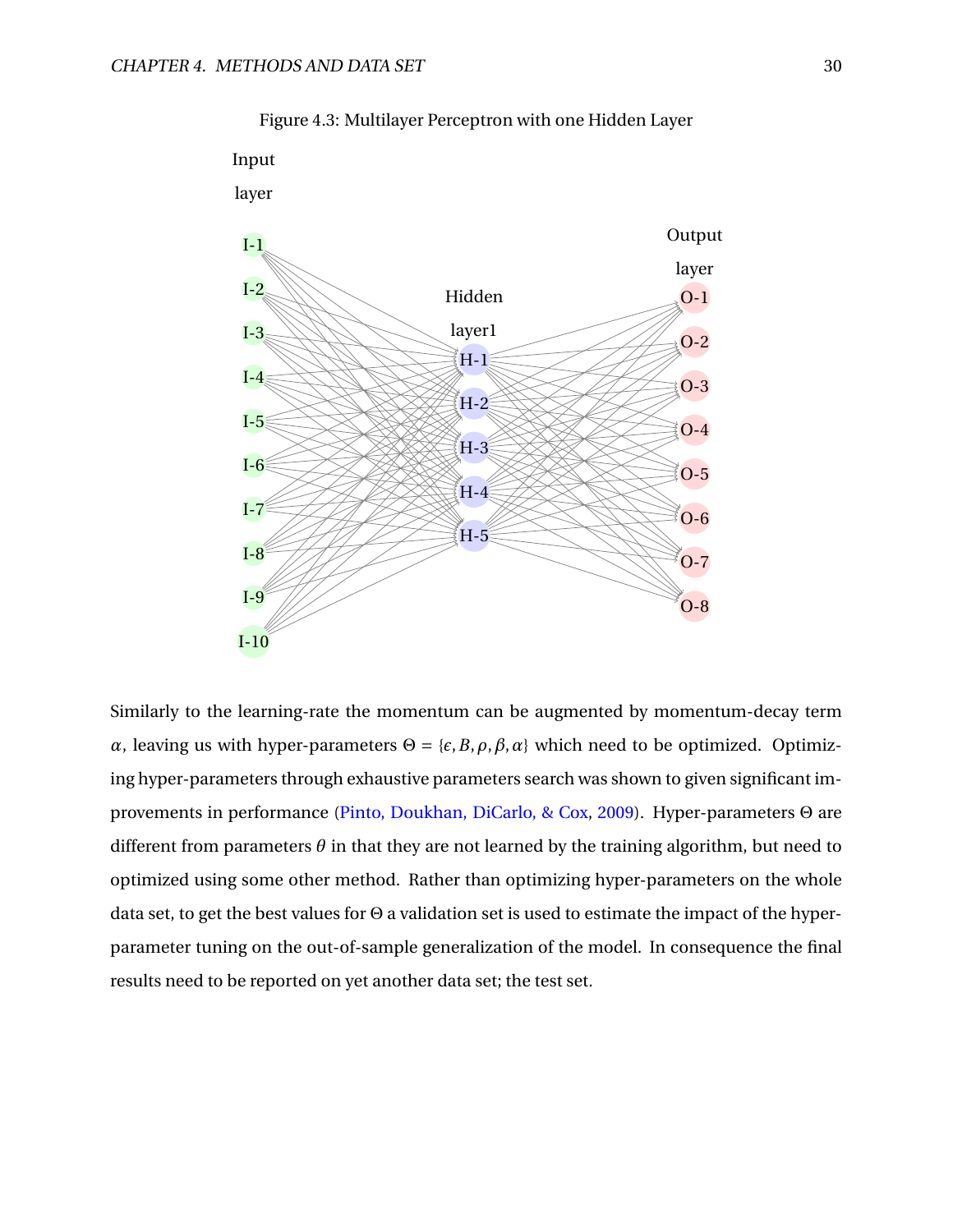

<span id="page-38-0"></span>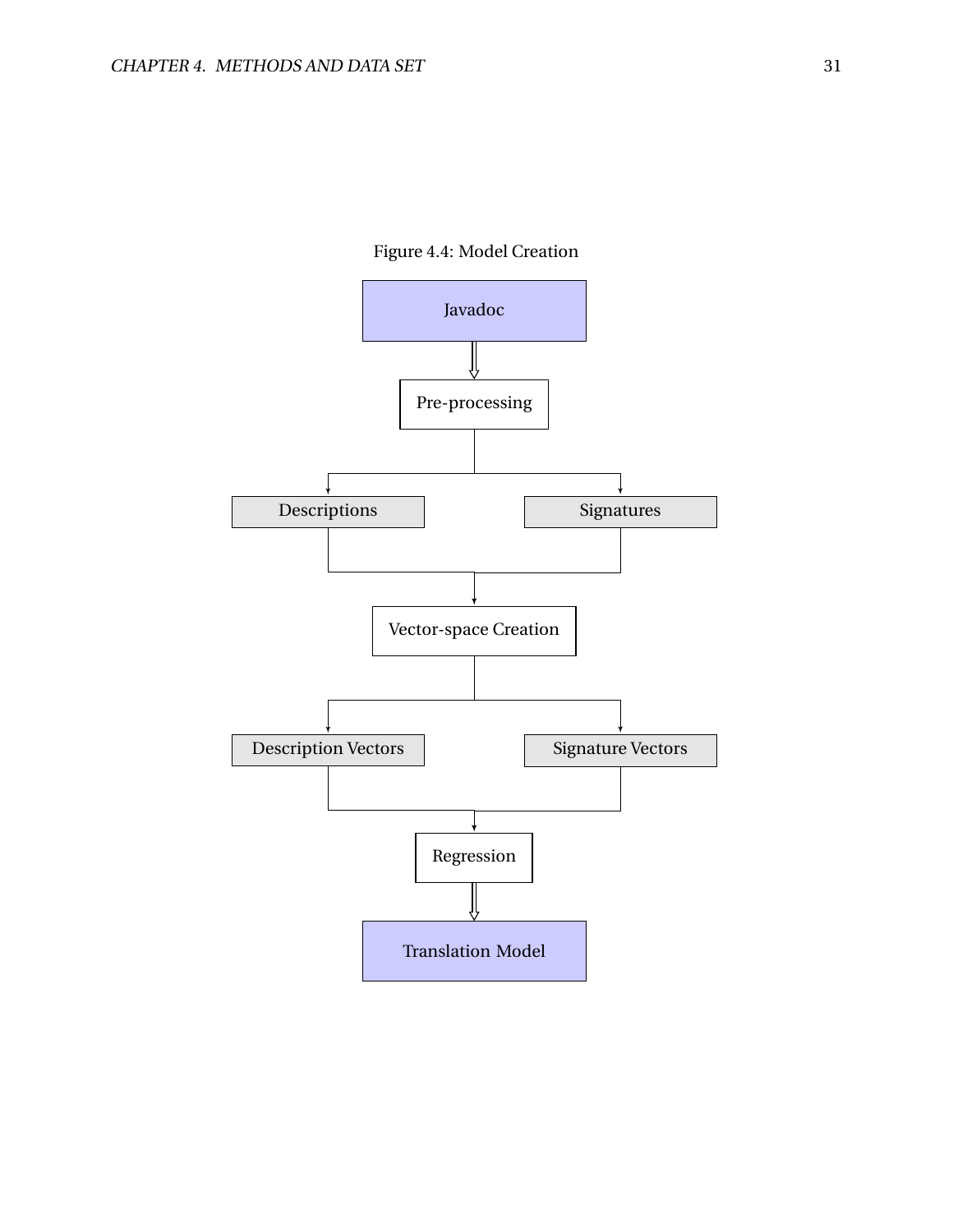## **4.5 Ranking**

The third and final component to the model is the ranking itself. This module receives an English query and transforms it into a query vector according to the vector- space model created from the descriptions. The query-vector serves as the input for the translation model trained on the description-method pairs and it predicts a method-signature-vector from the query. The resulting method-signature vector is compared against all the other method-signature-vectors in the method-signature vector-space and the method -signatures are ranked according to their similarity to the query vector computed by the cosine similarity measure $^4\!$  $^4\!$  $^4\!$ .

<span id="page-39-0"></span><sup>4</sup>Described in sections [2.3](#page-12-0)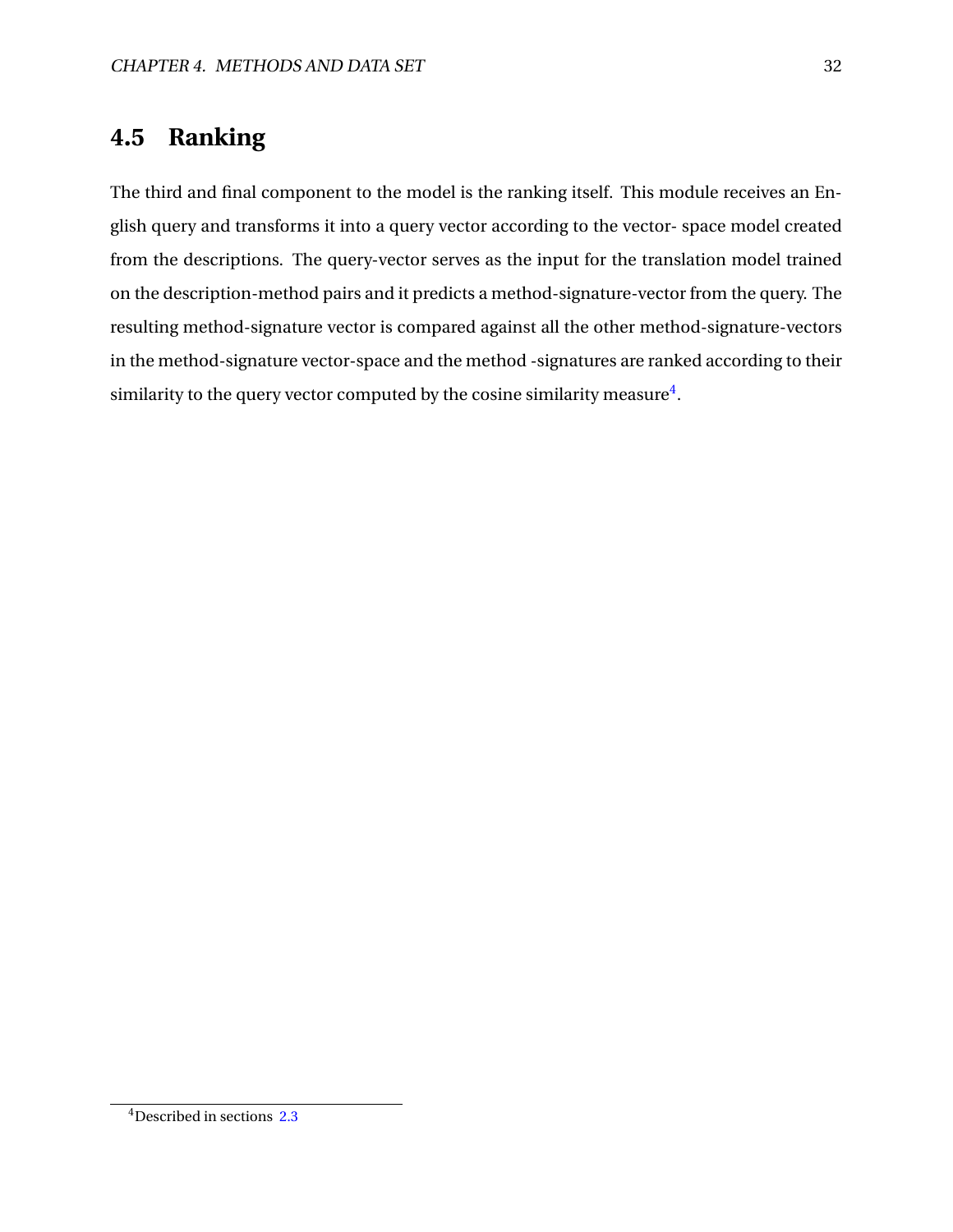## <span id="page-40-0"></span>**5 | Experiments**

## <span id="page-40-1"></span>**5.1 The setup**

#### <span id="page-40-2"></span>**5.1.1 Data sets**

The data set for the experiments is the Java standard library - Standard Edition 6 API Specification: io, lang, math, net, text, util - providing 7183 description-method pairs. Following the traditional machine learning approach the data set is split into three smaller chunks: training set (60%), validation set (20%), test set (20%). The translation models are trained on the training set, the validation set is used for parameter-optimization - to estimate the out-of-sample generalization of the models - and the performance of the models on the test set is presented in the Results section. Only training on the 60% of the data makes it more difficult to obtain good results to report, but allows for a better estimation the models' real-life performance. I follow the split from [Deng and Chrupała](#page-57-0) [\(2014\)](#page-57-0).

#### <span id="page-40-3"></span>**5.1.2 Queries**

The performance of the regression models are not evaluated directly on how well they perform the regression itself, but how well they perform in the retrieval tasks. Due to the lack of existing evaluation sets providing English query and Java method-signature pairs, I follow [Deng](#page-57-0) [and Chrupała](#page-57-0) [\(2014\)](#page-57-0) where validation and test queries are generated from the validation and test sets: queries are the first sentences of the descriptions in the held-out sets. These first sentences originally contain the name of the method as their first term and these terms are removed to make the queries a little more realistic. Arguably this is not the most realistic way of evaluat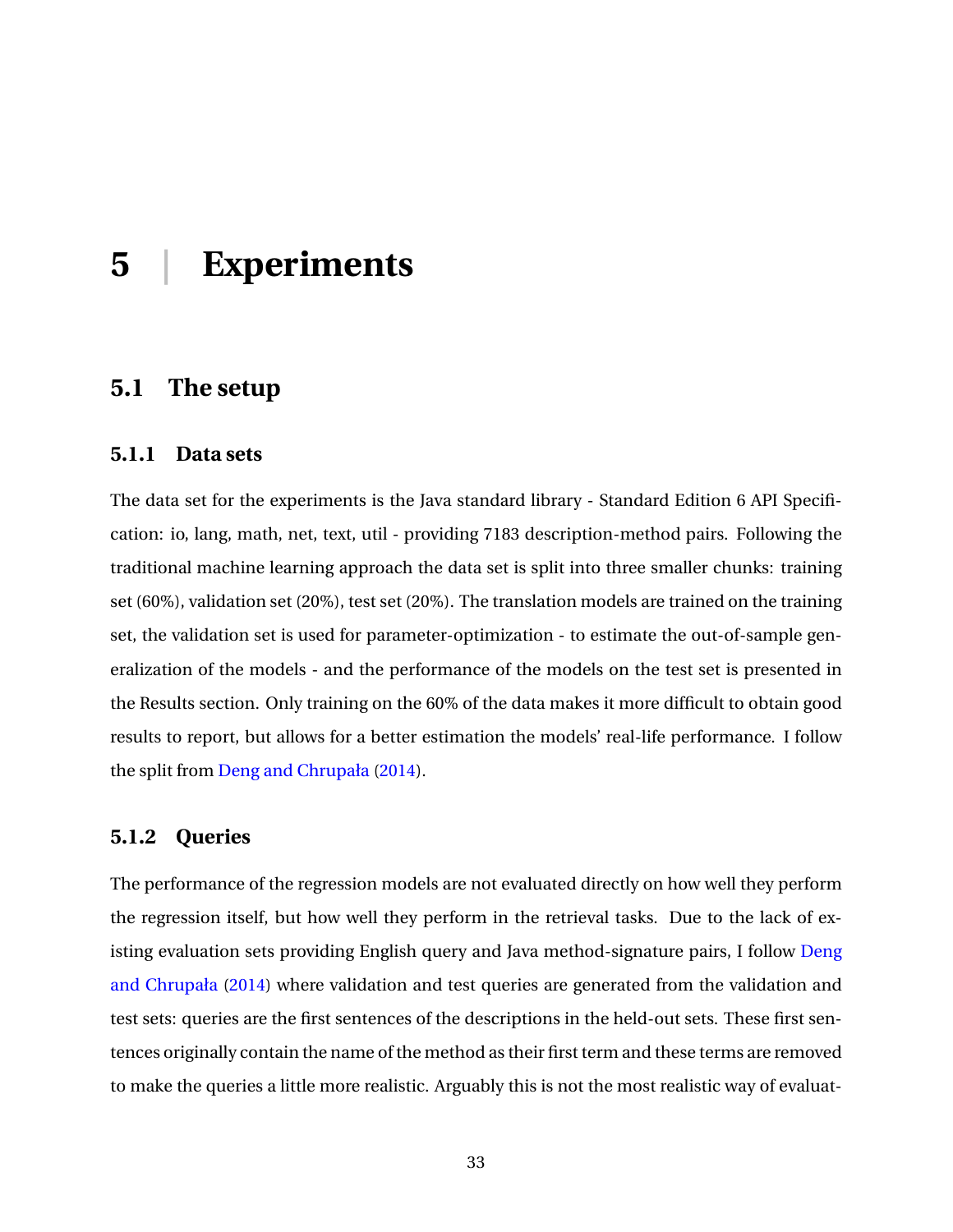<span id="page-41-0"></span>ing the system, however these resulting queries are similar to user queries in that they are short and describe the methods' basic functionality  $<sup>1</sup>$  $<sup>1</sup>$  $<sup>1</sup>$ .</sup>

## **5.2 Evaluation**

The method-signatures relevant to queries are given by the data set; every query has only one relevant method signature as there is a one-to-one correspondence between descriptions and method-signatures in the data set. The models are trained on the description-signature pairs in the training set and tested on the test queries using the whole collection of signatures as candidate answers. This way of ranking a large number of methods makes the evaluation more realistic and the task more challenging. One of the evaluation metrics used to assess the performance of the model is the Mean Reciprocal Rank. This statistic is widely used to evaluate any system that ranks objects according to some similarity measure given a query. It takes the number of queries  $N_q$  and the position in the ranked list of the  $i^{th}$  returned signature to the query  $q<sup>i</sup>$ . A set of queries needs to be presented to the trained model and all the method signatures in the collections need to be ranked according to their similarity to the query and the positions of the relevant method signatures to these sample queries needs to be stored. Then the Mean Reciprocal Rank is computed as follows:

$$
MRR = \frac{1}{N_q} \sum_{i=1}^{N_q} \frac{1}{rank_i}
$$

The other two evaluation metrics reported in the Results section are Accuracy at 1 and Accuracy at 10. These metrics are perhaps more intuitive than the *MRR* in that they answer the question: what proportion of the correct answers were ranked first and in the top 10 respectively.

### <span id="page-41-1"></span>**5.3 Vector Representation**

As mentioned in Section [4.3](#page-31-0) descriptions and signatures are represented in separate vectorspaces. First a dictionary is created for descriptions and signatures separately and both dic-

<span id="page-41-2"></span><sup>&</sup>lt;sup>1</sup> Section [7.1.1](#page-54-2) describes an ongoing project whose goal is to develop a more realistic evaluation set.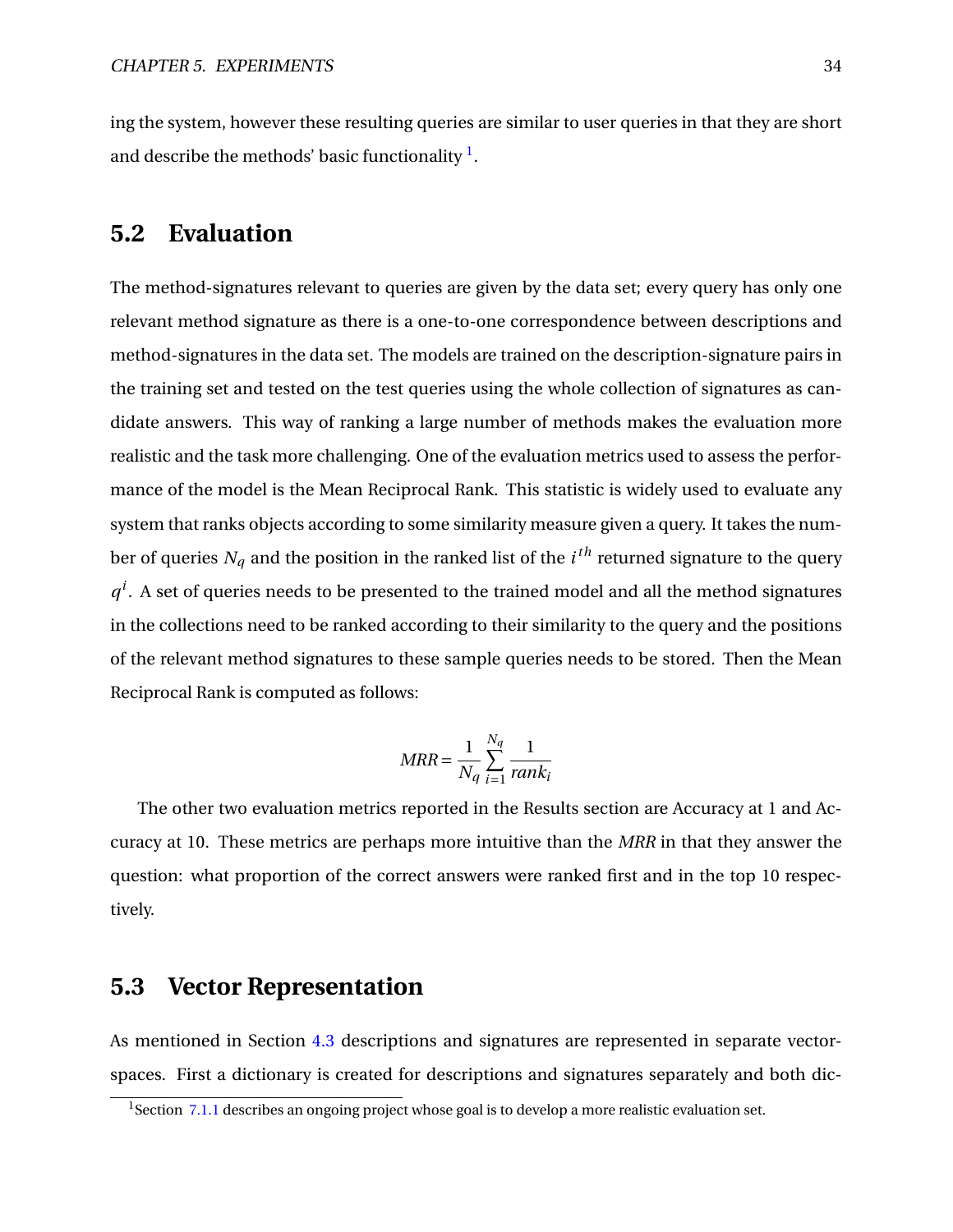|            | binary            | tf | tf*idf $(L_2)$   tf*idf $(L_1)$ |       |  |
|------------|-------------------|----|---------------------------------|-------|--|
| <b>MRR</b> | $0.324 \pm 0.324$ |    | 0.333                           | 0.197 |  |

<span id="page-42-1"></span>

|  |  | Table 5.1: The effect of vector representations on the MRR on the validation set |  |  |  |  |  |
|--|--|----------------------------------------------------------------------------------|--|--|--|--|--|
|  |  |                                                                                  |  |  |  |  |  |

The experiments were run by training the Multilayer Perceptron with 800 hidden-neurons and learning-rate: 2.0 on the training set for maximum 29 epochs.

<span id="page-42-0"></span>tionaries are pruned using the same method: all terms occurring in more than half of the documents were removed. Removing extremely rare words produced worse results, therefore no pruning was done in that direction. The final version of the dictionaries contain 6299 unique tokens for descriptions and 1717 unique tokens for signatures. Based on the final dictionaries both document collections were transformed into term-document matrices. Various vector representations were considered: binary vectors, term frequency vectors and tf\*idf vectors. The choice of vector-representation did have an effect on the performance of the learningalgorithm. The experiments for finding the best vector-representation were run by training the MLP with constant architecture and hyper-parameters - 800 hidden-neurons, learning-rate: 2.0, max 29 epochs - on the various matrices and evaluating its performance on the validation set. The performance difference was measured on the *MRR*. There was virtually no difference between training the network on binary or term-frequency vectors. The tf\*idf vectors, however, improve the results and the t<sup>\*</sup>idf vectors  $L_2$  normalized proved to give the best overall results. Reducing the dimensionality of the feature-spaces using LSI made the training faster, but made the retrieval results only slightly better than random, which is far from desired. In conclusion the vector-spaces were constructed from *L*<sup>2</sup> normalized tf\*idf vectors with the dimensionality of 6299 for descriptions and 1717 for signatures. The Gensim Python package was used for the vector-space creation tasks (Rehũřek & Sojka, [2010\)](#page-60-9). It is well suited for the task as it has an easyto-use interface and it provides a wide range of tools for distributional semantics. It proved to be fast enough as for the two document collections of 7183 entries the transformation to two vector-spaces of dimensionality 6299 and 1717 takes only 11.873s running time. The parameters were tuned on the validation set, therefore the results of the experiments on Table [5.1](#page-42-1) are also reported on the validation set.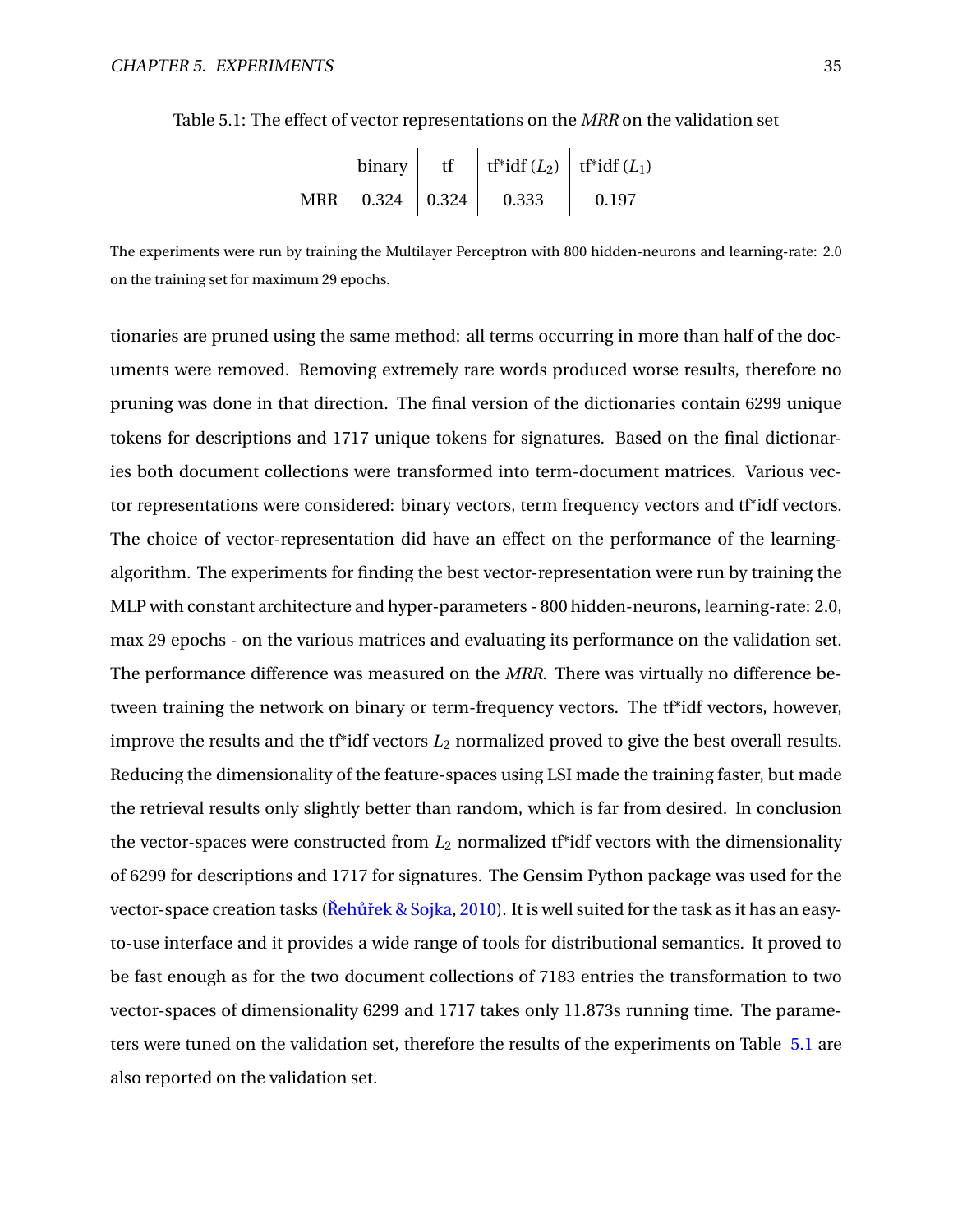### **5.4 Retrieval engine**

Gensim provides a module to calculate the similarity between the query and all the method signatures very efficiently using the cosine similarity measure. It stores all the descriptions and methods in an index which serves as an input to a document similarity method which returns a list of tuples. Each tuple contains the index of the method signature - its identifier -, its similarity to the query and it also provides a ranking as the identifier-similarity tuples are ordered according to similarity. This list of tuples serves as the actual output of the search engine and the evaluation described in Section [5.2](#page-41-0) is performed on it.

## <span id="page-43-0"></span>**5.5 Parameter tuning for training**

#### <span id="page-43-1"></span>**5.5.1 Training the Linear Models**

The Python package Scikit-learn [\(Pedregosa et al.,](#page-59-10) [2011\)](#page-59-10) provided both the Linear Regression and Ridge Regression models. As a baseline the simple multivariate Linear Regression was used to approximate a function that maps the description-vectors to signature-vectors. It was the simplest model to work with as it does not have any hyper-parameters. Ridge regression is also an easy-to-work-with model compared to other more sophisticated machine learning algorithms such as SVM. The only hyper-parameter of Ridge is the complexity parameter *α*. It was estimated by varying the parameter and evaluating the resulting models on the validation set. Figure [5.1](#page-44-0) demonstrates the impact of the various  $\alpha$  parameters on the validation set. The best results were obtained by using Ridge with  $\alpha = 0.2$ . Ridge Regression was a very quick model to train: 1m24.320s.

#### <span id="page-43-2"></span>**5.5.2 Neural Networks Training**

#### <span id="page-43-3"></span>**5.5.2.1 Implementations**

When training the Neural Network there is an abundance of choices in terms of network architecture, learning algorithms and hyper-parameters, furthermore, there are a number of packages and libraries available for Neural Networks in Python. The obvious choices for a Python li-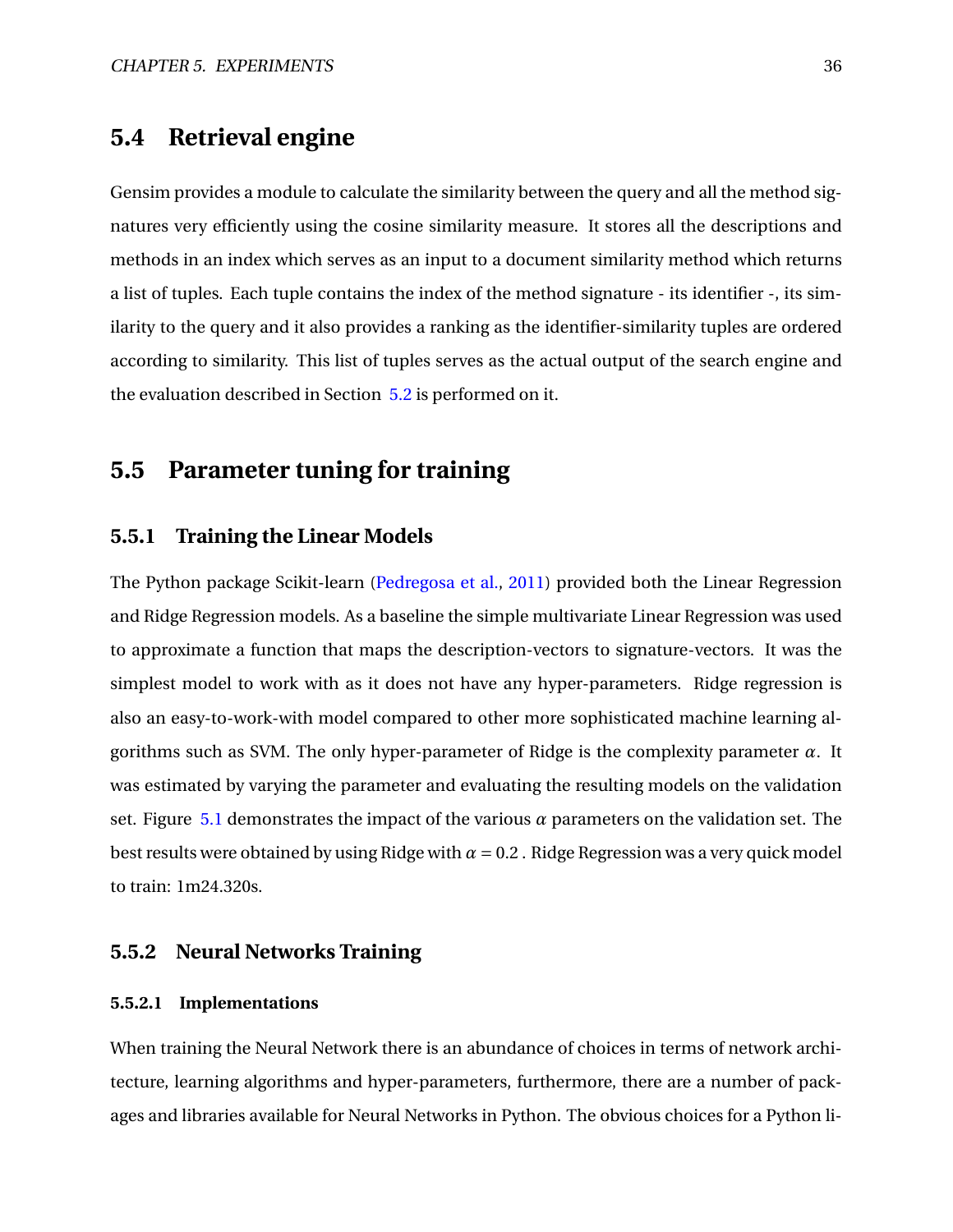<span id="page-44-0"></span>

Figure 5.1: Impact of  $\alpha$  on *MRR* on the validation set

The experiments to find the best value for  $\alpha$  were run on the training set using t<sup>\*\*</sup>idf vectors and the results are shown on the validation set.

brary that has Neural Networks for Machine learning purposes are PyBrain [\(Schaul et al.,](#page-60-10) [2010\)](#page-60-10), Theano [\(Bergstra et al.,](#page-57-11) [2010\)](#page-57-11) and maybe less obvious Theano-Nets<sup>[2](#page-44-1)</sup>. With the linear models the choice for Scikit-Learn was straightforward, but given the number of parameters of a neural network model and the available learning algorithms and hyper-parameters, finding the appropriate library turned out to be a major bottleneck. The first package to be implemented within the project was PyBrain. It was easy to work with and it proved that the MLP is a good choice for solving the problem, but it turned out to be very slow, which made the hyper-parameter tuning infeasible. The two libraries that were more successful were Theano and Theano-nets. Theano is a Python library that is built for optimized compilation of complex mathematical expressions to C code, running on both CPU and GPU. Theano is suitable for building Neural Networks given it's features such as it provides a high-level description language for matrix and tensor operations and performs automatic construction of symbolic graphs to compute gradients. Theano-nets is a library under development that implements the most widely used networks and training algorithms using Theano. Both packages were experimented with dur-

<span id="page-44-1"></span> $2$ The package is still under developement and there is no reference available. It can be downloaded from <https://github.com/lmjohns3/theano-nets>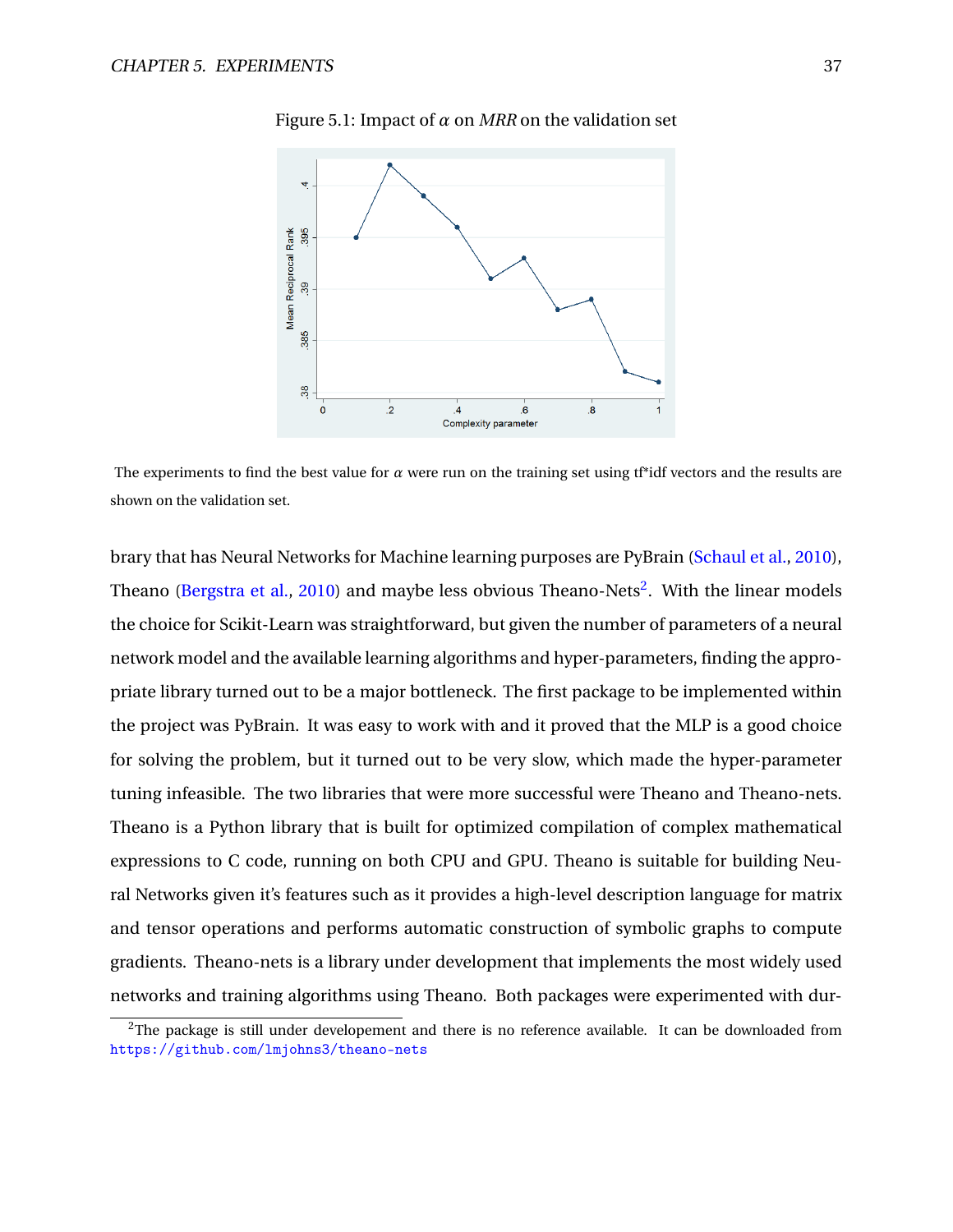ing the project. In theano-nets the stochastic gradient decent did not seem to converge<sup>[3](#page-45-1)</sup> and the Hessian-free training algorithm was used, but it was too slow and hyper-parameter tuning was again unfeasible. As a result I used a very simple Multilayer Perceptron neural network with stochastic gradient decent implemented in Theano, which produced slightly better results in the end than the experiments with theano-nets. The network was implemented by Grzegorz Chrupala and it is available at <https://bitbucket.org/gchrupala/neuralnet>.

#### <span id="page-45-0"></span>**5.5.2.2 Network Architecture**

The most obvious choice for the architecture was a Multilayer Perceptron with a single hidden layer. This is a model that has been used for decades and therefore all the details regarding its training and hyper-parameters are referred in a large body of literature. It is also a simple model in the world of Neural Networks which makes the learning algorithms perform on it very well as they are designed to handle much more complex architectures as well. Apart from the number of layers the number of neurons in each layer is also a variable. The regressor's number of input neurons equals to the number of values in the input vector - number of terms in the description dictionary - and the number of output neurons equals to the number of values in the target vector - number of terms in the signature dictionary. The number of neurons in the hidden-layer did affect the results when keeping the hyper-parameters and the type of vector-representation constant. Since the  $L_2$  normalized t<sup>\*</sup>idf vectors gave the best results, the experiments regarding the number of hidden-neurons were run on tf\*idf term-document matrices. The hyper-parameters for the experiments were the same as for the feature-vector selection experiments: learning-rate = 2.0. max 29 epochs. The final architecture of the network is: 6299 input neurons, one hidden layer with 2500 neurons, 1717 output neurons. The increase in *MRR* from 800 neurons to 2500 is 0.019. Given the time constraints of the project the impact of further increase was not evaluated: The execution time with 800 neurons was 42m45.370s, with 2500 neurons it was 90m17.020s, while 2500 neurons only provided a slight increase in *MRR* (0.001) over 2000 neurons. Table [5.2](#page-46-2) shows the results on the validation set for the experiment regarding the number of hidden-neurons. Figure [5.2](#page-46-1) shows that the relationship between the

<span id="page-45-1"></span> $3$ The reason is unclear as it demonstrated no problem on the classification of the iris data set. The bug has been reported and might have already been dealt with. I still strongly recommend theano-nets for experimentation.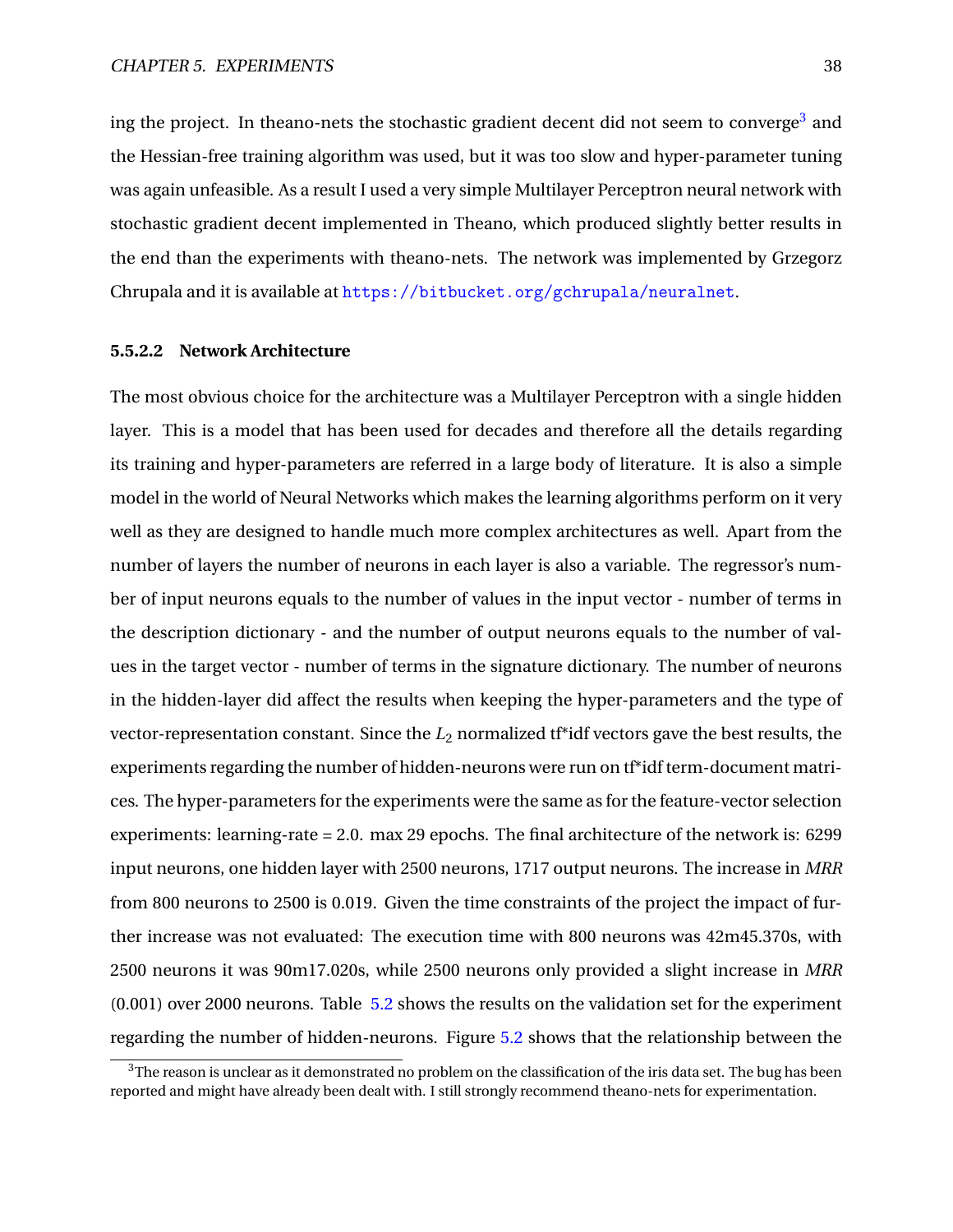<span id="page-46-2"></span>

| Size of hidden-layer | 800        | 1000       | 1500  | 2000                        | 2500       |
|----------------------|------------|------------|-------|-----------------------------|------------|
| MRR                  | 0.333      | 0.333      | 0.342 | 0.351                       | 0.352      |
| Execution time       | 42m45.370s | 50m25.633s |       | $63m47.261s$   $72m27.255s$ | 90m17.020s |

Table 5.2: Effect of the number of hidden-neurons on *MRR*

The Multilayer Perceptron was trained on the training set with learning-rate = 2.0 for maximum 29 epochs. The results are reported on the validations set.

<span id="page-46-1"></span>Figure 5.2: Effect of the number of neurons on execution time on the validation set



The Multilayer Perceptron was trained on the training set with learning-rate = 2.0 for 29 epochs.

<span id="page-46-0"></span>number of neurons in the hidden-layer and the execution time is close to linear.

#### **5.5.2.3 Hyper-parameter tuning**

As mentioned in Section [5.5.2.1](#page-43-3) one of the major bottlenecks for the project was to implement the Neural Network itself. After experimenting with multiple libraries a simple Multilayer Perceptron implemented in Theano provided the best results. The MLP was trained using the Stochastic Gradient Descent algorithm, which is one of the simplest and most general purpose trainers. It is a gradient propagation based algorithm and is explained in detail in Section [4.4.3.](#page-35-0) The only hyper-parameter that was experimented with in the project was the learning-rate. The experiments to determine the best value for the learning-rate were run on the training set and the performance was evaluated on the validations set. The setup involved tf\*idf vectors, 800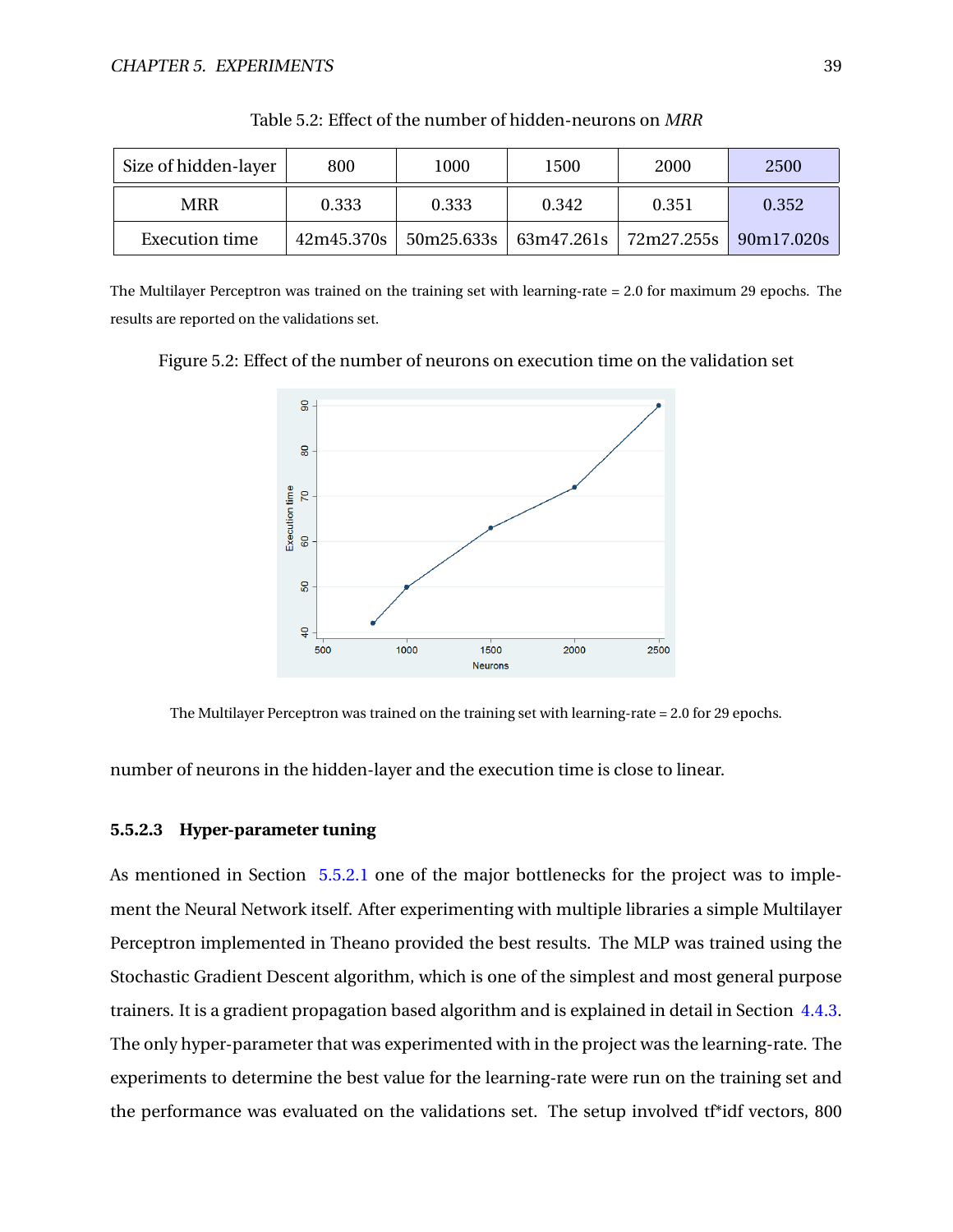

<span id="page-47-0"></span>Figure 5.3: Effect of the learning-rate on *MRR* on the validation set

The experiments to determine the best value for the learning-rate were run on the training set with tf\*idf vectors, 800 neurons in the hidden-layer and 29 maximum iterations. The maximum values for *MRR* are shown on the graph.

neurons in the hidden-layer and 29 maximum iterations and the best value for the learning-rate was found to be 2.0. Figure [5.3](#page-47-0) shows the results of these experiments. The goal of the learning was not to minimize the cost, but to maximize the *MRR*. The cost function of the trainingalgorithm for this project was the mean squared error. To test how appropriate mean squared error was for the task, for every epoch the value for the cost function and for the *MRR* was stored and analyzed. A significant, strong, negative correlation was found between cost and *MRR*  $p < .001$   $r = .972$ , with learning-rate 2.0 -, which means that minimizing the cost function does maximize the *MRR*. Figure [5.4](#page-48-0) demonstrates the relationship between the cost function and *MRR*.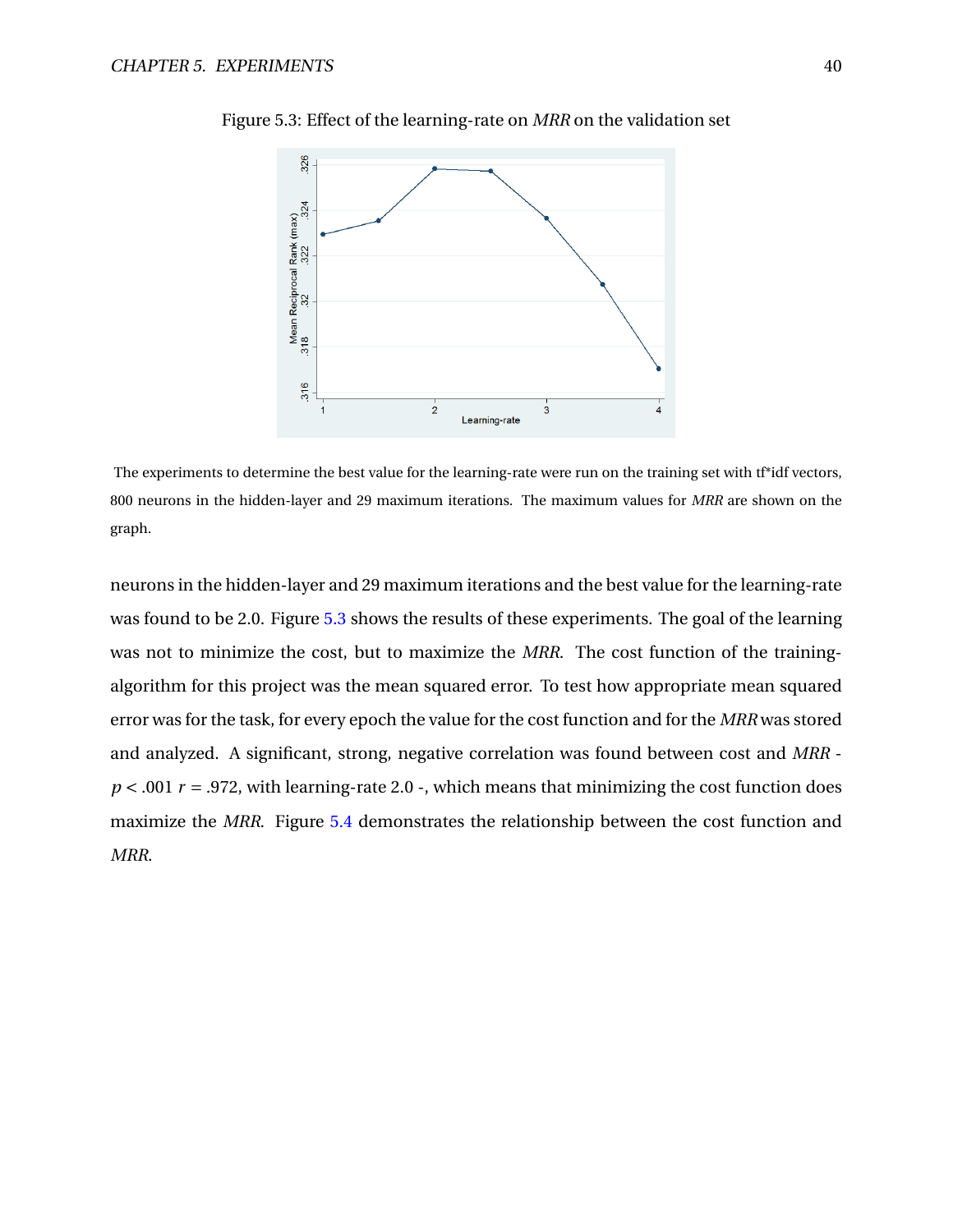<span id="page-48-0"></span>

#### Figure 5.4: Effect of the learning-rate

The graph shows the *MRR* and the cost function of the MLP when training on the training set and validating on the validation set with tf\*idf vectors, 800 neurons in the hidden-layer, learning-rate=2.0 for 29 iterations. The values for the cost function are shown on the *y*-axis to the left and for the *MRR* on the *y*-axis to the right.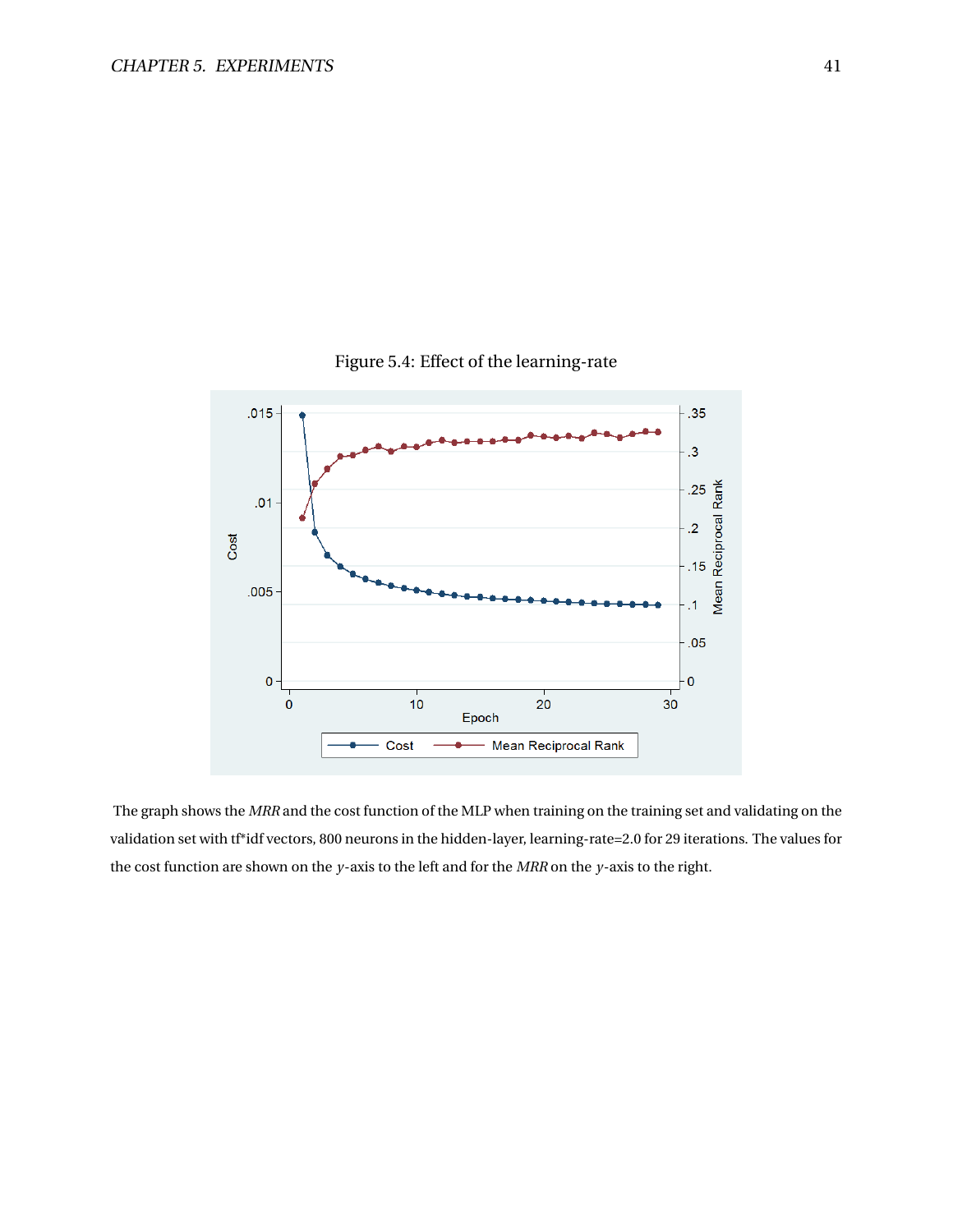## <span id="page-49-0"></span>**6 | Results**

## <span id="page-49-1"></span>**6.1 Results on Retrieval**

This section reports the models' evaluation on the retrieval task. As described Section [5.2](#page-41-0) the evaluation metrics used to measure retrieval performance are mean reciprocal rank, accuracy at 1 and accuracy at 10. The models are compared against the models in the previous work by [Deng](#page-57-0) [and Chrupała](#page-57-0)  $(2014)^1$  $(2014)^1$  $(2014)^1$ . Linear Regression produced the worst overall results with  $MRR = 0.129$ , Acc@1 = 0.073 and Acc@10 = 0.238 giving a performance significantly worse than the baseline in [Deng and Chrupała](#page-57-0) [\(2014\)](#page-57-0). On the other hand Linear Regression performed significantly better then ranking documents at random, which proved that the bag-of-words translation can be phrased as a regression problem. The best preforming model was Ridge Regression with complexity parameter  $\alpha = 0.2$ ,  $MRR = 0.389$ ,  $Acc@1 = 0.232$  and  $Acc@10 = 0.707$ . On both MRR and Acc@10 the model outperforms the term-matching baseline and PLDA from [Deng and Chrupała](#page-57-0) [\(2014\)](#page-57-0) and almost matches it on Acc@1 - worse with 0.1. The Multilayer Perceptron produced comparable results to Ridge Regression-  $MRR = 0.341$ , Acc@1= 0.202, Acc@10= 0.640 -, but whereas Ridge Regression clearly beats PLDA, the Multilayer Perceptron performs even worse on Acc@1 than the Ridge Regression. However, the MLP does have comparable performance as the PLDA on *MRR* and has a better Acc@10. In conclusion, none of the models developed in my thesis project managed to perform better than the IBM model 1 in [Deng and Chrupała](#page-57-0) [\(2014\)](#page-57-0), both the MLP and Ridge Regression gave better Acc@10 and *MRR* than the PLDA and Ridge Re-gression outperformed the PLDA overall. Results are shown in Table [6.1](#page-50-0) comparing the results of the present thesis with the results of [Deng and Chrupała](#page-57-0) [\(2014\)](#page-57-0).

<span id="page-49-3"></span><span id="page-49-2"></span><sup>&</sup>lt;sup>1</sup>Decribed in Section [3.3.1](#page-27-1)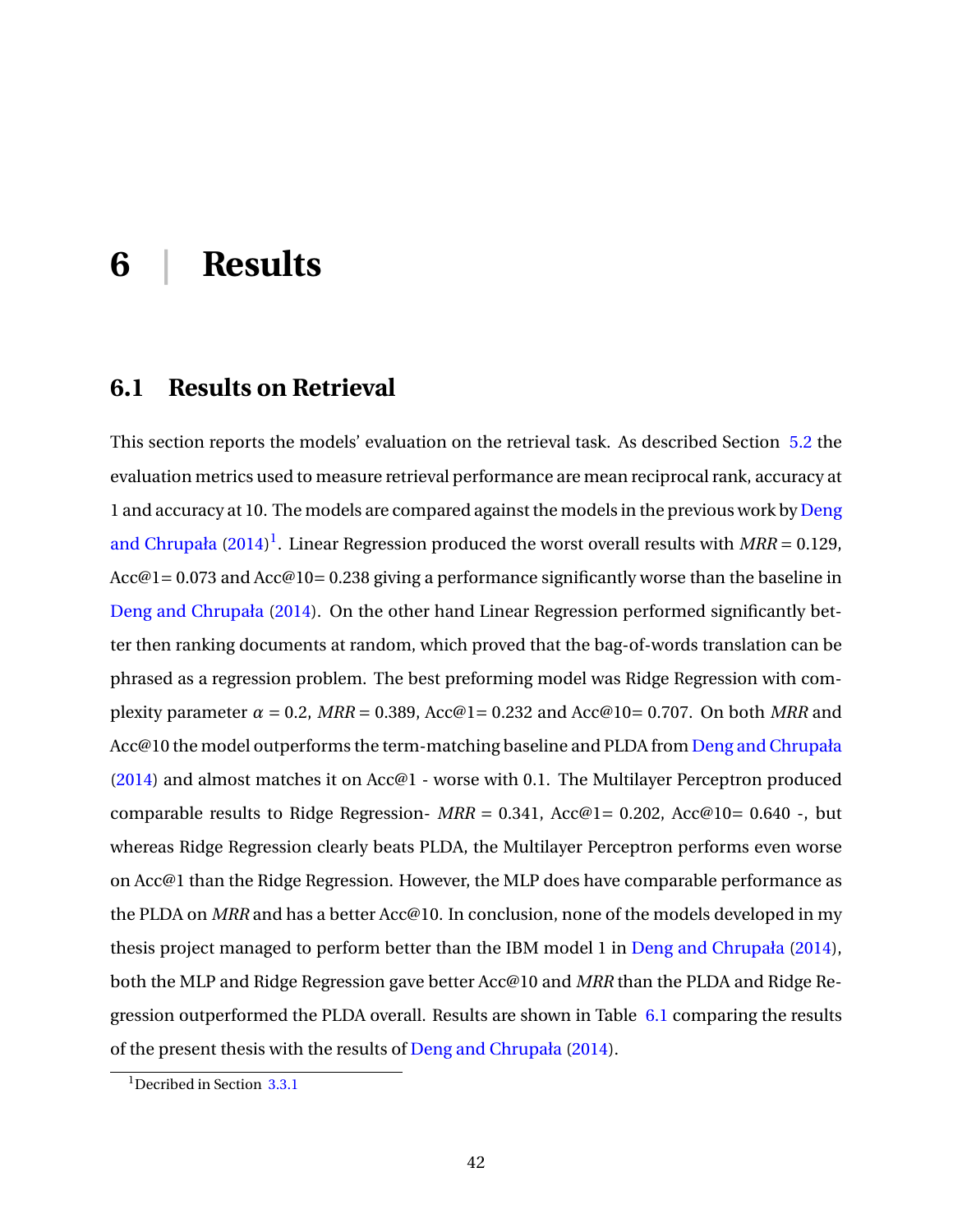<span id="page-50-0"></span>

| Results from the Thesis                  |            |       |        |  |  |  |  |
|------------------------------------------|------------|-------|--------|--|--|--|--|
| Model                                    | <b>MRR</b> | Acc@1 | Acc@10 |  |  |  |  |
| Linear Regression                        | 0.129      | 0.073 | 0.238  |  |  |  |  |
| Ridge Regression( $\alpha = 0.2$ )       | 0.389      | 0.232 | 0.707  |  |  |  |  |
| Multilayer Perceptron( $\epsilon$ = 2.0) | 0.341      | 0.202 | 0.640  |  |  |  |  |
| Term-matching                            | 0.332      | 0.223 | 0.530  |  |  |  |  |
| <b>PLDA</b>                              | 0.352      | 0.242 | 0.562  |  |  |  |  |
| IBM model 1                              | 0.493      | 0.339 | 0.793  |  |  |  |  |

Table 6.1: Comparison of the models on the validation set

Above are the models employed in the thesis and below the models from [Deng and Chrupała](#page-57-0) [\(2014\)](#page-57-0). All models were trained on the training set using tf\*idf vectors and the results are reported on the test set. The Multilayer Perceptron with 2500 hidden neurons was trained with maximum iterations of 29.

## **6.2 Word Similarity**

After successful training the model is able to retrieve method signatures give English queries, but also to ground the meaning of English terms. To test how well the model captures the meaning of the English terms, the words in the descriptions are embedded in the space of the hidden layer of the network. This involves creating separate vectors for every word in the description dictionary - vectors with 6298 zeros and 1 one value - and feeding the resulting matrix to the model and retrieving the transformation from the hidden layer. A matrix containing the translated word-vectors is the result of this process. By calculating the pairwise cosine similarity for all word-vectors with all other vectors we get a sense of how well semantic relatedness between words have been captured by our model. There was no quantitative analysis of the success of the model's grounding performance. Table [6.2](#page-51-1) shows the word-similarity lists obtained by the method explained in this section. Table [6.3](#page-51-2) demonstrates that date-related terms are clustered together after this translation. Hopefully the tables give the impression to the reader that the meaning of English words is captured by the model with examples such as: (true, tests, whether, boolean, false). These results demonstrate that the bag-of-words translation approach to Source Code Component retrieval can be used to ground the meaning of natural language with Java-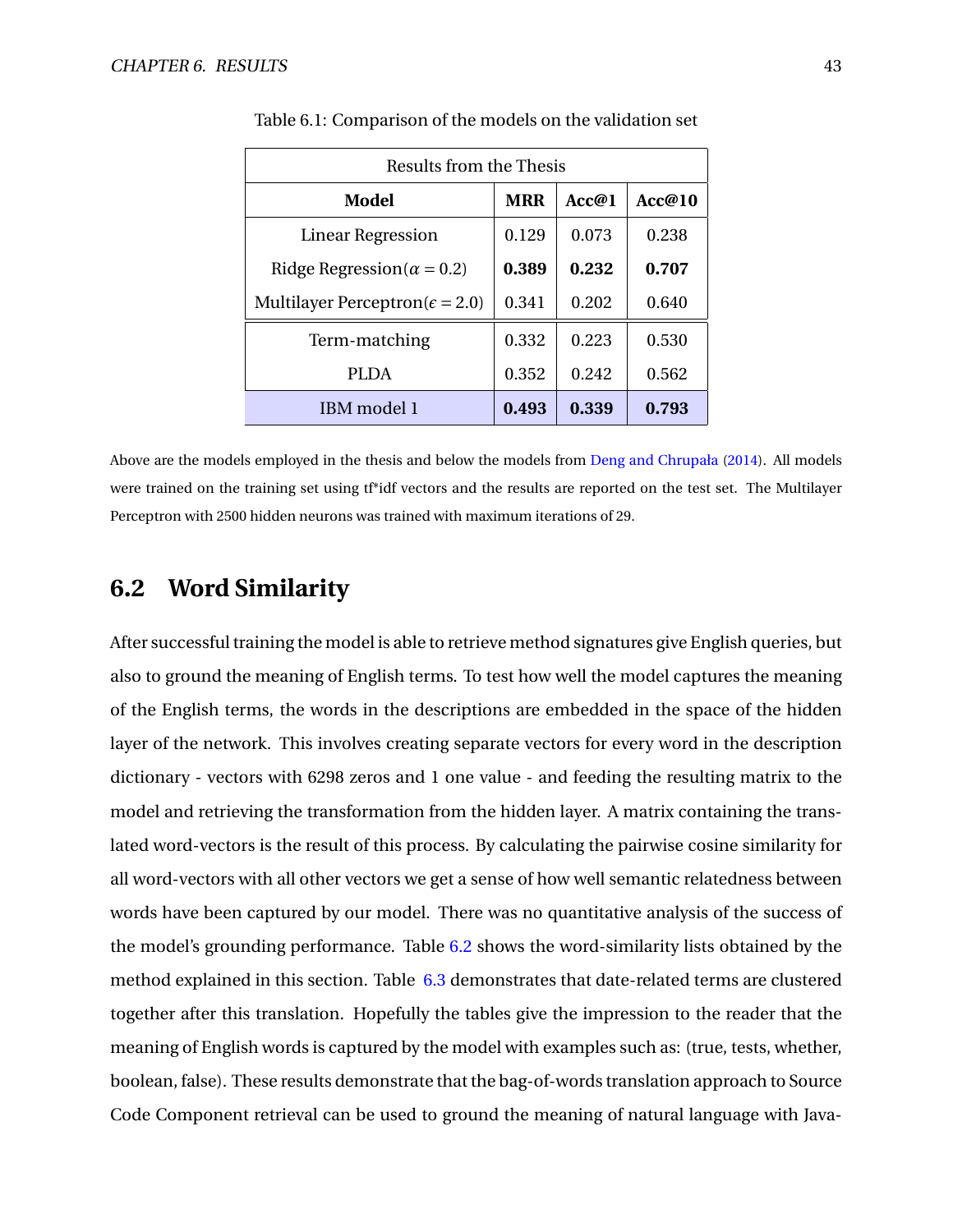<span id="page-51-1"></span>

| zip                | currency    | http          | true      | scale     | $\cos$        |
|--------------------|-------------|---------------|-----------|-----------|---------------|
| compressed         | symbol      | cookie        | whether   | preferred | argument      |
| compression        | countries   | connection    | boolean   | rounding  | trigonometric |
| checksum           | currency    | registers     | equality  | true      | cosine        |
| defaultcompression | represent   | urlconnection | switching | decimal   | angle         |
| uncompressed       | territories | proxy         | false     | big       | oneargument   |

Table 6.2: Word Similarity in the hidden layer

Table 6.3: Time related terms

<span id="page-51-2"></span>

| timezone   | zones         | sep | gmstring  | уууу |
|------------|---------------|-----|-----------|------|
| eastern    | west          | oct | gmtstring | sep  |
| thisget    | utcthisget    | nov | sep       | oct  |
| zones      | massachusetts | mm  | oct       | nov  |
| west       | eastern       | jun | nov       | mm   |
| utcthisget | sun s         | jul | jun       | jun  |

<span id="page-51-0"></span>terms using distributional methods.

## **6.3 Prototype**

I have created a simple prototype for my thesis, which is a user interface for the search engine where the user can give an English query and the prototype returns a list of Java methodsignatures from the Java Standard Library along with their descriptions. It is intended to test and demonstrate what the evaluation scores mean in a real-life application. I created it so that in further research possibly students can use the prototype to evaluate the system with real-life users. The prototype uses the Ridge Regression model as it provided the best results from the models implemented in my thesis. There was an experiment conducted if it would be beneficial to implement a simple spelling corrector to handle potential typos in the prototype. The experiments were run using Peter Norvig's spelling corrector example from [http://norvig.com/](http://norvig.com/spell-correct.html) [spell-correct.html](http://norvig.com/spell-correct.html). It is a very simple spelling corrector and was trained on the description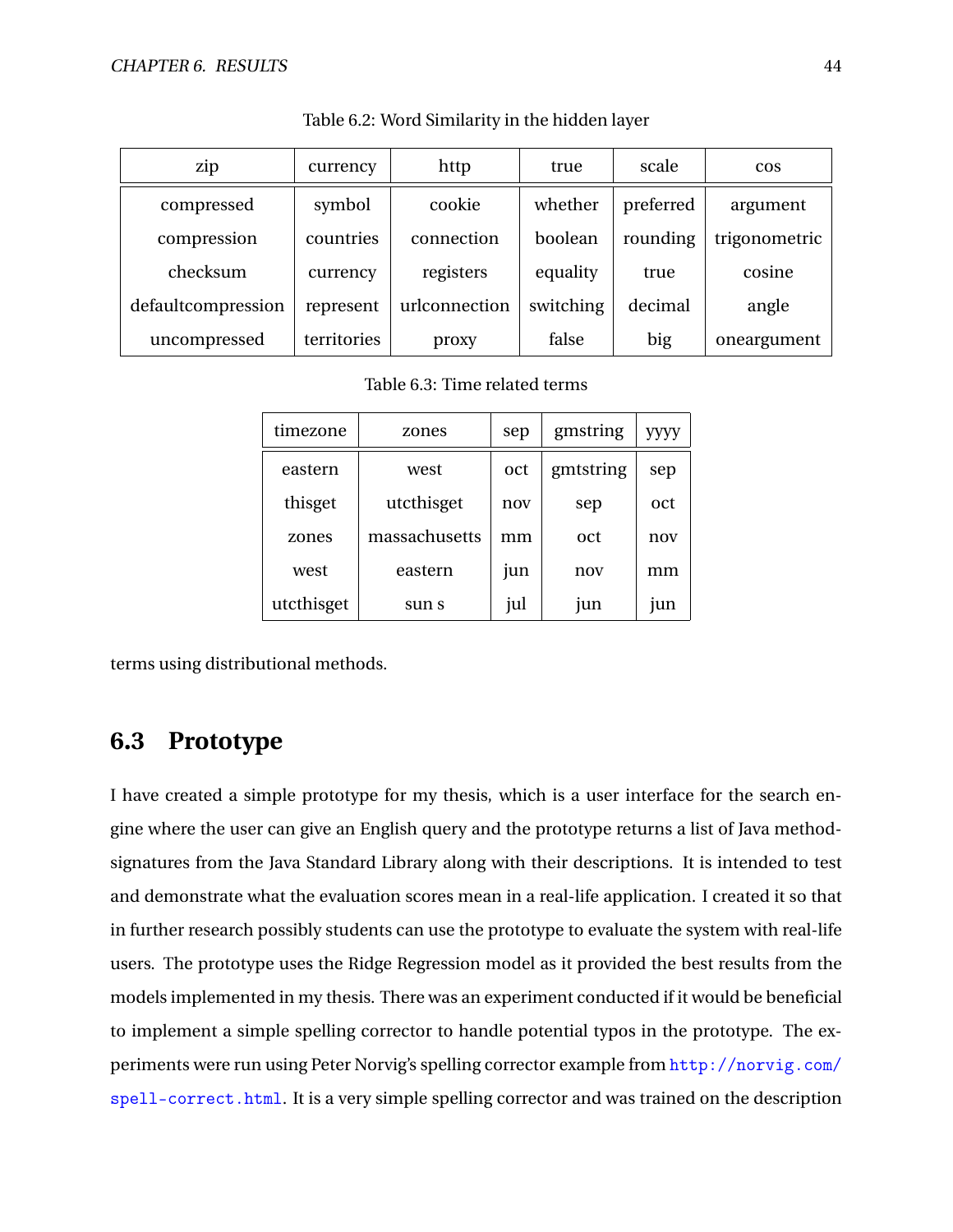<span id="page-52-0"></span>

| java method search                                                                                |  | $-20$ |
|---------------------------------------------------------------------------------------------------|--|-------|
| Search for Java method in English                                                                 |  |       |
| add somethgin to teh Ist                                                                          |  |       |
| Search                                                                                            |  |       |
| Link to Bitbucket repo: https://bitbucket.org/kadar akos/search-engine-for-java-method-signatures |  |       |

Figure 6.1: Searchbox with link to the repo

Figure 6.2: Dialogue box with the suggested query

<span id="page-52-1"></span>

|                             | java method search                | - 36<br>$\sim$            |
|-----------------------------|-----------------------------------|---------------------------|
|                             | Search for Java method in English |                           |
|                             | Did you mean?<br>$\times$         |                           |
|                             | add something to the list         |                           |
| Link to Bitbucket repo: htt | $No$                              | pr-java-method-signatures |

document collection and it successfully corrected some simple test typos such as "add somethgin to teh lst" to "add something to the list". To test whether the spelling corrector wrongfully corrects correct queries, the validation and test queries were concatenated and ran through the spelling corrector. It was found that 9.34% - 224 out of 2396 - were wrongfully corrected and therefore by default the corrector is disabled and it can be enabled optionally. If the spelling corrector is enabled and the users query and the suggested query are not equal, a dialog box asks whether the user would like to query with the original query or with the suggested one. The intention behind implementing the spelling corrector was only to provide a more complete prototype for my thesis project. All the data files and scripts to run the experiments can be found in [https://bitbucket.org/kadar\\_akos/search-engine-for-java-method-signatures](https://bitbucket.org/kadar_akos/search-engine-for-java-method-signatures). Running GUI.py runs the prototype. The two screens and the dialogue box of the interface are shown in Figures [6.1,](#page-52-0) [6.2](#page-52-1) and [6.3.](#page-53-0)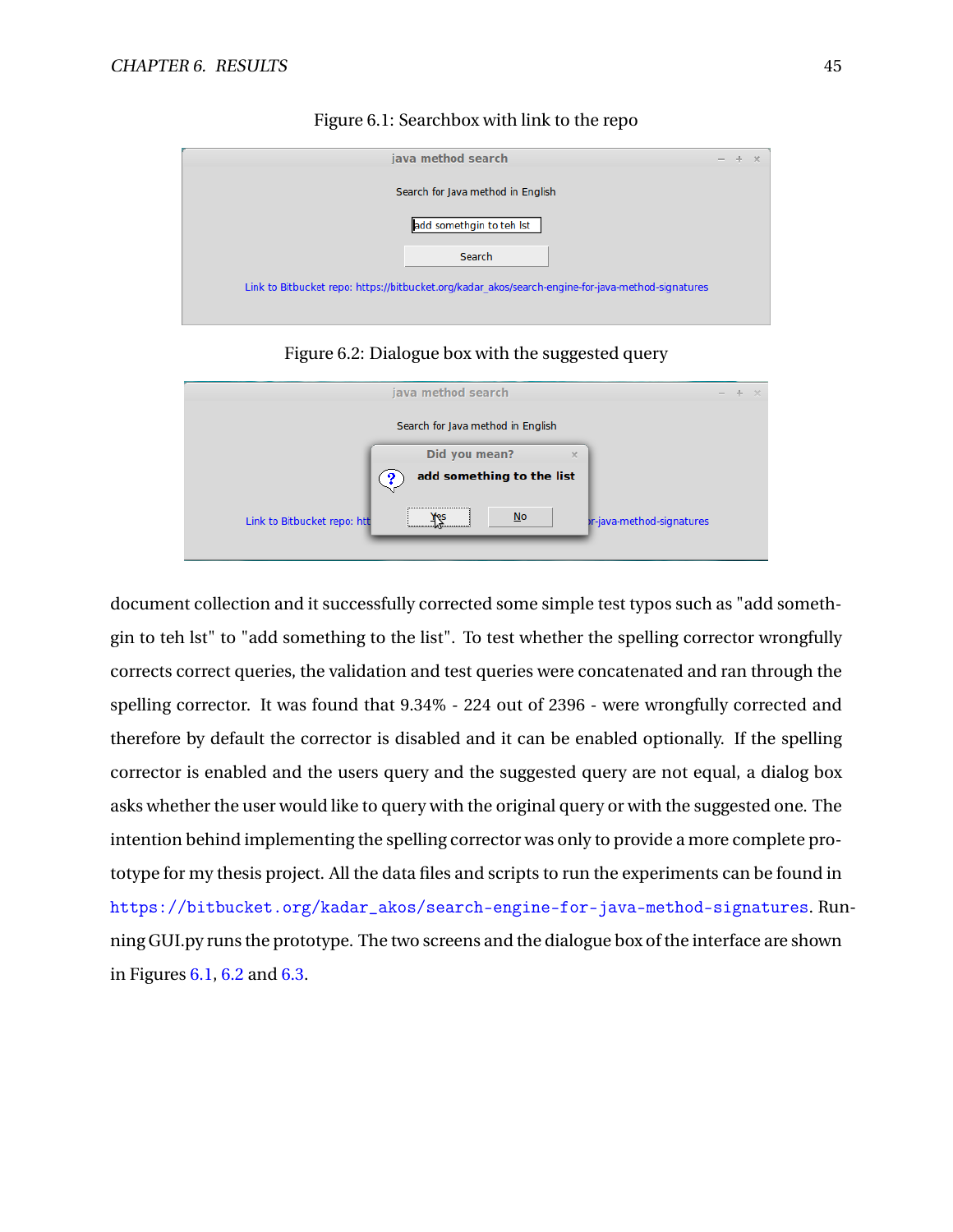## Figure 6.3: Search results

<span id="page-53-0"></span>

| java method search                                                                                                  | $\Delta \omega$ | $\rightarrow$ |
|---------------------------------------------------------------------------------------------------------------------|-----------------|---------------|
| <b>Results</b>                                                                                                      |                 |               |
| 1. add                                                                                                              |                 |               |
|                                                                                                                     |                 |               |
| add<br>package: java.util                                                                                           |                 |               |
| visibility:public                                                                                                   |                 |               |
| superclassfulltype:java.util.AbstractList<br>fulltype:java.util.ArrayList                                           |                 |               |
| serializable:true                                                                                                   |                 |               |
| method.fulltype:boolean<br>method.visibility:public                                                                 |                 |               |
| parameter.name:e                                                                                                    |                 |               |
| parameter.type:java.lang.Object                                                                                     |                 |               |
| add Appends the specified element to the end of this list<br>Description:                                           |                 |               |
| 2. add                                                                                                              |                 |               |
|                                                                                                                     |                 |               |
| add                                                                                                                 |                 |               |
| package: java.util                                                                                                  |                 |               |
| visibility:public<br>superclassfulltype:java.util.AbstractSequentialList                                            |                 |               |
| fulltype:java.util.LinkedList                                                                                       |                 |               |
| serializable:true<br>method.fulltype:boolean                                                                        |                 |               |
| method.visibility:public                                                                                            |                 |               |
| parameter.name:e<br>parameter.type:java.lang.Object                                                                 |                 |               |
|                                                                                                                     |                 |               |
| add Appends the specified element to the end of this list This method is equivalent to link addLast<br>Description: |                 |               |
| $3.$ add                                                                                                            |                 |               |
|                                                                                                                     |                 |               |
| add                                                                                                                 |                 |               |
| package: java.util<br>abstract:true                                                                                 |                 |               |
|                                                                                                                     |                 |               |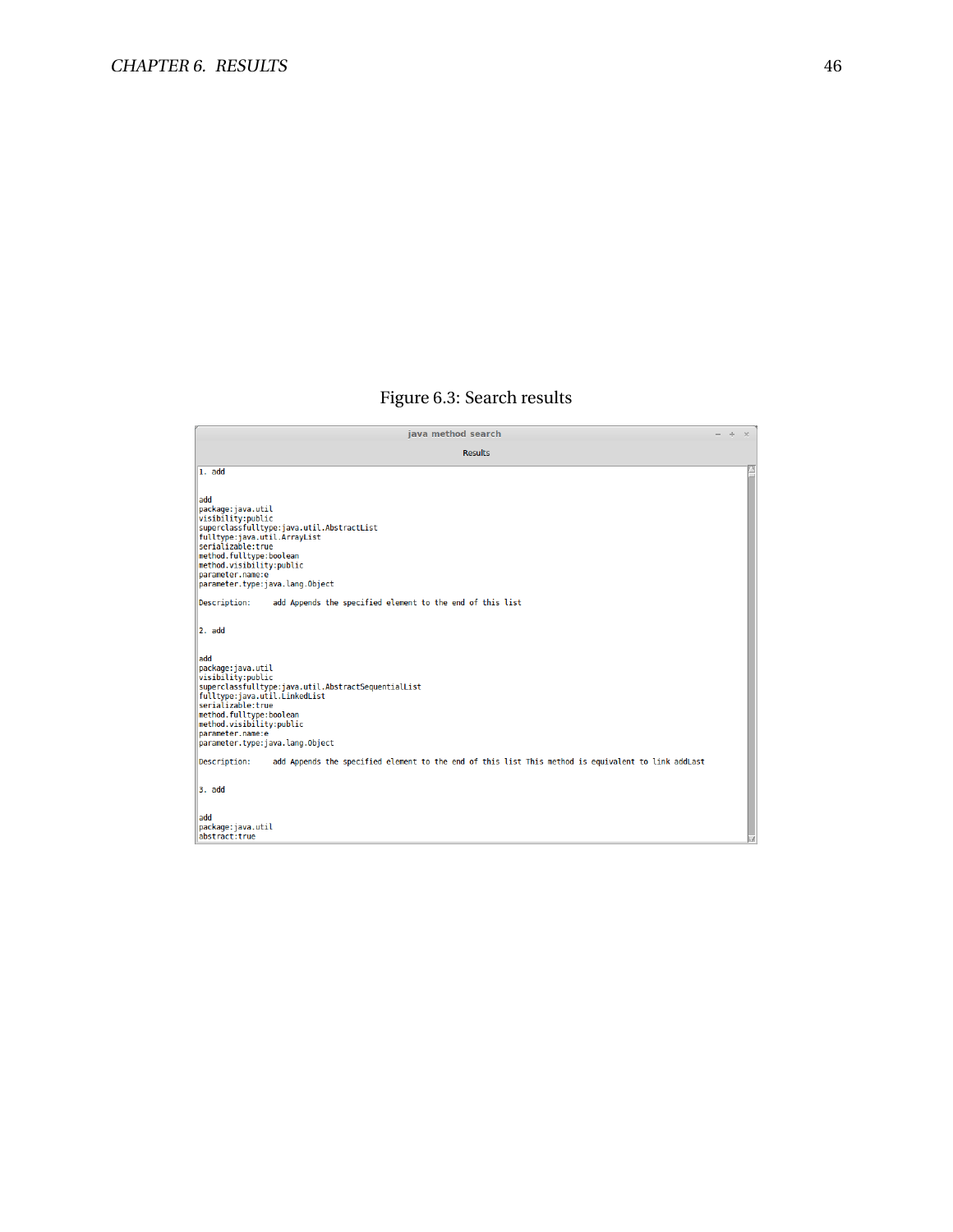## <span id="page-54-0"></span>**7 | Future work and Conclusion**

### <span id="page-54-1"></span>**7.1 Future work**

#### <span id="page-54-2"></span>**7.1.1 More realistic evaluation**

The objective of the project *Mining specialized knowledge from online communities* at Tilburg University is to build a data set consisting of pairs of questions and relevant answers to evaluate the models on a more realistic data set. The corpus is built by choosing appropriate questions from Stackoverflow and annotating the structure of the answers. It was an obvious decision to choose Stackoverflow as a source of relevant data for the project: It is a large Q&A website dedicated to questions and answers in a wide variety of topics related to computer science and especially to programming. The annotation process for the project is designed to collect relevant question-answer pairs to evaluate the method retrieval prototype. The annotators input a filter in the Stackoverflow search-box - to filter out irrelevant questions - and open questions one-by-one. For each of the questions they decide which are the relevant answers and from each relevant answer they identify the relevant methods. The result of the annotation process is a data set consisting of pairs of real-life questions and relevant methods. This is an ongoing project and so far annotators store the id for every question and answers they find relevant and the names and classes of the methods. Other necessary information for the method-signature retrieval is missing at this stage such as number of arguments or argument types. This methodsignature resolution part is currently unfinished, therefore in the present thesis I am not able to use this evaluation set and it is subject to future work. Source-code, data and details for the  $\tt{project}$  are found on  $\tt{https://bitbucket.org/kadar_akos/data-collection}^l.$  $\tt{https://bitbucket.org/kadar_akos/data-collection}^l.$  $\tt{https://bitbucket.org/kadar_akos/data-collection}^l.$ 

<span id="page-54-4"></span><span id="page-54-3"></span><sup>&</sup>lt;sup>1</sup>The repository for the project is public, but please note that it is an ongoing and unfinished project.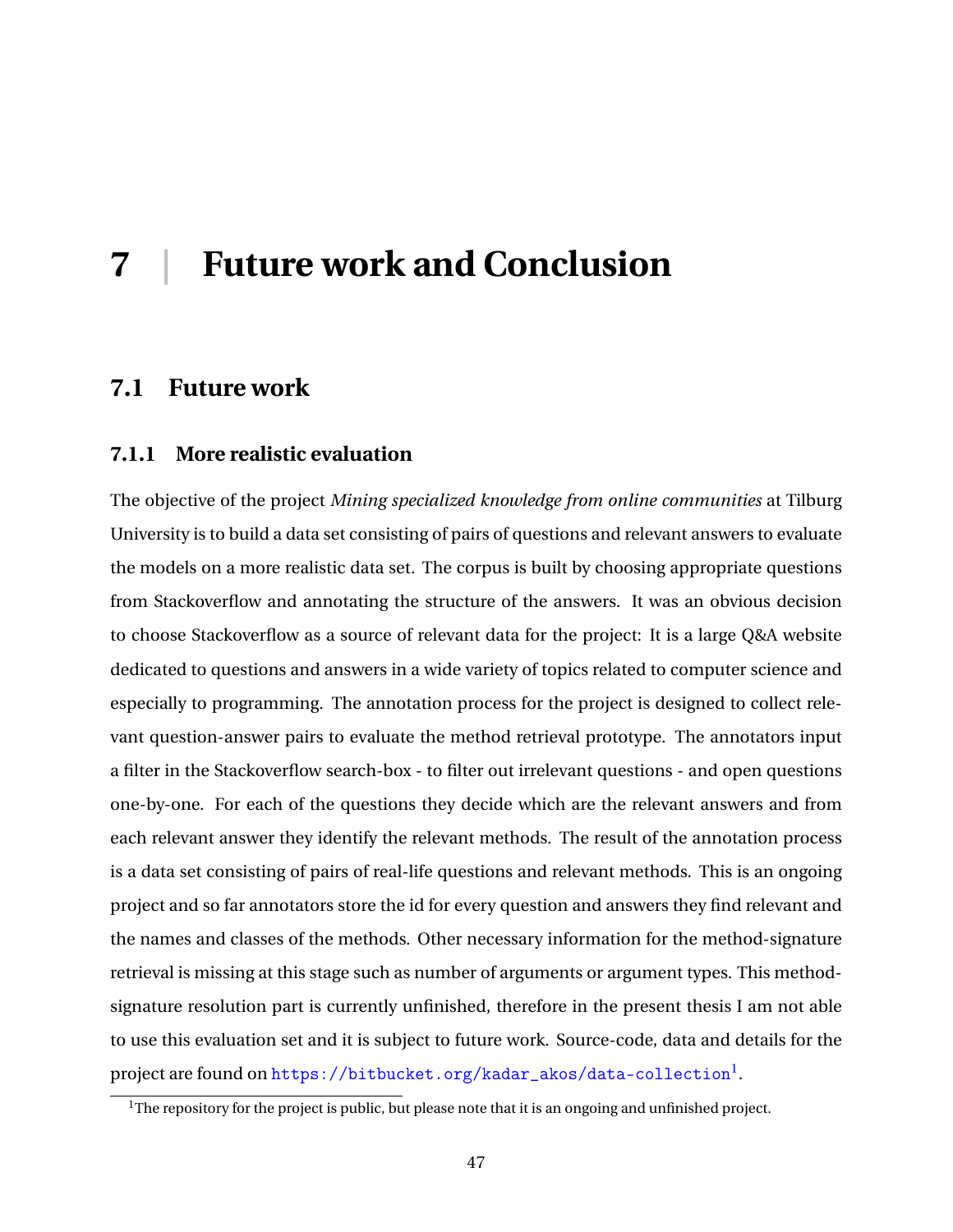#### **7.1.2 Extensive tuning of the Multilayer Perceptron**

During my project the possibility of using regression models for Source Code Component Re-trieval was explored and the results were promising. The models match the baseline in [Deng and](#page-57-0) [Chrupała](#page-57-0) [\(2014\)](#page-57-0) and even outperform the PLDA model. From the results it is clear that the MLP is a potential candidate to solve the problem. However, it was outperformed by Ridge Regression, which is due to the fact that its error function is convex, while for the MLP it has a number of local minima. In Section [5.5.2.1](#page-43-3) I mention that the implementation of the Neural Network was a large bottleneck and consequently one of the shortcomings of the project was that the parameter optimization on the MLP was not extensive enough. The network architecture in my project was fixed to a Multilayer Perceptron with a single hidden-layer and the impact of more hidden-layers has not been tested. Furthermore, the only hyper-parameter that was used during my project was the learning-rate. The fact that Ridge Regression outperforms Linear Regression draws to the conclusion that one of the most important hyper-parameter that should be experimented within further work for the MLP is the  $L_2$  regularization of weights. Other important hyper-parameters include learning-rate-decay, momentum and momentum-decay. All of the mentioned hyper-parameters should be experimented within further work, preferably using wide coverage grid-search. If trained properly the MLP has the potential to outperform Ridge Regression as it is able to model more complex non-linear functions. Section [4.4.3](#page-35-0) I introduces the set of hyper-parameters I would have used given more time.

#### <span id="page-55-0"></span>**7.1.3 Web-interface**

<span id="page-55-1"></span>I have created a prototype search engine with a graphical user-interface that retrieves Java methodsignatures and their descriptions given an English query using Ridge Regression. It is intended to help future researchers to evaluate the various retrieval models on real-life users. It would be beneficial to develop a web-interface for the search engine to enable researchers to evaluate the model on a larger number of users. The development of such an interface is subject to future work.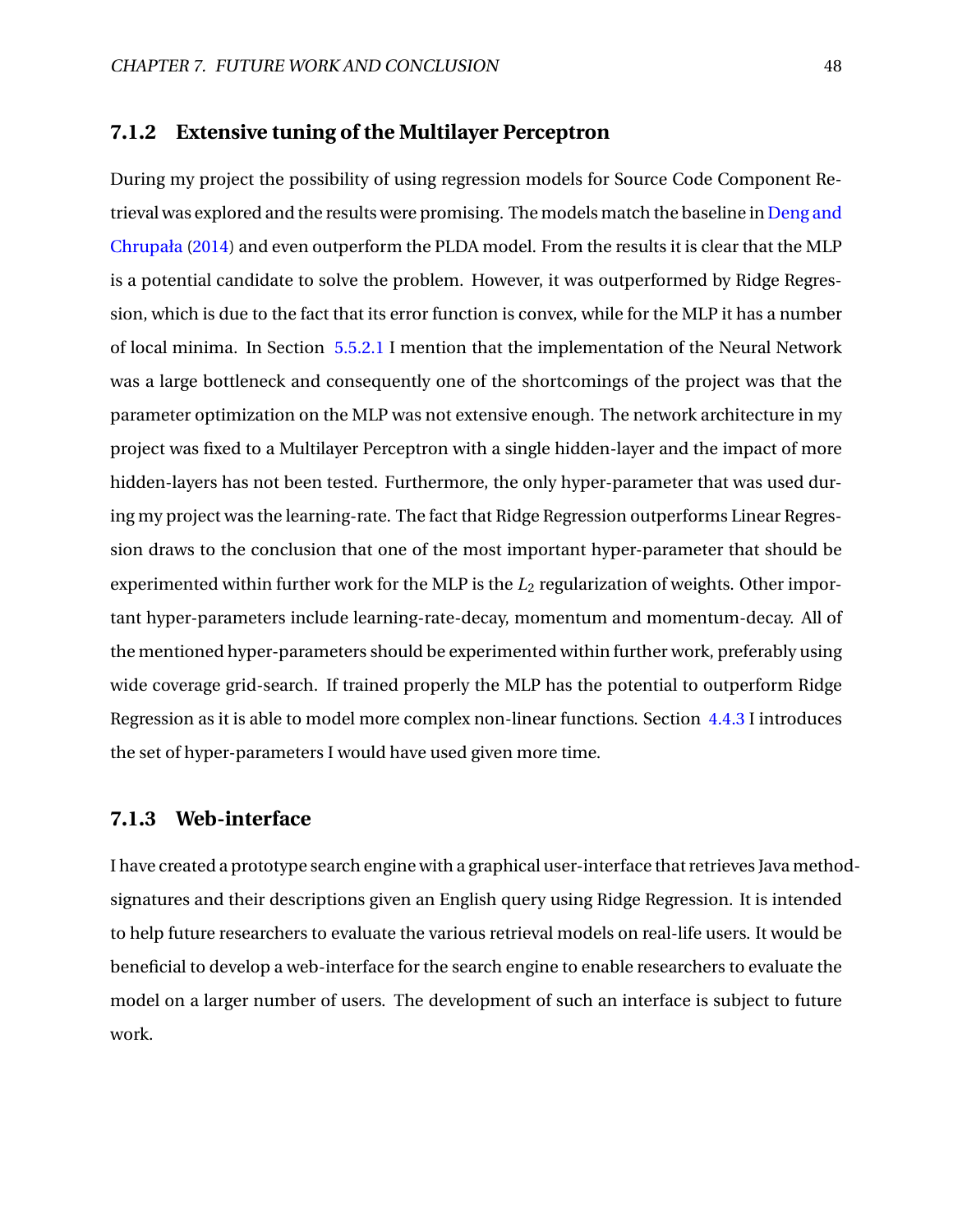## **7.2 Conclusion**

The main goal of my project was to develop new models to perform source-code component retrieval. I based my research on the work of [\(Deng & Chrupała,](#page-57-0) [2014\)](#page-57-0) where the authors use Polylingual Latent Dirichlet Allocation and IBM model 1 to learn a bag-of-words translation model between Java-method signatures and English descriptions and use these models to retrieve method-signatures given English queries. My aim was to take a different path and use regression models as bag-of-words translation models and hopefully outperform the models presented in [\(Deng & Chrupała,](#page-57-0) [2014\)](#page-57-0). The other goal was to evaluate how well these models capture the meaning of English words. The system developed during my thesis project manages to outperform the baseline and PLDA from [\(Deng & Chrupała,](#page-57-0) [2014\)](#page-57-0). The Ridge Regression outperforms PLDA overall evaluation measures. The Multilayer Perceptron have comparable result to PLDA on *MRR* and beats it on Acc@10. Although, both models perform decently and the project can be considered a success in that regard, they do not beat the IBM model 1 from [\(Deng &](#page-57-0) [Chrupała,](#page-57-0) [2014\)](#page-57-0). The other main aim was to test whether the models ground the meaning of English expressions in Java method-signature terms. To test if this was successful a word-similarity experiment was conducted using the Multilayer Perceptron. It was found that both models provide intuitively good results in grounding. Furthermore, the research project has proved that learning a bag-of-words translation model is possible using general purpose regressionmodels widely used in many fields of Machine Learning. Furthermore, a prototype was created, which can be used to retrieve method-signatures given English queries and it can found on [https://bitbucket.org/kadar\\_akos/search-engine-for-java-method-signatures](https://bitbucket.org/kadar_akos/search-engine-for-java-method-signatures).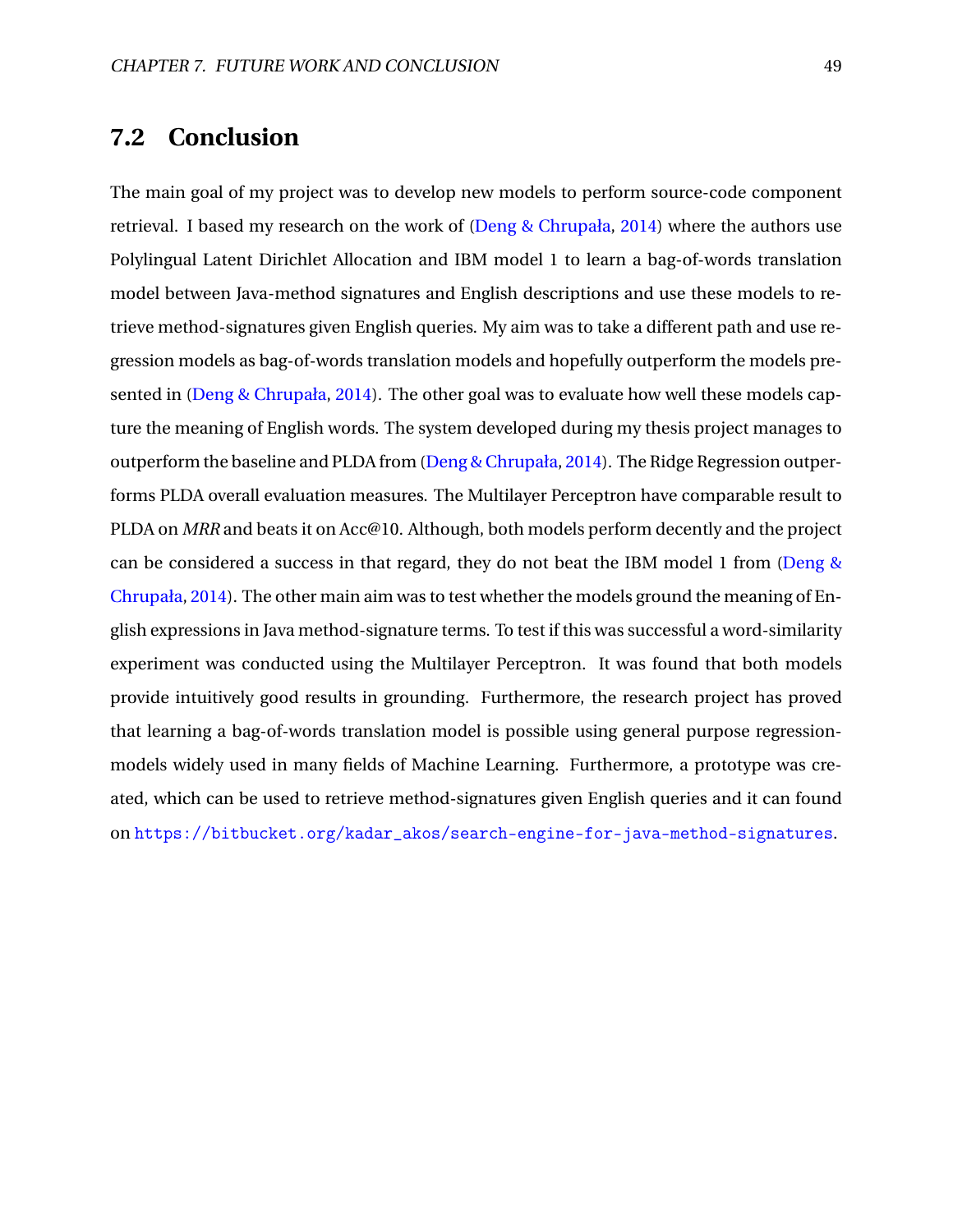## **References**

- <span id="page-57-10"></span><span id="page-57-5"></span>Andreas, J., Vlachos, A., & Clark, S. (2013). Semantic Parsing as Machine Translation.
- Bengio, Y. (2012). Practical recommendations for gradient-based training of deep architectures. In *Neural networks: Tricks of the Trade* (pp. 437–478). Springer.
- <span id="page-57-11"></span>Bergstra, J., Breuleux, O., Bastien, F., Lamblin, P., Pascanu, R., Desjardins, G., . . . Bengio, Y. (2010, June). Theano: a CPU and GPU math expression compiler. In *Proceedings of the python for scientific computing conference (SciPy).* (Oral Presentation)
- <span id="page-57-1"></span>Berry, M. W., & Browne, M. (1999). *Understanding search engines: mathematical modeling and text retrieval* (Vol. 8). Siam.
- <span id="page-57-3"></span>Blei, D. M., Ng, A. Y., & Jordan, M. I. (2003). Latent dirichlet allocation. *the Journal of machine Learning research*, *3*, 993–1022.
- <span id="page-57-4"></span>Cai, J. F., Lee, W. S., & Teh, Y. W. (2007). NUS-ML: Improving word sense disambiguation using topic features. In *Proceedings of the 4th International Workshop on Semantic Evaluations* (pp. 249–252).
- <span id="page-57-6"></span>Chen, D. L., & Mooney, R. J. (2008). Learning to sportscast: a test of grounded language acquisition. In *Proceedings of the 25th international conference on Machine learning* (pp. 128–135).
- <span id="page-57-9"></span><span id="page-57-8"></span>Cleary, B., & Exton, C. (2006). The Cognitive Assignment Eclipse Plug-in. In *ICPC* (pp. 241–244).
- <span id="page-57-2"></span>Craven, B., & Islam, S. M. (2011). *Ordinary least-squares regression*. SAGE Publications.
- Deerwester, S. C., Dumais, S. T., Landauer, T. K., Furnas, G. W., & Harshman, R. A. (1990). Indexing by latent semantic analysis. *JASIS*, *41*(6), 391–407.
- <span id="page-57-0"></span>Deng, H., & Chrupała, G. (2014). Semantic approaches to software component retrieval with English queries. *LREC*.
- <span id="page-57-7"></span>Dit, B., Revelle, M., Gethers, M., & Poshyvanyk, D. (2013). Feature location in source code: a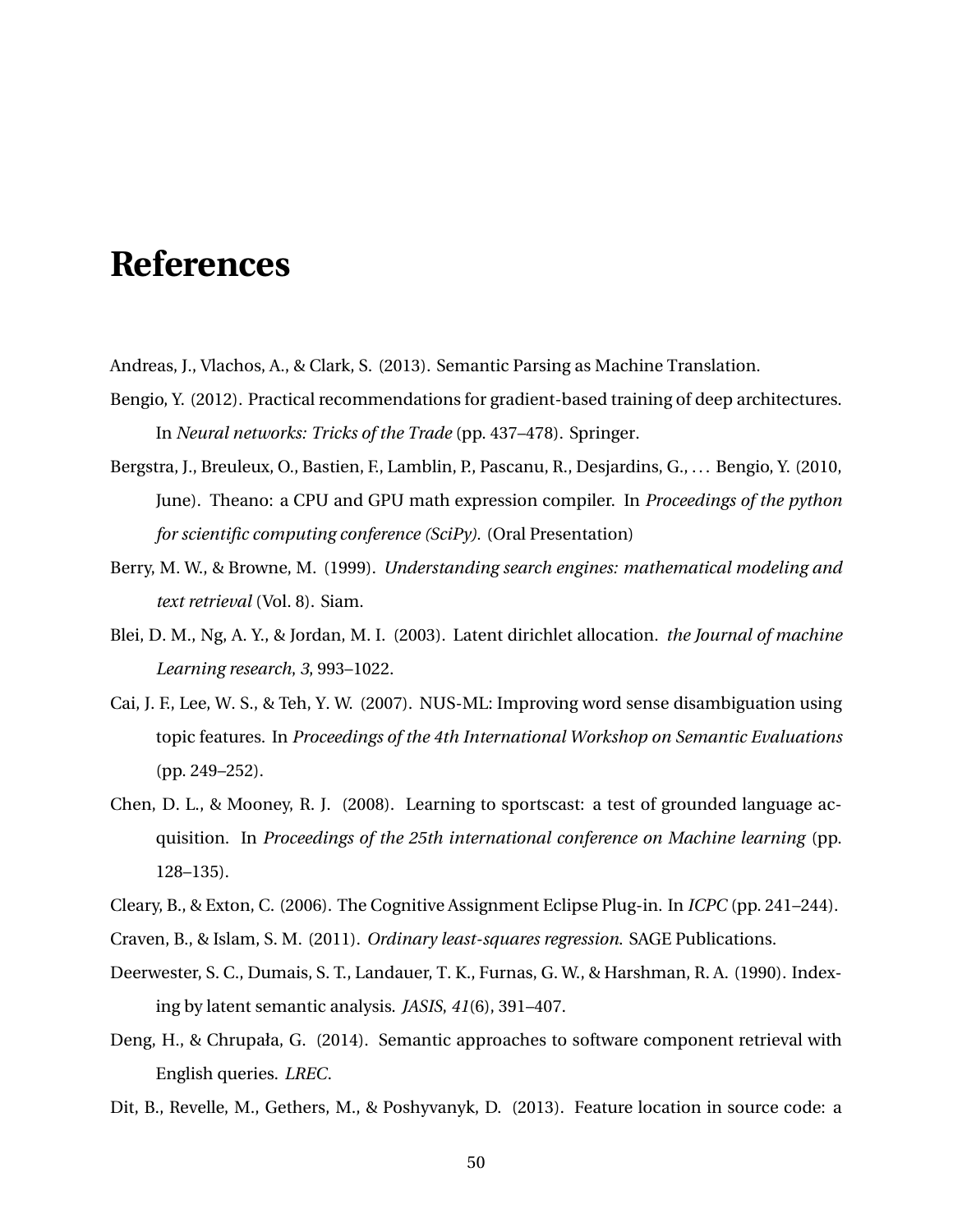taxonomy and survey. *Journal of Software: Evolution and Process*, *25*(1), 53–95.

- <span id="page-58-4"></span>Dumais, S. T., Furnas, G. W., Landauer, T. K., Deerwester, S., & Harshman, R. (1988). Using latent semantic analysis to improve access to textual information. In *Proceedings of the SIGCHI conference on Human factors in computing systems* (pp. 281–285).
- <span id="page-58-11"></span>Gay, G., Haiduc, S., Marcus, A., & Menzies, T. (2009). On the use of relevance feedback in IRbased concept location. In *Proccedings of the ICsM 2009. IEEE International Conference on software Maintenance* (pp. 351–360).
- <span id="page-58-2"></span>Glenberg, A. M., & Kaschak, M. P. (2002). Grounding language in action. *Psychonomic bulletin & review*, *9*(3), 558–565.
- <span id="page-58-7"></span>Harnad, S. (1990). The symbol grounding problem. *Physica D: Nonlinear Phenomena*, *42*(1), 335–346.
- <span id="page-58-6"></span><span id="page-58-1"></span>Harnad, S. (2003). Symbol-grounding problem. *Encyclopedia of cognitive science*.
- <span id="page-58-14"></span>Harris, Z. S. (1954). Distributional structure. *Word*.
- <span id="page-58-13"></span>Haykin, S. (1994). *Neural networks: a comprehensive foundation*. Prentice Hall PTR.
- <span id="page-58-8"></span>Koehn, P. (2009). *Statistical machine translation*. Cambridge University Press.
- Kuhn, A., Ducasse, S., & Gírba, T. (2007). Semantic clustering: Identifying topics in source code. *Information and Software Technology*, *49*(3), 230–243.
- <span id="page-58-5"></span>Landauer, T. K., & Dumais, S. T. (1997). A solution to Plato's problem: The latent semantic analysis theory of acquisition, induction, and representation of knowledge. *Psychological review*, *104*(2), 211.
- <span id="page-58-0"></span>Lenci, A. (2008). Distributional semantics in linguistic and cognitive research. *Italian journal of linguistics*, *20*(1), 1–31.
- <span id="page-58-9"></span>Liu, C., Yan, X., Fei, L., Han, J., & Midkiff, S. P. (2005). SOBER: statistical model-based bug localization. *ACM SIGSOFT Software Engineering Notes*, *30*(5), 286–295.
- <span id="page-58-10"></span>Lukins, S. K., Kraft, N. A., & Etzkorn, L. H. (2008). Source code retrieval for bug localization using latent dirichlet allocation. In *Proceedings of the WCrE, 2008. 15th Working Conference on Reverse Engineering.* (pp. 155–164).
- <span id="page-58-3"></span>Lund, C. B., & Kevin. (1997). Modelling parsing constraints with high-dimensional context space. *Language and cognitive processes*, *12*(2-3), 177–210.
- <span id="page-58-12"></span>Marcus, A., & Maletic, J. I. (2001). Identification of high-level concept clones in source code.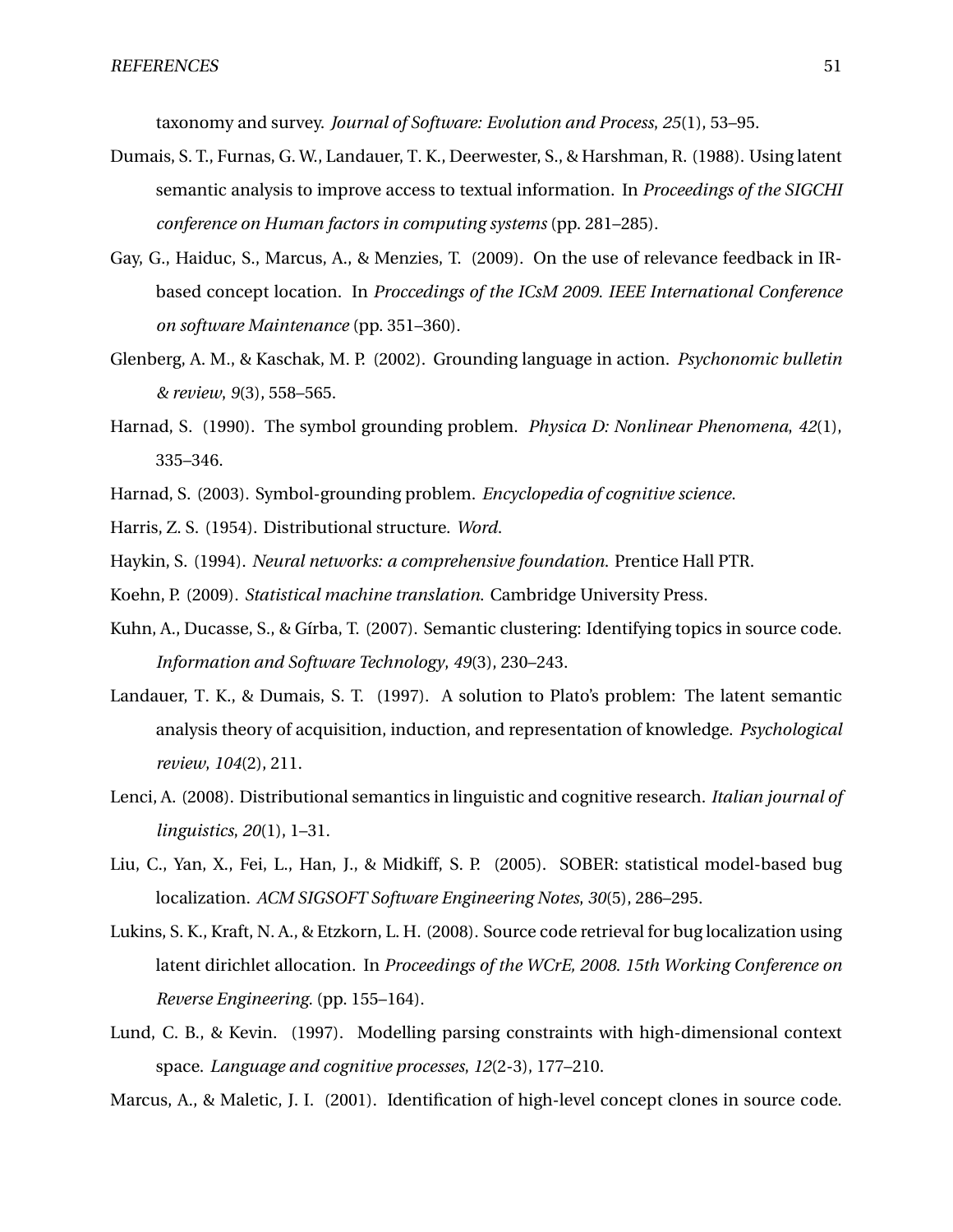In *Proceedings of aSE 2001. 16th annual International Conference on Automated Software Engineering* (pp. 107–114).

- <span id="page-59-6"></span>Marcus, A., Rajlich, V., Buchta, J., Petrenko, M., & Sergeyev, A. (2005). Static techniques for concept location in object-oriented code. In *Proceedings of the IWpC 2005. 13th International Workshop on program Comprehension* (pp. 33–42).
- <span id="page-59-7"></span>Marcus, A., Sergeyev, A., Rajlich, V., & Maletic, J. I. (2004). An information retrieval approach to concept location in source code. In *Reverse engineering, 2004. proceedings. 11th working conference on* (pp. 214–223).
- <span id="page-59-8"></span>Maskeri, G., Sarkar, S., & Heafield, K. (2008). Mining business topics in source code using latent dirichlet allocation. In *Proceedings of the 1st India software engineering conference* (pp. 113–120).
- <span id="page-59-2"></span>Materna, J. (2012). LDA-Frames: an unsupervised approach to generating semantic frames. In *Computational Linguistics and Intelligent Text Processing* (pp. 376–387). Springer.
- <span id="page-59-1"></span>Mathe, S., Fazly, A., Dickinson, S., & Stevenson, S. (2008). Learning the abstract motion semantics of verbs from captioned videos. In *Computer Vision and Pattern Recognition Workshops, 2008. cVPRW'08. IEEE computer Society conference on* (pp. 1–8).
- <span id="page-59-5"></span>Matuszek, C., Fox, D., & Koscher, K. (2010). Following directions using statistical machine translation. In *Proceedings of the 5th ACM/IEEE international conference on Human-robot interaction* (pp. 251–258).
- <span id="page-59-9"></span>Mimno, D., Wallach, H. M., Naradowsky, J., Smith, D. A., & McCallum, A. (2009). Polylingual topic models. In *Proceedings of the 2009 Conference on Empirical Methods in Natural Language processing: Volume 2-Volume 2* (pp. 880–889).
- <span id="page-59-3"></span>Mooney, R. J. (2007). Learning for semantic parsing. In *Computational Linguistics and Intelligent Text Processing* (pp. 311–324). Springer.
- <span id="page-59-4"></span><span id="page-59-0"></span>Mooney, R. J. (2008). Learning to Connect language and Perception. In *AAAI* (pp. 1598–1601).
- Nevin, B. E. (2002). *The Legacy of Zellig Harris: Language and information into the 21st century. Volume 1: Philosophy of science, syntax and semantics* (Vol. 228). John Benjamins Publishing.
- <span id="page-59-10"></span>Pedregosa, F., Varoquaux, G., Gramfort, A., Michel, V., Thirion, B., Grisel, O., ... Duchesnay, E. (2011). Scikit-learn: Machine Learning in Python. *Journal of Machine Learning Research*,